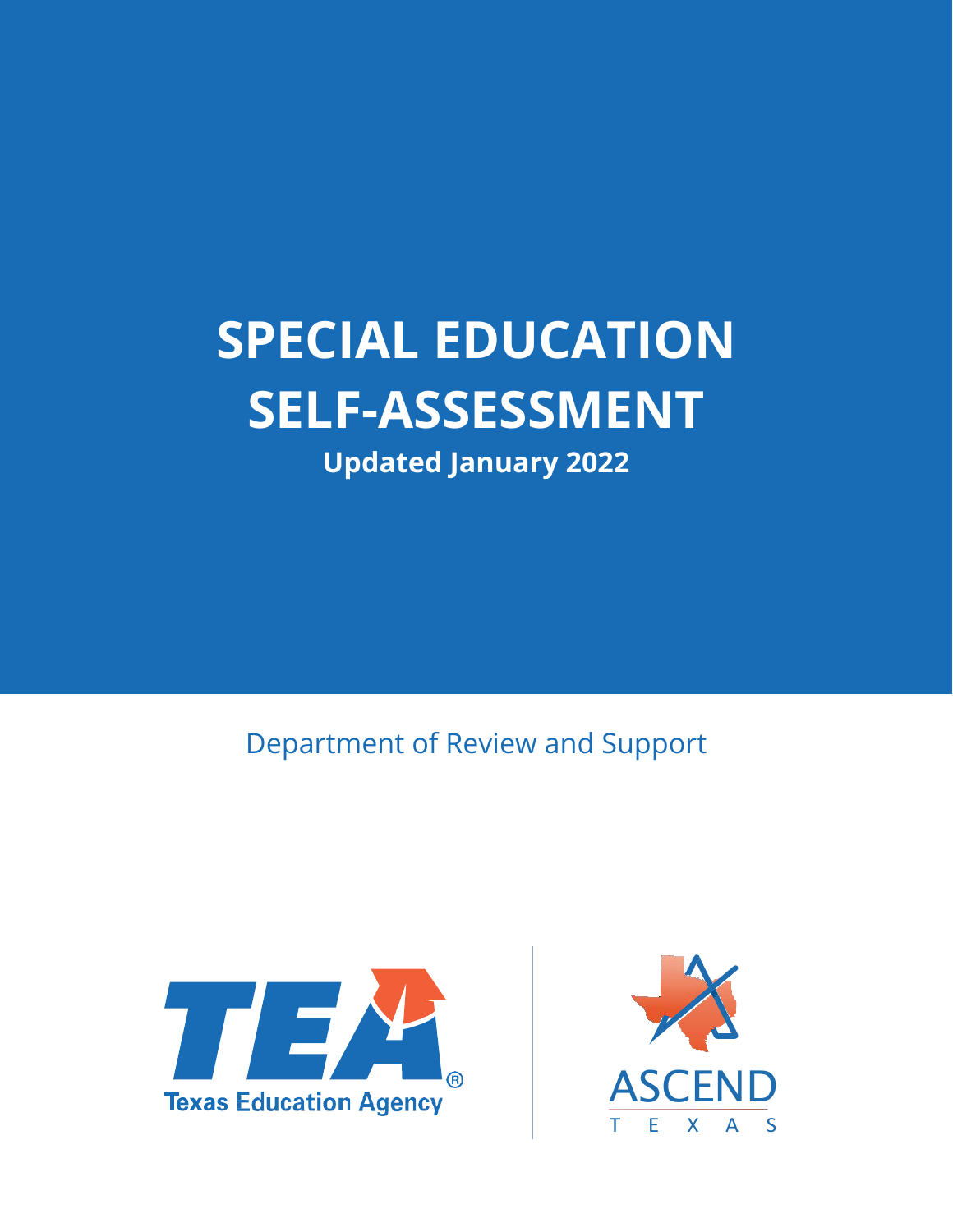Copyright © 2022. Texas Education Agency. All Rights Reserved.

Notwithstanding the foregoing, the right to reproduce the copyrighted work is granted to Texas public school districts, Texas charter schools, and Texas education service centers for non-profit educational use within the state of Texas, and to residents of the state of Texas for their own personal, non-profit educational use, and provided further that no charge is made for such reproduced materials other than to cover the out-of-pocket cost of reproduction and distribution. No other rights, express or implied, are granted hereby.

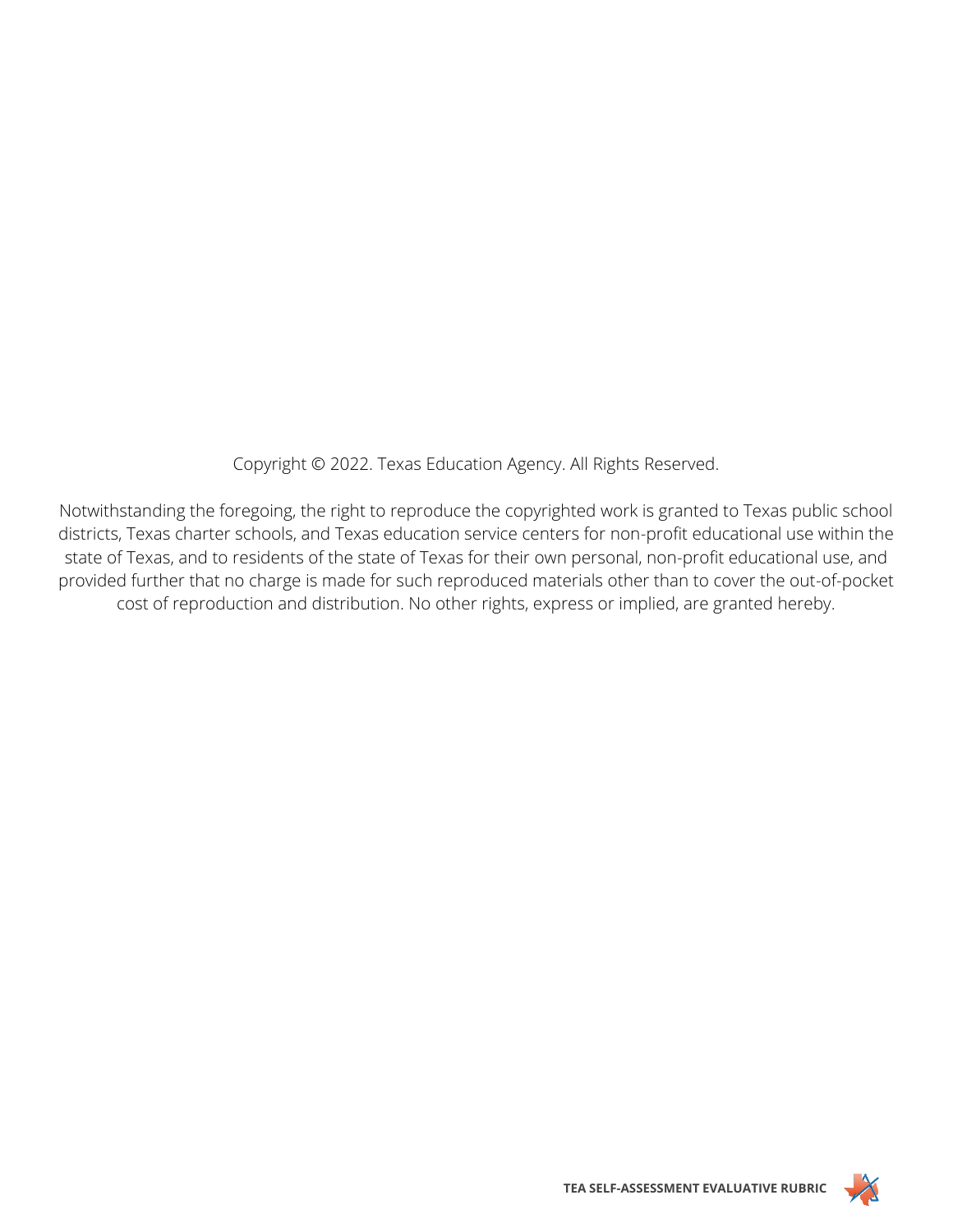### **1. Child Find (Implementation)\***

### **REG. CITATION** 34 CFR §300.111; TEC §29.009

### **POLICY STATEMENT**

The LEA has adopted policy, established operating procedures or guidance and monitors implementation of operating procedures or guidance describing the process used to identify, locate, and evaluate all students in the LEA who have or are suspected to have a disability and, as a result, need special education and related services.

### **PROBING QUESTIONS**

- 1. Are the Child Find operating procedures compliant with state and federal rules and regulations?
- 2. How are parents, caseworkers, foster parents, etc. made aware of the assistance offered to struggling students and the LEA's referral/ identification procedures? Note: Each year, the LEA must provide specific notice to parents of any assistance for learning difficulties provided to a student who does not receive special education services.
- 3. What systems are in place to address student needs before a special education referral is initiated?
- 4. Does the LEA Vision and Mission address identification of students with various learning and behavior needs?
- 5. How does the LEA ensure that all students in the district, (including those in hospitals, private schools, jails, or residential facilities) who have, or are suspected to have, a disability and need for special education services are identified, located, and evaluated?
- 6. What steps do LEA staff take when a special education referral is received?

- $\Box$  LEA Child Find policy, operating procedures, and programs
- $\Box$  Forms or checklists used in the Child Find process
- $\Box$  Public notice of processes for Child Find
- $\Box$  Notices placed in private schools, residential facilities, hospitals, and jails regarding Child Find
- $\Box$  Procedures for conducting Child Find activities in the community, such as private schools and residential facilities, hospitals, and jails
- $\Box$  Written procedures for parent request for Full Individual and Initial Evaluation (FIE)
- $\Box$  Evidence-based framework of supports and interventions
- $\Box$  Procedures for monitoring and reporting academic and behavioral progress
- $\Box$  Procedures for reviewing student progress using an intervention framework
- $\square$  Bilingual Education (BE) or English as a Second Language (ESL) and Title I policies and procedures related to Child Find
- $\Box$  In-state and out-of-state student transfer procedures
- $\Box$  Training artifacts (presentation handouts, sign-in sheets, etc.)
- $\Box$  Positive behavior interventions and supports (PBIS) system data
- $\Box$  Correspondence & Dispute Resolution Management System (CDMRS) Data
- □ [Technical Assistance: Child Find and Evaluation Revised June 2020](https://tea.texas.gov/sites/default/files/Technical%20Assistance%20-%20Child%20Find%20and%20Evaluation%20-%20June%202020%20Revised%28v5%29.pdf)

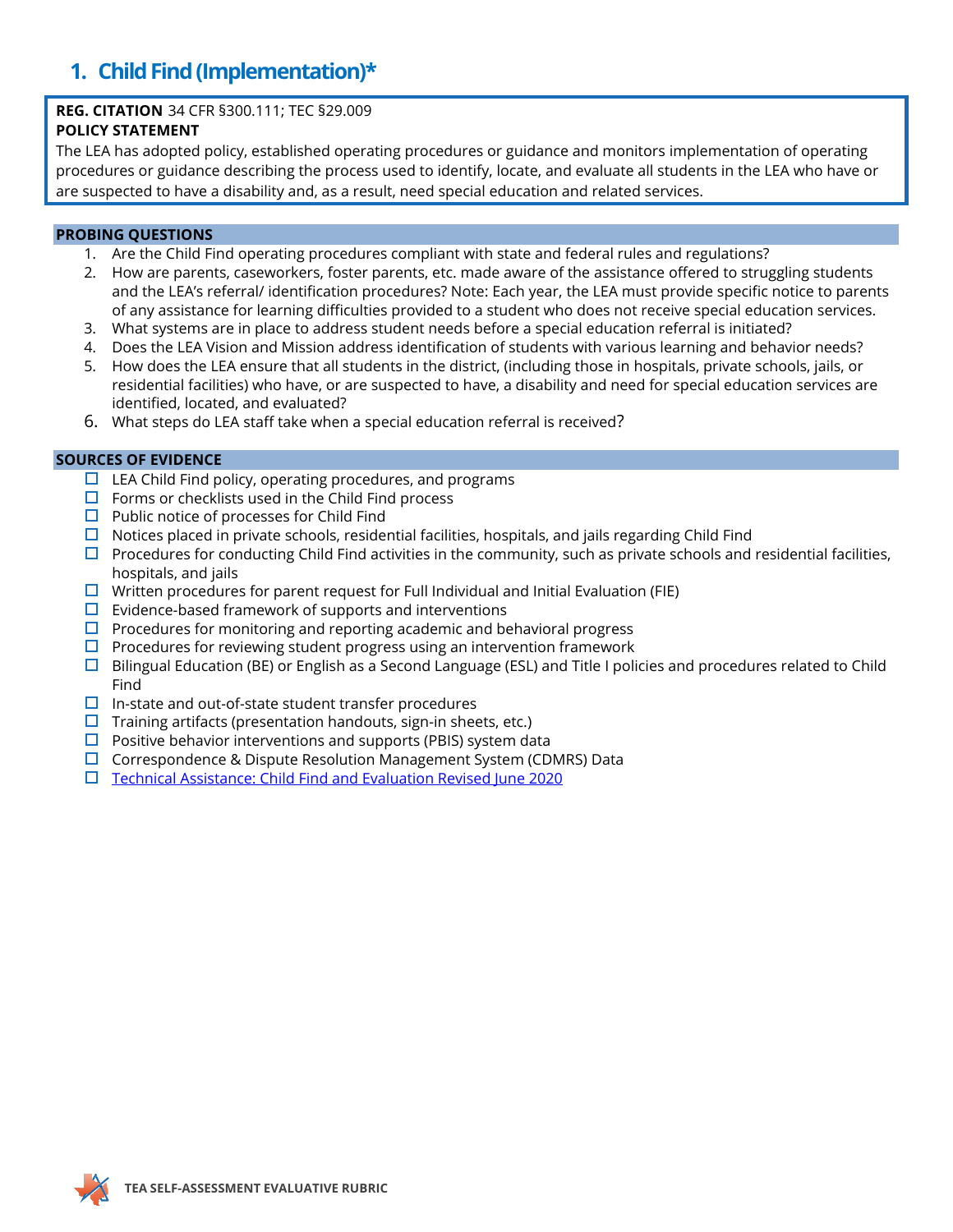### **1. Child Find (Implementation) (continued)\***

### **Please rate your LEA practices below:**

|                                           | <b>DEVELOPED</b>                                                                                                                                                                                                                                                                                                                                                                                                                       | <b>PROFICIENT</b>                                                                                                                                                                                                                                                                                                                                                                                                                                                                                                                                                                                                                                                  | <b>EXEMPLARY</b>                                                                                                                                                                                                                                                                                                                                                                                                                                                                                                                                                                                                                                                                                                                                                                                                        |
|-------------------------------------------|----------------------------------------------------------------------------------------------------------------------------------------------------------------------------------------------------------------------------------------------------------------------------------------------------------------------------------------------------------------------------------------------------------------------------------------|--------------------------------------------------------------------------------------------------------------------------------------------------------------------------------------------------------------------------------------------------------------------------------------------------------------------------------------------------------------------------------------------------------------------------------------------------------------------------------------------------------------------------------------------------------------------------------------------------------------------------------------------------------------------|-------------------------------------------------------------------------------------------------------------------------------------------------------------------------------------------------------------------------------------------------------------------------------------------------------------------------------------------------------------------------------------------------------------------------------------------------------------------------------------------------------------------------------------------------------------------------------------------------------------------------------------------------------------------------------------------------------------------------------------------------------------------------------------------------------------------------|
| Implementation                            | In addition to what is<br>provided in the Policy<br>Statement above,<br>documentation exists that<br>demonstrates<br>implementation of the<br>LEA's Child Find<br>procedures for students in<br>schools, hospitals,<br>residential facilities, private<br>schools, and jails. The LEA<br>ensures all referralsfor<br>evaluation occur for a<br>student suspected of<br>having a disability and<br>needing sped services<br>under IDEA. | In addition to what is provided in<br>the Policy Statement above,<br>documentation exists that<br>demonstrates implementation of<br>the LEA's Child Find procedures<br>for students in schools, hospitals,<br>residential facilities, private<br>schools and jails. The LEA ensures<br>all referrals for evaluation occur<br>for a student suspected of having<br>a disability and needing special<br>education services under IDEA.<br>Administration and special<br>education staff demonstrate<br>knowledge of Child Find<br>regulations, policies, special<br>education process, individualized<br>education programs (IEPs), and<br>meet essential timelines. | In addition to what is provided in the<br>Policy Statement above, documentation<br>exists that demonstrates implementation<br>of the LEA's Child Find procedures for<br>students in schools, hospitals, residential<br>facilities, private schools, and jails. The<br>LEA ensures all referrals for evaluation<br>occur for a student suspected of having a<br>disability and needing special education<br>services under IDEA. Administration and<br>special education staff demonstrate<br>knowledge of Child Find regulations,<br>policies, special education process,<br>individualized education programs (IEPs),<br>and meet essential timelines. Child Find<br>practices reflect understanding of how<br>state and local policies and regulations<br>support quality programs for students<br>with disabilities. |
| <b>Professional</b><br><b>Development</b> | In addition to what is<br>provided in the Policy<br>Statement above, the LEA<br>mandated training for all<br>educators at least annually<br>regarding the Child Find<br>process. The LEA also<br>offers its personnel<br>training regarding the<br>Child Find process for<br>students in private<br>schools, residential<br>facilities, hospitals, and jails<br>at least annually.                                                     | In addition to what is provided in<br>the Policy Statement above, the<br>LEA mandated training for all<br>educators more than once<br>annually regarding the Child Find<br>process. The LEA also offers its<br>personnel training regarding the<br>Child Find process for students in<br>private schools, residential<br>facilities, hospitals, and jails at<br>least annually.                                                                                                                                                                                                                                                                                    | In addition to what is provided in the<br>Policy Statement above, the LEA<br>mandated training for all educators<br>multiple times annually regarding the<br>Child Find process and provides updates<br>regarding Child Find. The LEA also offers<br>its personnel training regarding the Child<br>Find process for students in private<br>schools, residential facilities, hospitals,<br>and jails at least annually. The LEA<br>educators and administration<br>demonstrate high level of knowledge<br>about implementing Child Find<br>procedures.                                                                                                                                                                                                                                                                   |
| Communication                             | In addition to what is<br>provided in the Policy<br>Statement above, the LEA<br>communicates the Child<br>Find process to staff and<br>parents/ families within the<br>Notice of Procedural<br>Safeguards, local<br>newspapers, posters,<br>Student Handbook,<br>provides information to<br>private schools, residential<br>facilities, hospitals, and<br>jails regarding the Child<br>Find process.                                   | In addition to what is provided in<br>the Policy Statement above, the<br>LEA communicates the Child Find<br>process to staff and parents/<br>families within the Notice of<br>Procedural Safeguards and<br>multiple formats (public meeting,<br>press release, newsletter,<br>website, Student Handbook,<br>parent teacher conference,<br>classroom communications, etc.)<br>and provides information to<br>private schools, residential<br>facilities, hospitals, and jails<br>regarding the Child Find process.                                                                                                                                                  | In addition to what is provided in the<br>Policy Statement above, the LEA<br>communicates the Child Find process to<br>staff and parents/ families within the<br>Noticeof Procedural Safeguards and<br>multiple formats public meeting, press<br>release, newsletter, website, Student<br>Handbook, parent teacher conference,<br>classroom communications, etc.) and<br>provides information to private schools,<br>residential facilities, hospitals, and jails<br>regarding the Child Find process. The LEA<br>makes Child Find an ongoing and<br>continuous process throughout the year.                                                                                                                                                                                                                            |

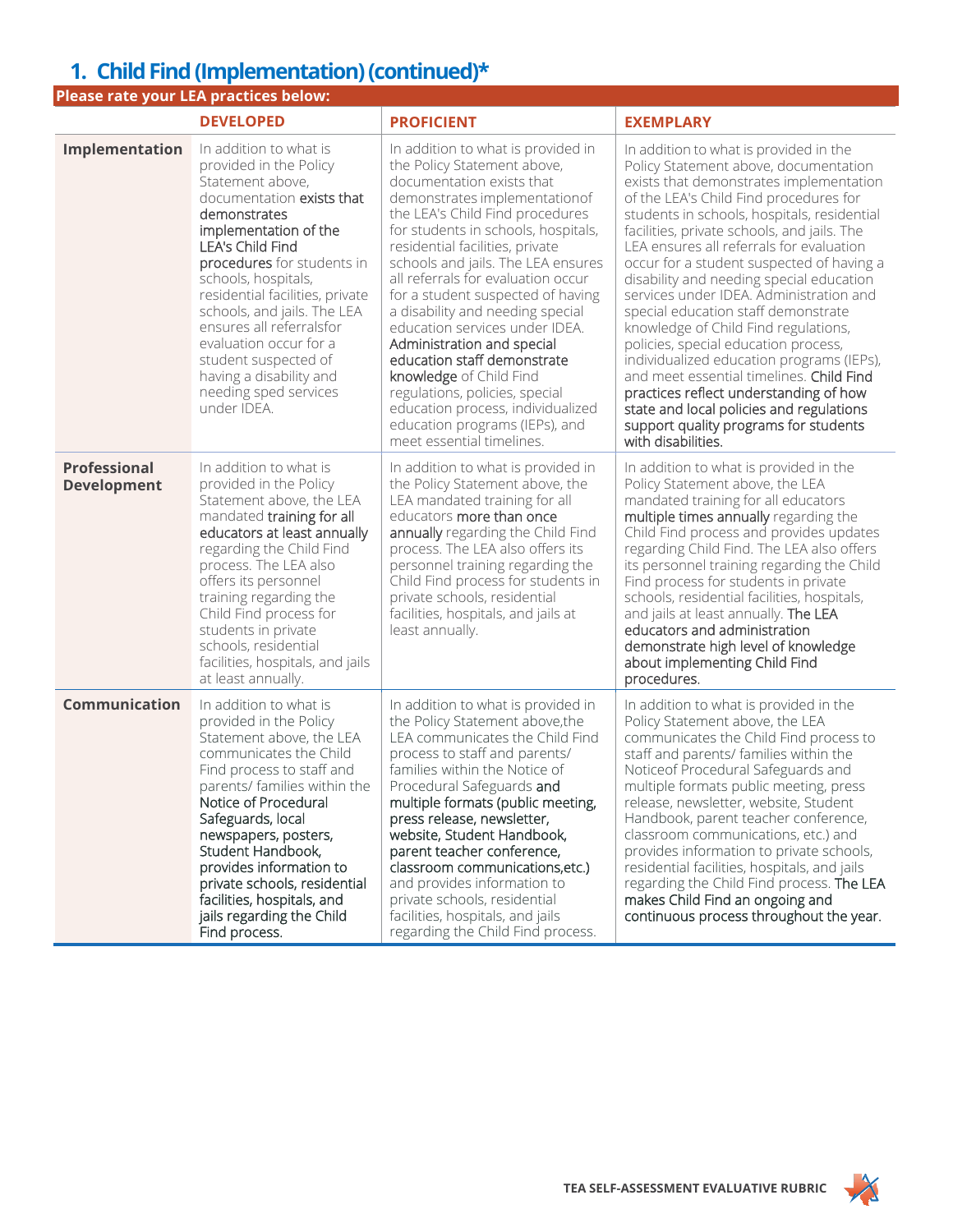### **2. Intervention (Implementation)**

### **REG. CITATION** 34 CFR §300.311; 19 TAC §89.1011(a)

### **POLICY STATEMENT**

The LEA has adopted policy, established operating procedures or guidance, and monitors implementation of operating procedures or guidance, describing the process used to refer and provide intervention to students who display a need for academic, behavioral, functional, and/or developmental support. The policies clearly explain how a student not enrolled in the LEA may be referred for an FIE. A LEA may not deny a referral or delay an initial evaluation due to pre- referral interventions not being implemented with a student. If there is a basis for suspecting a student has a disability and needs special education services, the student must be referred for an evaluation regardless of whether he or she has participated in an intervention program.

#### **PROBING QUESTIONS**

- 1. How are parents made aware of the LEA intervention procedures?
- 2. Does the LEA Vision and Mission address a tiered system of supports?
- 3. What processes are in place for the LEA to review and update the intervention process?
- 4. How does the LEA select and implement interventions?
- 5. What systems are in place at the LEA to review and address student progress (such as child study team, student support team, student assistance team, etc.)?
- 6. Do policies and procedures ensure the identification of students with a need for special education services?

- $\Box$  LEA policy, operating procedures, or programs related to Child Find in the school and in private schools, hospitals, residential facilities, and jails
- $\Box$  LEA Vision and Mission
- $\Box$  Data related to the referral process, such as the number of referrals, number of students determined eligible, amount of time students participate in interventions, source of referral, etc.
- $\Box$  Forms or checklists used in the identification process
- $\Box$  Public notice of processes for referral and identification
- $\Box$  Written procedures for parent request of Full Individual and Initial Evaluation (FIE)
- $\Box$  Training artifacts (presentation handouts, sign-in sheets, etc.)
- $\Box$  Evidence-based framework of supports and interventions
- □ [Technical Assistance: Child Find and Evaluation Revised June 2020](https://tea.texas.gov/sites/default/files/Technical%20Assistance%20-%20Child%20Find%20and%20Evaluation%20-%20June%202020%20Revised%28v5%29.pdf)

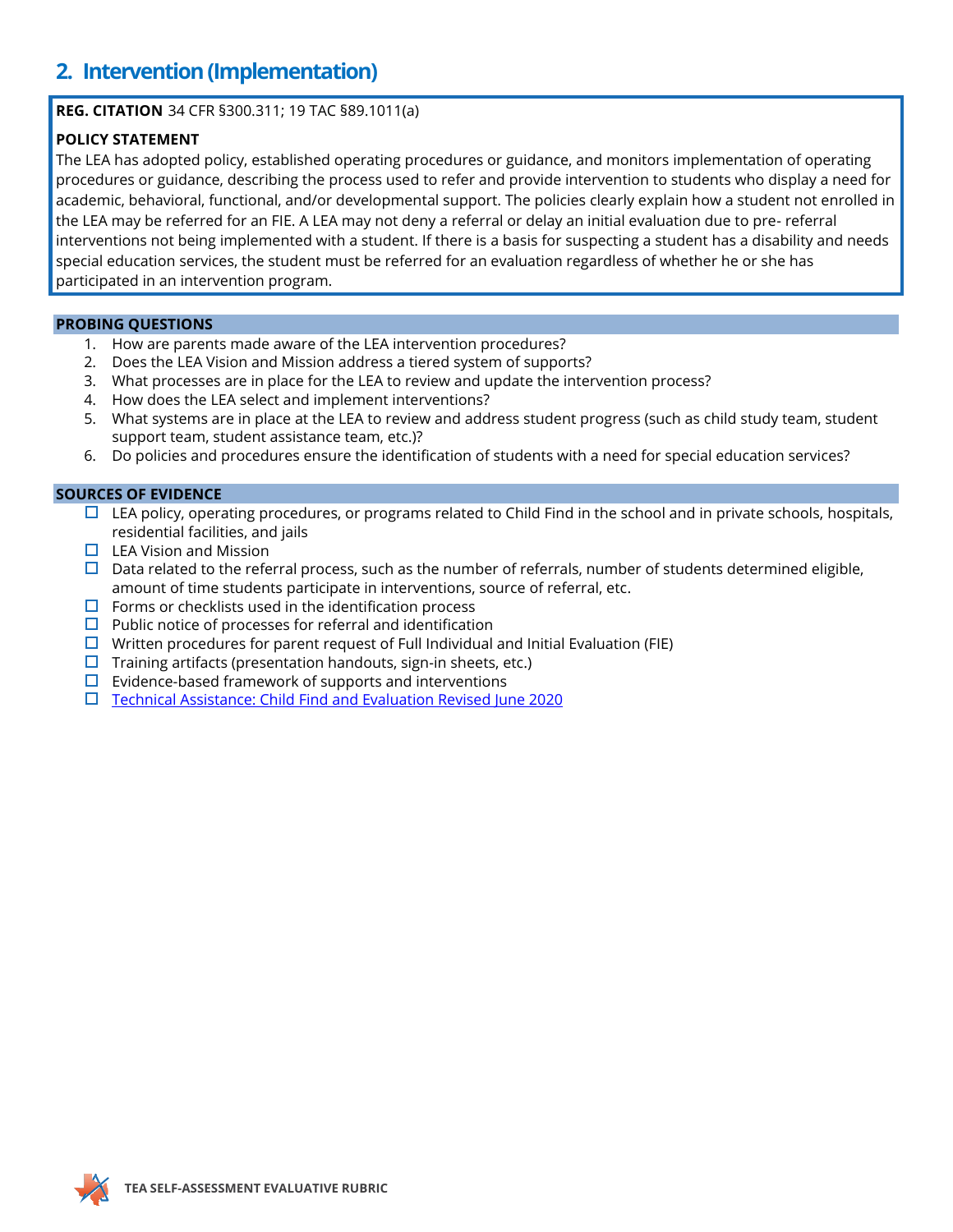### **2. Intervention (Implementation) (continued)**

|                                           | <b>Please rate your LEA practices below:</b>                                                                                                                                                                                                                                                                                                                                                                                                                                                                              |                                                                                                                                                                                                                                                                                                                                                                                                                                                                                                                                                                                                                                             |                                                                                                                                                                                                                                                                                                                                                                                                                                                                                                                                                                                                                                                                                                                                                                           |
|-------------------------------------------|---------------------------------------------------------------------------------------------------------------------------------------------------------------------------------------------------------------------------------------------------------------------------------------------------------------------------------------------------------------------------------------------------------------------------------------------------------------------------------------------------------------------------|---------------------------------------------------------------------------------------------------------------------------------------------------------------------------------------------------------------------------------------------------------------------------------------------------------------------------------------------------------------------------------------------------------------------------------------------------------------------------------------------------------------------------------------------------------------------------------------------------------------------------------------------|---------------------------------------------------------------------------------------------------------------------------------------------------------------------------------------------------------------------------------------------------------------------------------------------------------------------------------------------------------------------------------------------------------------------------------------------------------------------------------------------------------------------------------------------------------------------------------------------------------------------------------------------------------------------------------------------------------------------------------------------------------------------------|
|                                           | <b>DEVELOPED</b>                                                                                                                                                                                                                                                                                                                                                                                                                                                                                                          | <b>PROFICIENT</b>                                                                                                                                                                                                                                                                                                                                                                                                                                                                                                                                                                                                                           | <b>EXEMPLARY</b>                                                                                                                                                                                                                                                                                                                                                                                                                                                                                                                                                                                                                                                                                                                                                          |
| Implementation                            | In addition to what is<br>provided in the Policy<br>Statement above,<br>documentation exists to<br>demonstrate the LEA's<br>implementation of an<br>evidence-based framework<br>of instructional and<br>behavioral supports, to<br>address student needs in<br>general education, private<br>schools, residential<br>facilities, hospitals, and<br>jails. The framework<br>includes clear decision-<br>making criteria while<br>ensuring all students<br>suspected of having a<br>disability under IDEA are<br>evaluated. | In addition to what is provided in<br>the Policy Statement above, the<br>LEA implements an evidence-<br>based framework of instructional<br>and behavioral supports to<br>address student needs in general<br>education, inclusive of<br>establishing LEA goals.<br>Documentation exists that<br>demonstrates implementation of<br>the LEA's Child Find procedures<br>for students in traditional<br>schools, hospitals, residential<br>facilities, private schools, and jails.<br>The framework includes clear<br>decision-making criteria while<br>ensuring all students suspected<br>of having a disability under IDEA<br>are evaluated. | In addition to what is provided in the<br>Policy Statement above, the LEA<br>implements an evidence- based<br>framework that includes multiple tiers of<br>instructional and behavioral supports to<br>address student needs within general<br>education utilizing research- based<br>models such as fidelity of<br>implementation rubrics, etc. Monitoring<br>consists of review of LEA data, determine<br>key preventive supports, and reviews<br>intervention priorities, while ensuring all<br>students suspected of having a disability<br>under IDEA are evaluated.<br>Documentation exists that demonstrates<br>implementation of the LEA's Child Find<br>procedures for students in schools,<br>hospitals, residential facilities, private<br>schools, and jails. |
| <b>Professional</b><br><b>Development</b> | In addition to what is<br>provided in the Policy<br>Statement above, the LEA<br>mandates training for<br>general educators and<br>administratorsat least<br>annually regarding the<br>Multi-Tiered Systems of<br>Supports (MTSS) and<br>referral processes.                                                                                                                                                                                                                                                               | In addition to what is provided in<br>the Policy Statement above, The<br>LEA mandates training for general<br>educators, special educators<br>(inclusive of evaluation<br>personnel), and administrators at<br>least annually regarding the Multi-<br>Tiered Systems of Supports<br>(MTSS) and referral processes.                                                                                                                                                                                                                                                                                                                          | In addition to what is provided in the<br>Policy Statement above, The LEA<br>mandates training for general educators,<br>special educators and administrators at<br>least annually regarding the Multi-Tiered<br>Systemsof Supports (MTSS) and referral<br>processes. The LEA special and general<br>education staff and administration<br>demonstrate high level of knowledge<br>about implementing MTSS programs<br>and procedures.                                                                                                                                                                                                                                                                                                                                     |
| <b>Communication</b>                      | In addition to what is<br>provided in the Policy<br>Statement above,<br>documentation exists to<br>demonstrate the LEA's<br>implementation of an<br>evidence-based framework<br>of instructional and<br>behavioral supports, to<br>address student needs in<br>general education, private<br>schools, residential<br>facilities, hospitals, and jails.<br>The framework includes<br>clear decision-making<br>criteria while ensuring all<br>students suspected of<br>having a disability under<br>IDEA are evaluated.     | In addition to what is provided in<br>the Policy Statement above, the<br>LEA implements an evidence-<br>based framework of instructional<br>and behavioral supports to<br>address student needs in general<br>education, inclusive of<br>establishing LEA goals.<br>Documentation exists that<br>demonstrates implementation of<br>the LEA's Child Find procedures<br>for students in traditional<br>schools, hospitals, residential<br>facilities, private schools, and jails.<br>The framework includes clear<br>decision-making criteria while<br>ensuring all students suspected<br>of having a disability under IDEA<br>are evaluated. | In addition to what is provided in the<br>Policy Statement above, the LEA<br>implements an evidence- based<br>framework that includes multiple tiers of<br>instructional and behavioral supports to<br>address student needs within general<br>education utilizing research- based<br>models such as fidelity of<br>implementation rubrics, etc. Monitoring<br>consists of review of LEA data, determine<br>key preventive supports, and reviews<br>intervention priorities, while ensuring all<br>students suspected of having a disability<br>under IDEA are evaluated.<br>Documentation exists that demonstrates<br>implementation of the LEA's Child Find<br>procedures for students in schools,<br>hospitals, residential facilities, private<br>schools, and jails. |

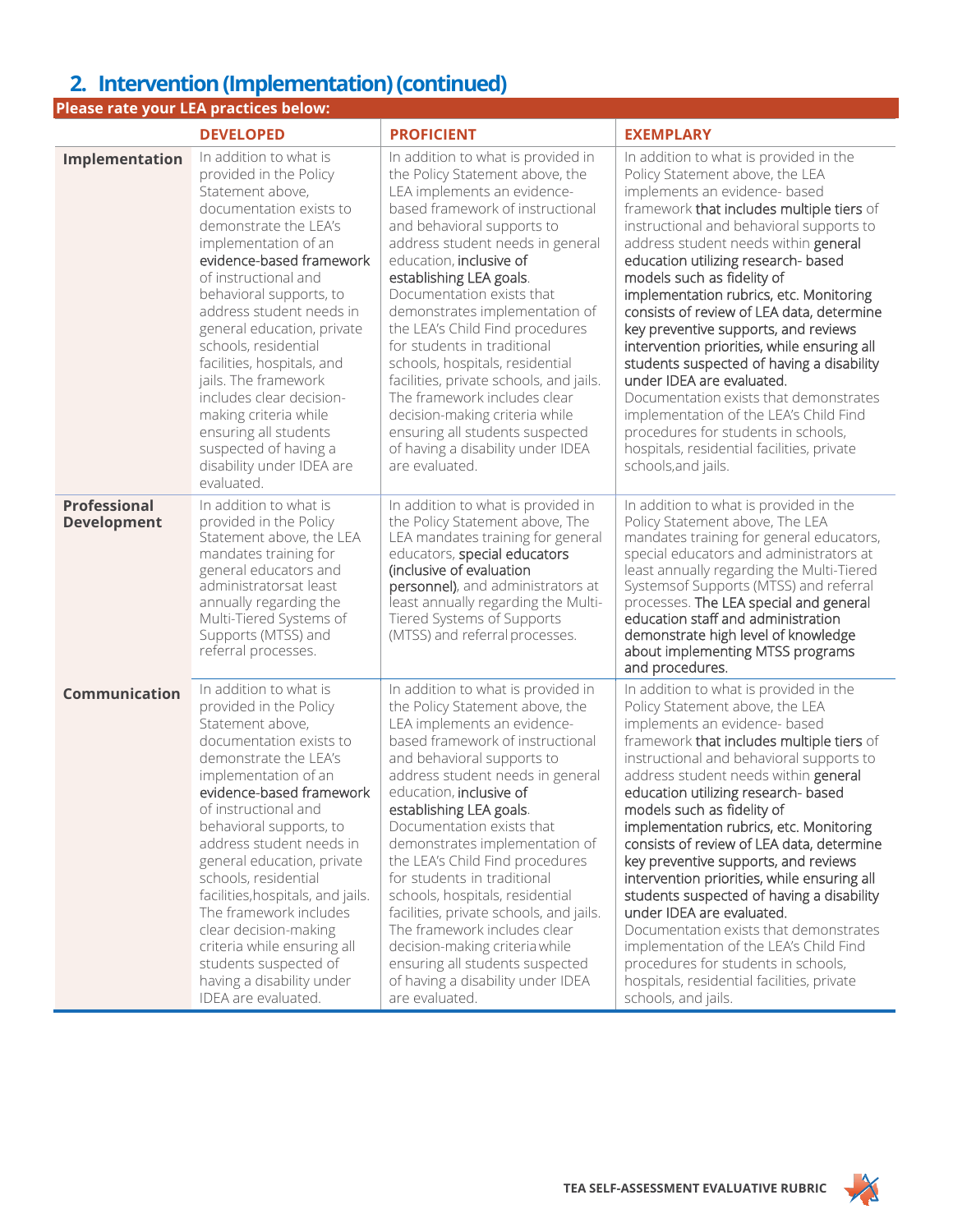### **3. Dyslexia (Implementation)**

### **REG. CITATION** TEC §38.003; 19 TAC §74.28

#### **POLICY STATEMENT**

The LEA has adopted policy, established operating procedures or guidance and monitors implementation of operating procedures or guidance regarding identification and supports for all students who may have dyslexia or related disorders.

#### **PROBING QUESTIONS**

- 1. Do policies and procedures ensure the identification of students with dyslexia who may also have a need for special education services?
- 2. How do school teams determine the level of supports required for students with dyslexia and related disorders?
- 3. What evidence-based practices are in place to address the needs of students with dyslexia and related disorders?

- $\Box$  LEA policy, operating procedures, or programs related to dyslexia and related disorders
- $\Box$  Dyslexia screening procedures
- $\Box$  Forms or checklists used to identify students who may have dyslexia and related disorders
- $\Box$  Process for accessing TEA Dyslexia Handbook
- $\Box$  Training artifacts (presentation handouts, sign-in sheets, etc.)
- $\Box$  Instructional resources for dyslexia and related disorders
- $\Box$  Instructional strategies and differentiation for dyslexia and related disorders
- $\square$  [Dyslexia, Dysgraphia and Dyscalculia in the IEP Guidance Document](https://tea.texas.gov/sites/default/files/Dyslexia%20in%20the%20IEP%206.3_accessible%208.1.pdf)
- $\Box$  Data related to dyslexia screening, evaluation, and intervention, such as the number of referrals for evaluations under the IDEA or Section 504, number of students receiving services and whether they are receiving services through special education or through Section 504, number of students determined eligible, amount of time students participate in interventions, source of referral, etc.

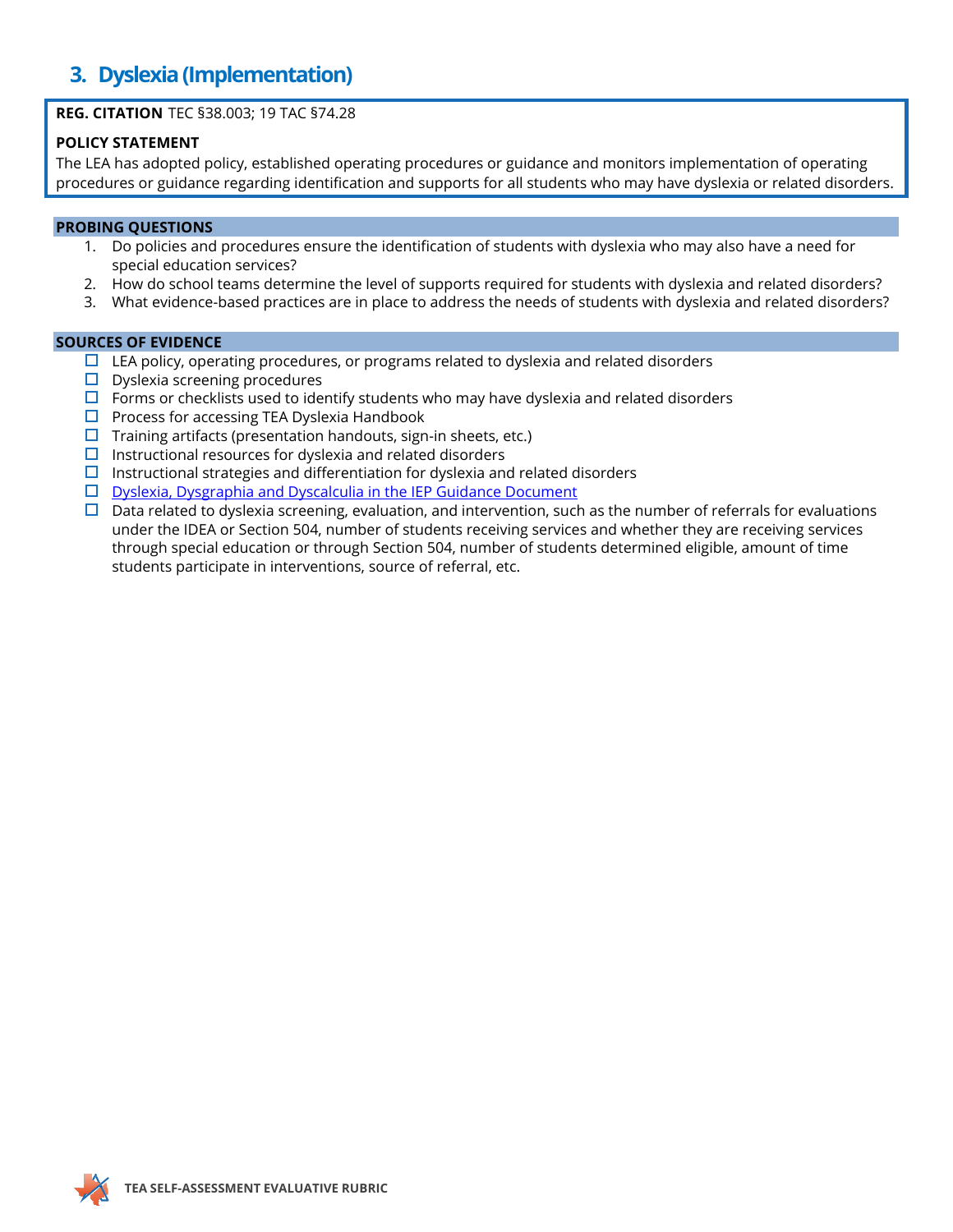## **3. Dyslexia (Implementation) (continued)**

|                                           | <b>DEVELOPED</b>                                                                                                                                                                                                                                                                                                                                                                                                                                                                                                                                                                                                                                                                                                                                       | <b>PROFICIENT</b>                                                                                                                                                                                                                                                                                                                                                                                                                                                                                                                                                                                                                                                                                                                                                                     | <b>EXEMPLARY</b>                                                                                                                                                                                                                                                                                                                                                                                                                                                                                                                                                                                                                                                                                                                                                                                                    |
|-------------------------------------------|--------------------------------------------------------------------------------------------------------------------------------------------------------------------------------------------------------------------------------------------------------------------------------------------------------------------------------------------------------------------------------------------------------------------------------------------------------------------------------------------------------------------------------------------------------------------------------------------------------------------------------------------------------------------------------------------------------------------------------------------------------|---------------------------------------------------------------------------------------------------------------------------------------------------------------------------------------------------------------------------------------------------------------------------------------------------------------------------------------------------------------------------------------------------------------------------------------------------------------------------------------------------------------------------------------------------------------------------------------------------------------------------------------------------------------------------------------------------------------------------------------------------------------------------------------|---------------------------------------------------------------------------------------------------------------------------------------------------------------------------------------------------------------------------------------------------------------------------------------------------------------------------------------------------------------------------------------------------------------------------------------------------------------------------------------------------------------------------------------------------------------------------------------------------------------------------------------------------------------------------------------------------------------------------------------------------------------------------------------------------------------------|
| Implementation                            | In addition to what is provided in<br>the Policy Statement above, the LEA<br>implements a program to<br>identify, evaluate, and provide<br>services to students who may<br>have dyslexia correlated<br>disorders. Including the use of data<br>from multiple sources(including K-1<br>dyslexia screening and K-2 reading<br>assessments) in the creation of<br>timely referrals for evaluation when<br>students do not (or minimally)<br>respond to instruction. The LEA<br>providesevidence-based<br>interventions aligned with the TEA<br>Dyslexia Handbook as needed,<br>based on evaluation and<br>intervention results, and delivered<br>by teachers trained in appropriate<br>instructional strategies as described<br>in the Dyslexia Handbook. | In addition to what is provided in<br>the Policy Statement above, the<br><b>LEA monitors implementation</b><br>of a program to identify, evaluate,<br>and provide services to students<br>who may have dyslexia or related<br>disorders. Including the use of<br>data from multiple sources<br>(including K-1 dyslexia screening<br>and K-2 reading assessments) in<br>the creation of timely referrals for<br>evaluation when students do not<br>(or minimally) respond to<br>instruction. The LEA provides<br>evidence-based interventions<br>aligned with the TEA Dyslexia<br>Handbook as needed, based on<br>evaluation and intervention<br>results, and delivered by teachers<br>trained in appropriate<br>instructional strategies as<br>described in the Dyslexia<br>Handbook. | In addition to what is provided in the<br>Policy Statement above, the LEA uses<br>monitoring results to identify<br>areas for systemic improvement<br>of a program to identify, evaluate, and<br>provide services to students who may<br>have dyslexia or related disorders.<br>Including the use of data from<br>multiple sources (including K-1<br>dyslexia screening and K-2 reading<br>assessments) in the creation of timely<br>referrals for evaluation when students<br>do not (or minimally) respond to<br>instruction. The LEA provides<br>evidence-based interventions aligned<br>with the TEA Dyslexia Handbook as<br>needed, based on evaluation and<br>intervention results, and delivered by<br>teachers trained in appropriate<br>instructional strategies as described in<br>the Dyslexia Handbook. |
| <b>Professional</b><br><b>Development</b> | In addition to what is provided in<br>the Policy Statement above, the LEA<br>provides training for special<br>educators and general educators<br>at least annually regarding dyslexia<br>and related disorders.                                                                                                                                                                                                                                                                                                                                                                                                                                                                                                                                        | In addition to what is provided in<br>the Policy Statement above, the<br>LEA provides training for special<br>educators, and general<br>educators at least annually and<br>provides updates regarding<br>dyslexia and related<br>disorders.                                                                                                                                                                                                                                                                                                                                                                                                                                                                                                                                           | In addition to what is provided in<br>the Policy Statement above, the<br>LEA provides training for special<br>educators, general educators,<br>related service providers, and<br>administrators at least annually<br>regarding eligibility procedures. In<br>addition, the LEA special and<br>general education staff, and<br>administrators, receive<br>updates to policy, procedures,<br>and research pertaining to<br>dyslexia and related disorders<br>throughout the year in order<br>for staff to demonstrate high<br>levels of knowledge about<br>dyslexia.                                                                                                                                                                                                                                                  |
| <b>Communication</b>                      | In addition to what is provided in<br>the Policy Statement above, the LEA<br>employs or contracts with providers<br>who are qualified (licensed, as<br>applicable) to conduct<br>comprehensive educational<br>evaluations. The LEA employs or<br>contracts providers who are trained<br>and knowledgeable to conduct<br>comprehensive educational<br>evaluations in accordance with<br>instructions from the producerof<br>the assessments and<br>communicates implementation<br>procedures for dyslexia to<br>stakeholders.                                                                                                                                                                                                                           | In addition to what is provided<br>in the Policy Statement above,<br>the LEA builds capacity of<br>expertise and experience<br>among evaluation staff to<br>meet the needs of all<br>students within the LEA. The<br>LEA employs or contracts with<br>providers who are trained and<br>knowledgeable to conduct<br>comprehensive educational<br>evaluations in accordance with<br>instructions from the producer<br>of the assessments and<br>communicates implementation<br>procedures for dyslexia to<br>stakeholders.                                                                                                                                                                                                                                                              | In addition to what is provided in<br>the Policy Statement above, the<br><b>LEA monitors or areas of need</b><br>and adjusts recruitment and<br>retention efforts to ensure<br>long-term capacity of expertise<br>and experience among<br>evaluation staff to meet the<br>needs of all students within the<br>LEA. The LEA employs or contracts<br>with providers who are trained<br>and knowledgeable toconduct<br>comprehensive educational<br>evaluations in accordance with<br>instructions from the producer of<br>the assessments and<br>communicates implementation<br>procedures for dyslexia to<br>stakeholders.                                                                                                                                                                                           |

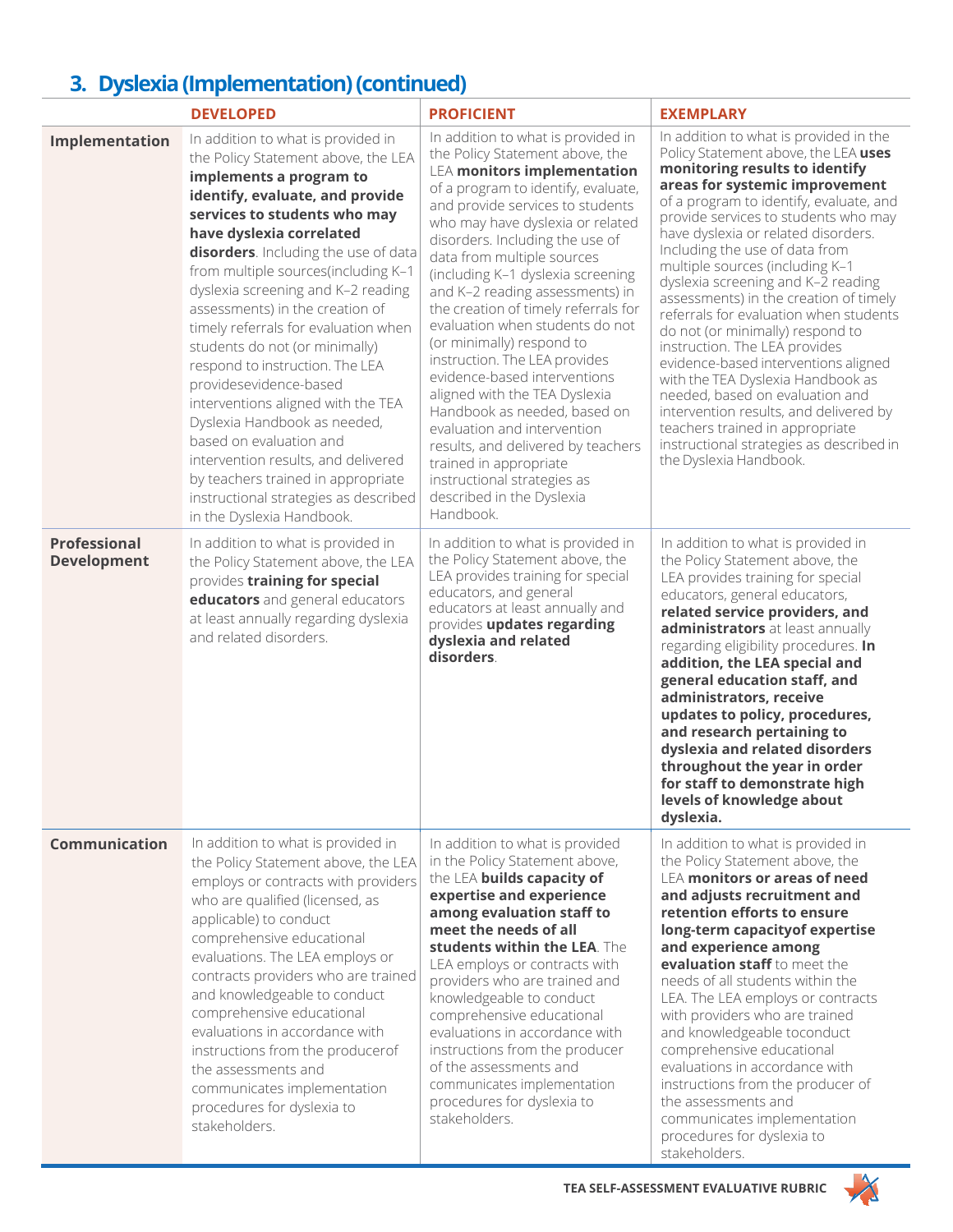### **4. Evaluation (Implementation)**

**REG. CITATION** 34 CFR §300.301– 300.302, 300.304 – 300.305; TEC §29.004; 19 TAC §89.1011

### **POLICY STATEMENT**

The LEA has adopted policy that ensures initial evaluations are conducted according to federal and state requirements, has established operating procedures or guidance, and monitors implementation of the operating procedures or guidance to evaluate students who are suspect to have a disability and a need for special education and related services because of that disability.

### **PROBING QUESTIONS**

- 1. Are the evaluation procedures compliant with state and federal rules and regulations?
- 2. Does each student receive a comprehensive educational evaluation that addresses all areas of concern?
- 3. How are outside evaluations considered by the LEA?
- 4. What process does the LEA use for planning a comprehensive evaluation and adhering to timelines?

- $\Box$  LEA policy and operating procedures related to evaluation
- $\Box$  Forms or checklists used in the evaluation
- $\Box$  Written procedures for parent request for Full Individual Evaluation (FIE)
- $\Box$  Training artifacts (presentation handouts, sign-in sheets, etc.)
- $\square$  Evaluation timelines
- $\Box$  Selecting evaluation tools to address the needs of a variety of learners
- $\Box$  Identify personnel qualified to administer assessments
- $\square$  Conducting evaluation when the home language is other than English
- $\Box$  Informed consent for evaluation
- $\Box$  Review of Existing Evaluation Data (REED)
- $\Box$  [Technical Assistance: Child Find and Evaluation Revised June 2020](https://tea.texas.gov/sites/default/files/Technical%20Assistance%20-%20Child%20Find%20and%20Evaluation%20-%20June%202020%20Revised%28v5%29.pdf)

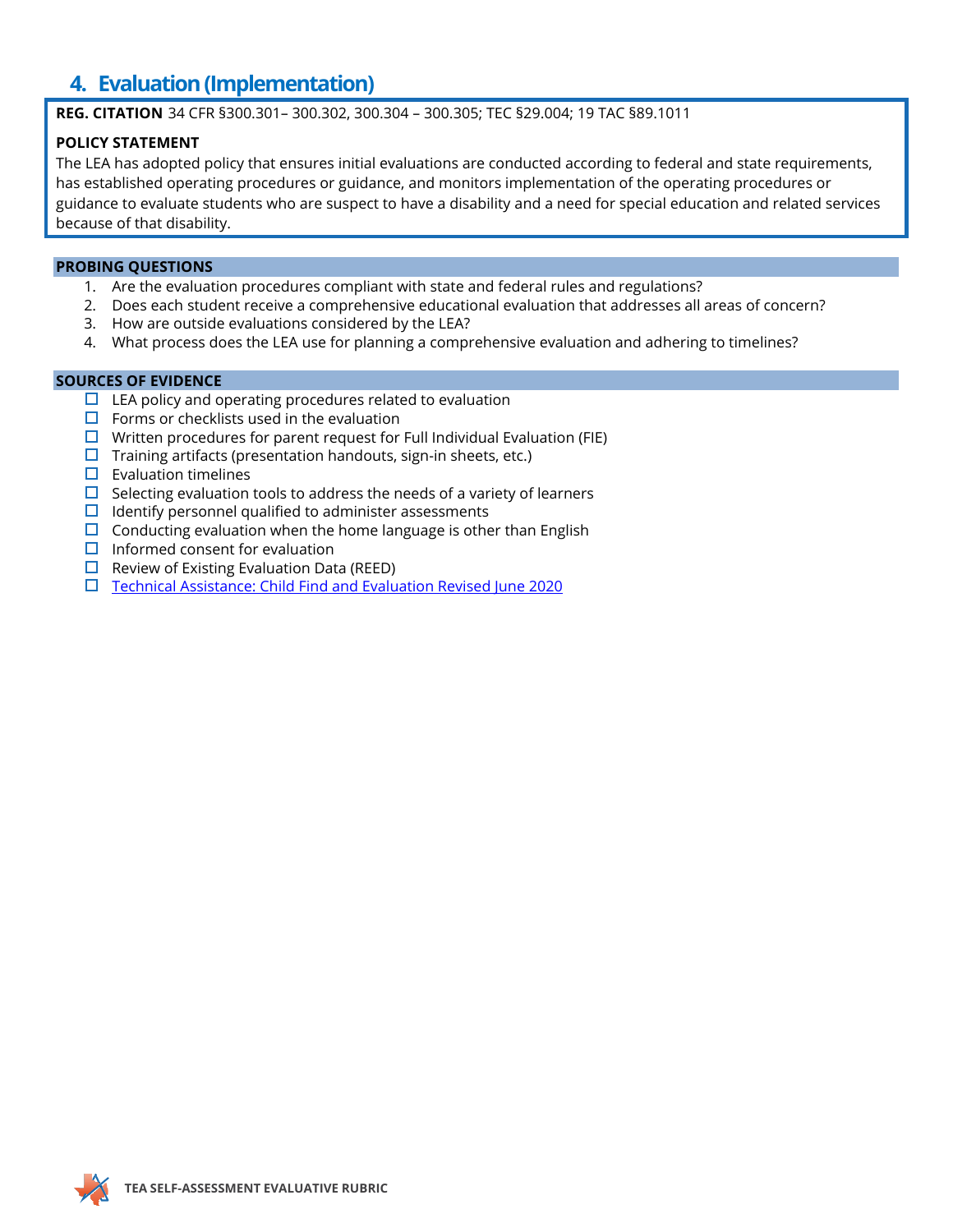### **4. Evaluation(Implementation) (continued)**

|                                           | Please rate your LEA practices below:                                                                                                                                                                                                                                                                                                                                                                                                                                                                                                                     |                                                                                                                                                                                                                                                                                                                                                                                                                                                                                                                                                                                                                                                                                                                                                                                                                             |                                                                                                                                                                                                                                                                                                                                                                                                                                                                                                                                                                                                                                                                                                                                                                       |
|-------------------------------------------|-----------------------------------------------------------------------------------------------------------------------------------------------------------------------------------------------------------------------------------------------------------------------------------------------------------------------------------------------------------------------------------------------------------------------------------------------------------------------------------------------------------------------------------------------------------|-----------------------------------------------------------------------------------------------------------------------------------------------------------------------------------------------------------------------------------------------------------------------------------------------------------------------------------------------------------------------------------------------------------------------------------------------------------------------------------------------------------------------------------------------------------------------------------------------------------------------------------------------------------------------------------------------------------------------------------------------------------------------------------------------------------------------------|-----------------------------------------------------------------------------------------------------------------------------------------------------------------------------------------------------------------------------------------------------------------------------------------------------------------------------------------------------------------------------------------------------------------------------------------------------------------------------------------------------------------------------------------------------------------------------------------------------------------------------------------------------------------------------------------------------------------------------------------------------------------------|
|                                           | <b>DEVELOPED</b>                                                                                                                                                                                                                                                                                                                                                                                                                                                                                                                                          | <b>PROFICIENT</b>                                                                                                                                                                                                                                                                                                                                                                                                                                                                                                                                                                                                                                                                                                                                                                                                           | <b>EXEMPLARY</b>                                                                                                                                                                                                                                                                                                                                                                                                                                                                                                                                                                                                                                                                                                                                                      |
| Implementation                            | In addition to what is<br>providedin the Policy<br>Statement above, the LEA<br>ensures assessment<br>tools and evaluation<br>procedures through<br>implementation of a<br>system of monitoring to<br>ensure the assessment<br>tools and evaluation<br>procedures are nonbiased<br>nondiscriminatory and<br>administers assessments<br>in the child's native<br>language or mode of<br>communication in the form<br>most likely to yield accurate<br>information about the<br>student and determine<br>whether the student has a<br>qualifying disability. | In addition to what is provided in<br>the Policy Statement above, the<br>LEA ensures assessment tools<br>and evaluation procedures<br>through implementation of a<br>system of monitoring to ensure<br>the assessment tools and<br>evaluation procedures are<br>nonbiased, nondiscriminatory,<br>and administers assessments in<br>the child's native language or<br>mode of communication in the<br>form most likely to yield accurate<br>information about the student<br>and determine whether the<br>student has a qualifying disability.<br>The LEA reviews written<br>evaluation reports and medical<br>diagnosis from outside the LEA<br>and outside the state of Texas.<br>The LEA checks that federal<br>requirements for all<br>evaluations are met as well as<br>state requirements that are<br>unique to Texas. | In addition to what is provided in the<br>Policy Statement above, the LEA uses<br>monitoring results to identify areas<br>for systemic improvement to ensure<br>the assessment tools and evaluation<br>procedures are nonbiased<br>nondiscriminatory and administers<br>assessments in the child's native<br>language or mode of communication in<br>the form most likely to yield accurate<br>information about the student and<br>determine whether the student has a<br>qualifying disability. The LEA reviews<br>written evaluation reports and medical<br>diagnosis from outside the LEA and<br>outside the state of Texas. The LEA<br>checks that federal requirements for all<br>evaluations are met as well as state<br>requirements that are unique toTexas. |
| <b>Professional</b><br><b>Development</b> | In addition to what is<br>providedin the Policy<br>Statement above, the LEA<br>provides training for<br>special educators (inclusive<br>of evaluation personnel), at<br>least annually regarding<br>evaluation procedures.                                                                                                                                                                                                                                                                                                                                | In addition to what is provided in<br>the Policy Statement above, the<br>LEA provides training for special<br>educators (inclusive of evaluation<br>personnel), general educators,<br>and administrators at least<br>annually regarding evaluation<br>procedures                                                                                                                                                                                                                                                                                                                                                                                                                                                                                                                                                            | In addition to what is provided in the<br>Policy Statement above, the LEA<br>provides training for special educators<br>(inclusive of evaluation personnel),<br>related service providers, and<br>administrators at least annually<br>regarding evaluation procedures. The<br><b>LEA special and general education</b><br>staff and administration<br>demonstrate high level of<br>knowledge about implementing<br>evaluation procedures.                                                                                                                                                                                                                                                                                                                             |
| Communication                             | In addition to what is<br>provided in the Policy<br>Statement above, the LEA<br>employs or contracts with<br>providers who are qualified<br>(licensed, as applicable) to<br>conduct comprehensive<br>educational evaluations.<br>The LEA employs or<br>contracts providers who<br>are trained and<br>knowledgeable to conduct<br>comprehensive<br>educational evaluations in<br>accordance with<br>instructions from the<br>producer of the<br>assessments.                                                                                               | In addition to what is provided in<br>the Policy Statement above, the<br><b>LEA builds capacity of</b><br>expertiseand experience<br>among evaluation staff to meet<br>the needs of all students within<br>the LEA. The LEA employs or<br>contracts with providers who are<br>trained and knowledgeable to<br>conduct comprehensive<br>educational evaluations in<br>accordance with instructions<br>from the producer ofthe<br>assessments.                                                                                                                                                                                                                                                                                                                                                                                | In addition to what is provided in the<br>Policy Statement above, the LEA<br>monitors for areas of need and<br>adjusts recruitment and retention<br>efforts to ensure long-term capacity<br>of expertise and experience among<br>evaluation staff to meet the needs of all<br>students withinthe LEA. The LEA<br>employs or contracts with providers who<br>are trained and knowledge able to<br>conduct comprehensive educational<br>evaluations in accordance with<br>instructions from the producer of the<br>assessments.                                                                                                                                                                                                                                         |

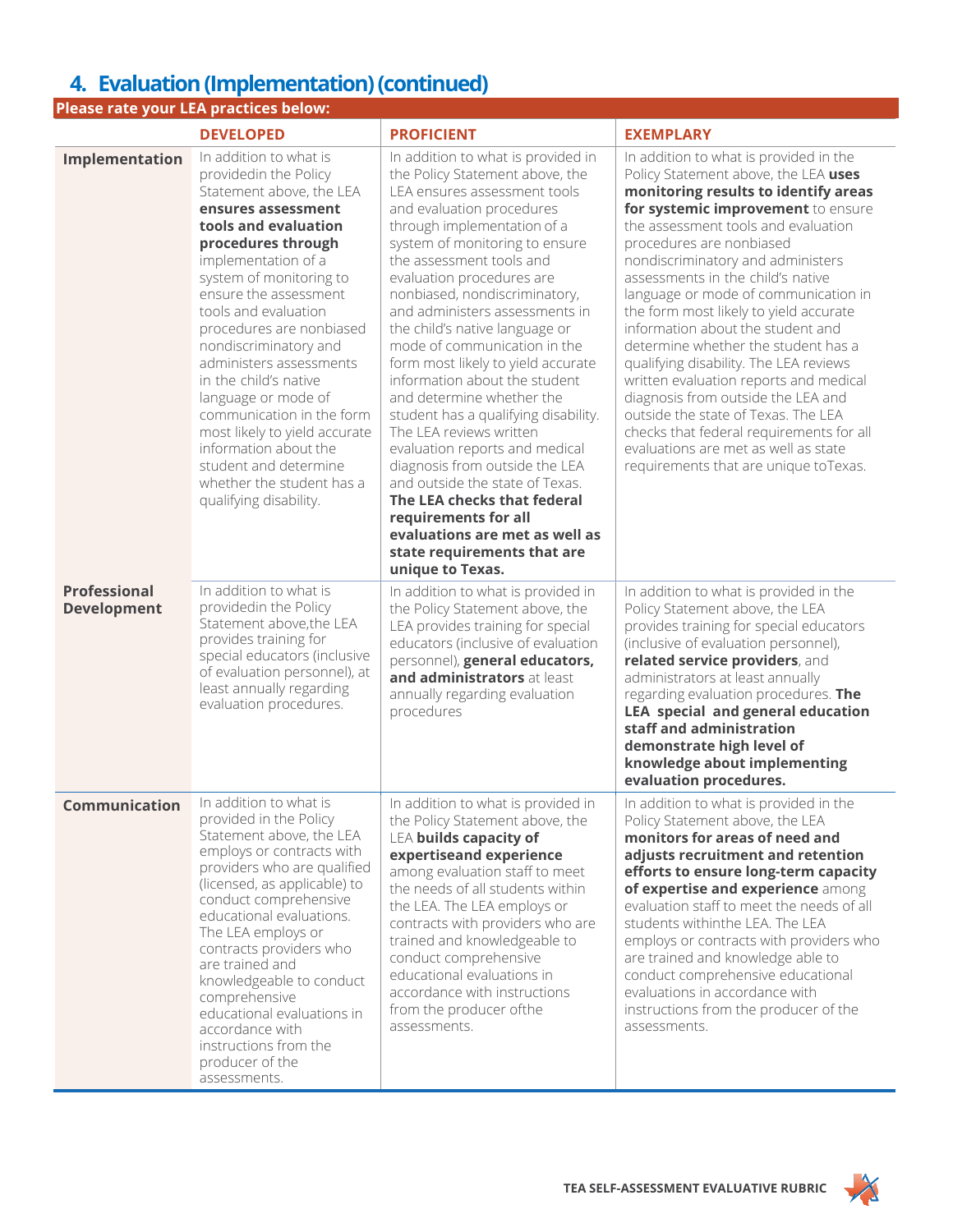### **5. Re-evaluation (Implementation)**

### **REG. CITATION** 34 CFR §300.303–300.305

### **POLICY STATEMENT**

The LEA has adopted policy that ensures reevaluations are conducted according to IDEA requirements, established operating procedures or guidance and monitors implementation of operating procedures or guidance on the process used to determine whether the student continues to qualify as a student with a disability and continues to need special education.

#### **PROBING QUESTIONS**

- 1. Are the re-evaluation procedures compliant with state and federal rules and regulations?
- 2. Does each team consider a review of existing evaluation data (REED) before determining whether to administer additional assessments?
- 3. How are outside evaluations considered by the team?
- 4. Do procedures ensure reevaluations occur not more than once a year, unless the parent and LEA agree otherwise, and at least once every three years, unless the parent and LEA agree that a reevaluation is unnecessary?

- $\Box$  LEA policy, operating procedures, or programs related to re-evaluation
- $\Box$  Forms or checklists used in the re-evaluation and eligibility process
- $\Box$  Training artifacts (presentation handouts, sign-in sheets, etc.)
- $\Box$  Three year re-evaluation timeline
- $\Box$  Procedure for selection of evaluation tools to address the needs of a variety of learners
- $\Box$  Identification of personnel qualified to administer assessments
- $\Box$  Procedure for conducting evaluation when the home language is other than English
- $\Box$  Informed consent for re-evaluation
- $\Box$  Review of Existing Evaluation Data (REED)

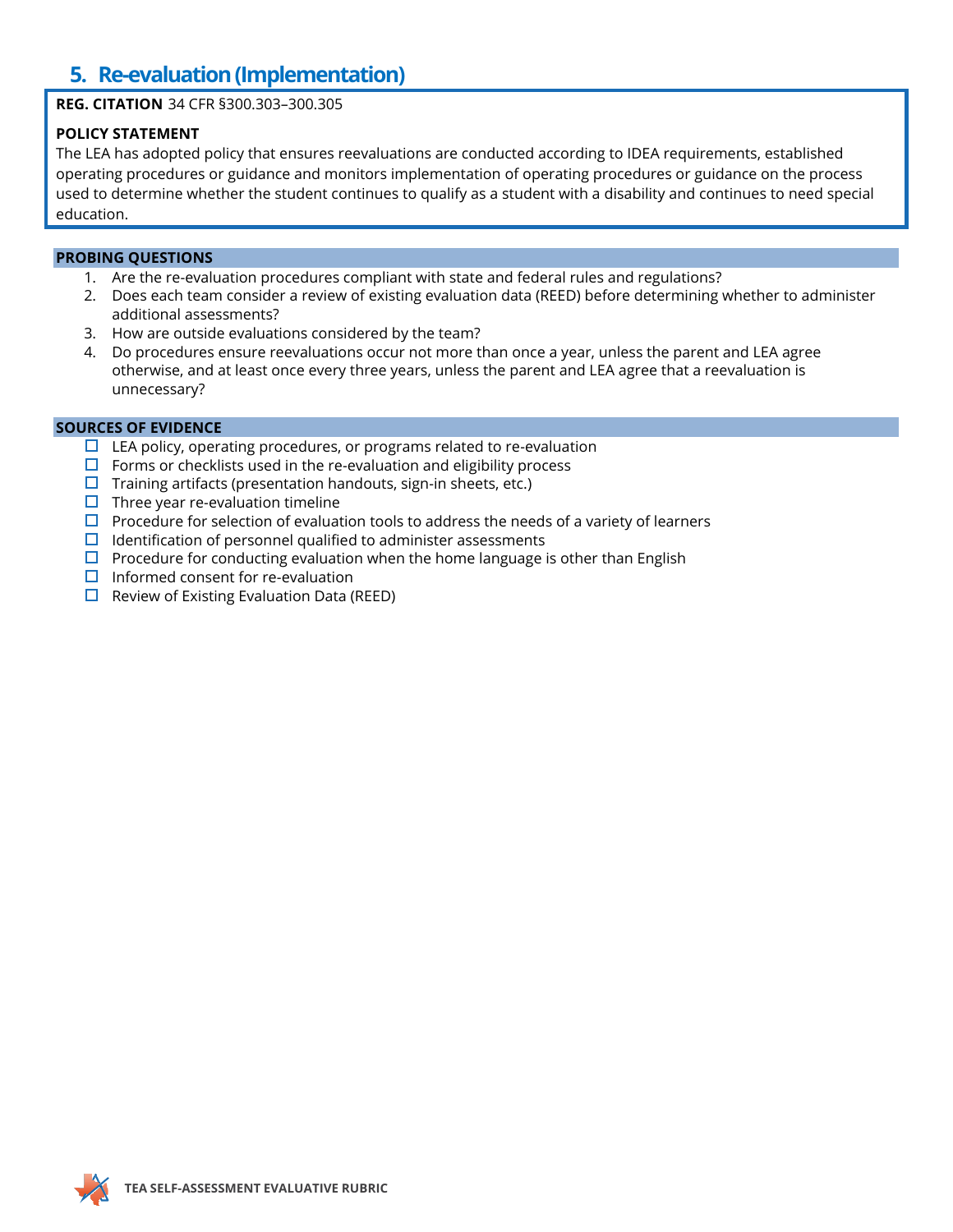### **5. Re-evaluation (Implementation) (continued)**

|                                           | Please rate your LEA practices below:                                                                                                                                                                                                                                                                                                                                                                                                                                                                                                                                                                                                                                                                                                                                                                                                                     |                                                                                                                                                                                                                                                                                                                                                                                                                                                                                                                                                                                                                                                                                                                                                                                                                                                                       |                                                                                                                                                                                                                                                                                                                                                                                                                                                                                                                                                                                                                                                                                                                                                                                                                                                                                          |
|-------------------------------------------|-----------------------------------------------------------------------------------------------------------------------------------------------------------------------------------------------------------------------------------------------------------------------------------------------------------------------------------------------------------------------------------------------------------------------------------------------------------------------------------------------------------------------------------------------------------------------------------------------------------------------------------------------------------------------------------------------------------------------------------------------------------------------------------------------------------------------------------------------------------|-----------------------------------------------------------------------------------------------------------------------------------------------------------------------------------------------------------------------------------------------------------------------------------------------------------------------------------------------------------------------------------------------------------------------------------------------------------------------------------------------------------------------------------------------------------------------------------------------------------------------------------------------------------------------------------------------------------------------------------------------------------------------------------------------------------------------------------------------------------------------|------------------------------------------------------------------------------------------------------------------------------------------------------------------------------------------------------------------------------------------------------------------------------------------------------------------------------------------------------------------------------------------------------------------------------------------------------------------------------------------------------------------------------------------------------------------------------------------------------------------------------------------------------------------------------------------------------------------------------------------------------------------------------------------------------------------------------------------------------------------------------------------|
|                                           | <b>DEVELOPED</b>                                                                                                                                                                                                                                                                                                                                                                                                                                                                                                                                                                                                                                                                                                                                                                                                                                          | <b>PROFICIENT</b>                                                                                                                                                                                                                                                                                                                                                                                                                                                                                                                                                                                                                                                                                                                                                                                                                                                     | <b>EXEMPLARY</b>                                                                                                                                                                                                                                                                                                                                                                                                                                                                                                                                                                                                                                                                                                                                                                                                                                                                         |
| Implementation                            | In addition to what is<br>provided in the Policy<br>Statement above, the LEA<br>ensures that, when<br>considering whether a<br>student continues to<br>qualify as a student with a<br>disability, the ARD<br>committee conducts a<br>review of existing<br>evaluation data and<br>determines whether<br>additional assessment is<br>required. Additionally, the<br>LEA secures parental<br>consent for assessment,<br>selects assessmenttools<br>that are nonbiased,<br>nondiscriminatory, and<br>administers assessments<br>in the child's native<br>language or mode of<br>communication in the<br>form most likely to yield<br>accurate information<br>about the student. The<br>LEA uses data to<br>determinewhether the<br>student continues to<br>qualify as a student with a<br>disability and continues to<br>need special education<br>services. | In addition to what is provided in<br>the Policy Statement above, the<br>LEA implements a system of<br>monitoring to ensure that, when<br>considering whether a student<br>continues to qualify as astudent<br>with a disability, the ARD<br>committee conducts a review of<br>existing evaluation data and<br>determines whether additional<br>assessment is required.<br>Additionally, the LEA secures<br>parental consent for assessment,<br>selects assessment tools that are<br>unbiased, nondiscriminatory, and<br>administers assessments in the<br>child's native language or mode of<br>communication in the form most<br>likely to yield accurate<br>information about the student.<br>The LEA uses data to determine<br>whether the student continues to<br>qualify as a student with a<br>disability and continues to need<br>special education services. | In addition to what is provided in the<br>Policy Statement above, the LEA uses<br>monitoring results to identify areas for<br>systemic improvement to ensure that,<br>when considering whether a student<br>continues to qualify as a student with a<br>disability, the ARD committee conducts a<br>review of existing evaluation data and<br>determines whether additional<br>assessment is required. Additionally, the<br>LEA secures parental consent for<br>assessment, selects assessment tools<br>that are nonbiased, nondiscriminatory,<br>and administers assessments in the<br>child's native language or mode of<br>communication in the form most likely to<br>yield accurate information about the<br>student. The LEA uses data to determine<br>whether the student continues to qualify<br>as a student with a disability continues to<br>need special education services. |
| <b>Professional</b><br><b>Development</b> | In addition to what is<br>providedin the Policy<br>Statement above, the LEA<br>provides training for<br>special educators at least<br>annually regarding re-<br>evaluation procedures.                                                                                                                                                                                                                                                                                                                                                                                                                                                                                                                                                                                                                                                                    | In addition to what is provided in<br>the Policy Statement above, the<br>LEA provides training for special<br>educators, general educators<br>and administrators at least<br>annually regarding re-evaluation<br>procedures.                                                                                                                                                                                                                                                                                                                                                                                                                                                                                                                                                                                                                                          | In addition to what is provided in the<br>Policy Statement above, the LEA provides<br>training for special educators, general<br>educators, related service providers,<br>and administrators at least annually<br>regarding re-evaluation procedures. The<br><b>LEA special and general education</b><br>staff and administration<br>demonstrate high level of knowledge<br>about implementing re-evaluation<br>procedures.                                                                                                                                                                                                                                                                                                                                                                                                                                                              |
| <b>Communication</b>                      | In addition to what is<br>provided in the Policy<br>Statement above, the LEA<br>employs or contracts with<br>providers who are<br>qualified, trained, and<br>knowledgeable to conduct<br>educational re-evaluations<br>in accordance with<br>instructions from the<br>producer of the<br>assessments. The LEA<br>communicates these<br>procedures to<br>stakeholders.                                                                                                                                                                                                                                                                                                                                                                                                                                                                                     | In addition to what is provided in<br>the Policy Statement above, the<br>LEA employs or contracts with<br>providers who are qualified,<br>trained and knowledgeable to<br>conduct educational re-<br>evaluations in accordance with<br>instructions from the producer of<br>the assessments. The LEA<br>develops a training plan for<br>their evaluation staff and<br>providers. The LEA<br>communicates these procedures<br>to stakeholders.                                                                                                                                                                                                                                                                                                                                                                                                                         | In addition to what is provided in the<br>Policy Statement above, the LEA builds<br>capacity of expertise and experience<br>among evaluation staff to meet the<br>needs of all students within the LEA.<br>The LEA employs or contracts with<br>providers who are qualified, trained and<br>knowledgeable to conduct educational re-<br>evaluations in accordance with<br>instructions from the producer of the<br>assessments. The LEA develops a training<br>plan fortheir evaluation staff and<br>providers. The LEA communicates these<br>procedures to stakeholders.                                                                                                                                                                                                                                                                                                                |

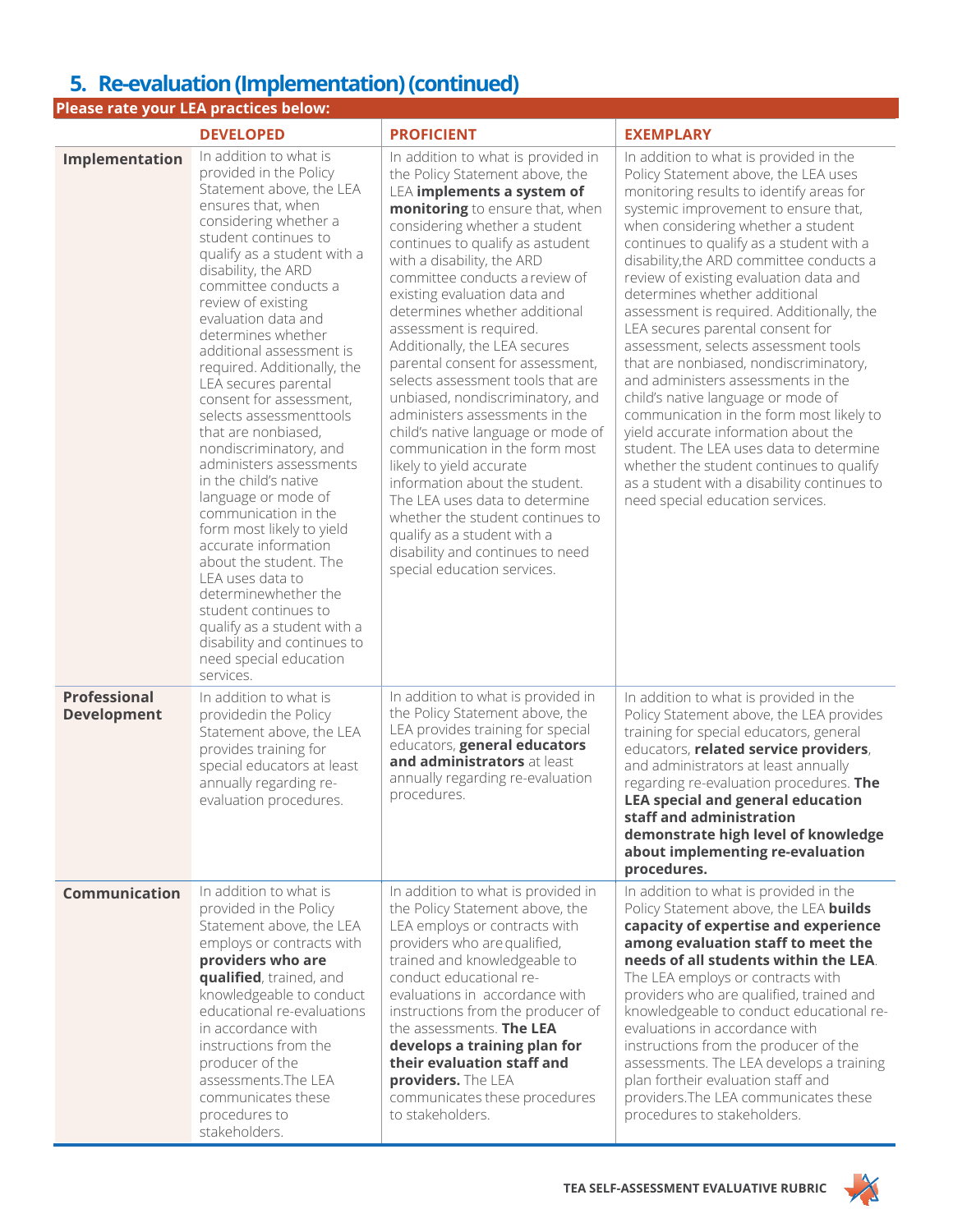### **6. Free Appropriate Public Education (FAPE) (Implementation)**

### **REG. CITATION** 34 CFR §300.101

#### **POLICY STATEMENT**

The LEA has adopted policy, established operating procedures or guidance and monitors implementation of operating procedures or guidance to ensure the provision of FAPE to all eligible students.

#### **PROBING QUESTIONS**

- 1. Are special education supports and services implemented with fidelity?
- 2. How does the LEA ensure FAPE is available to each eligible student? How does the LEA ensure Prior Written Notice (PWN) offering FAPE is provided for each eligible student?
- 3. What process does the LEA use for an initial offer of FAPE and adhering to timelines?

- $\Box$  LEA policy, operating procedures, or programs related to FAPE
- $\square$  Forms or checklists used to provide Prior Written Notice (PWN)
- $\square$  Private school communication and collaboration
- $\square$  Documentation demonstrating the provision of FAPE to students eligible for special education services who are in school, residential facilities, hospitals, and jails.
- $\Box$  Copies of any MOUs the LEA has with residential facilities, hospitals, and jails regarding the provision of FAPE
- $\Box$  Training artifacts (presentation handouts, sign-in sheets, etc.)

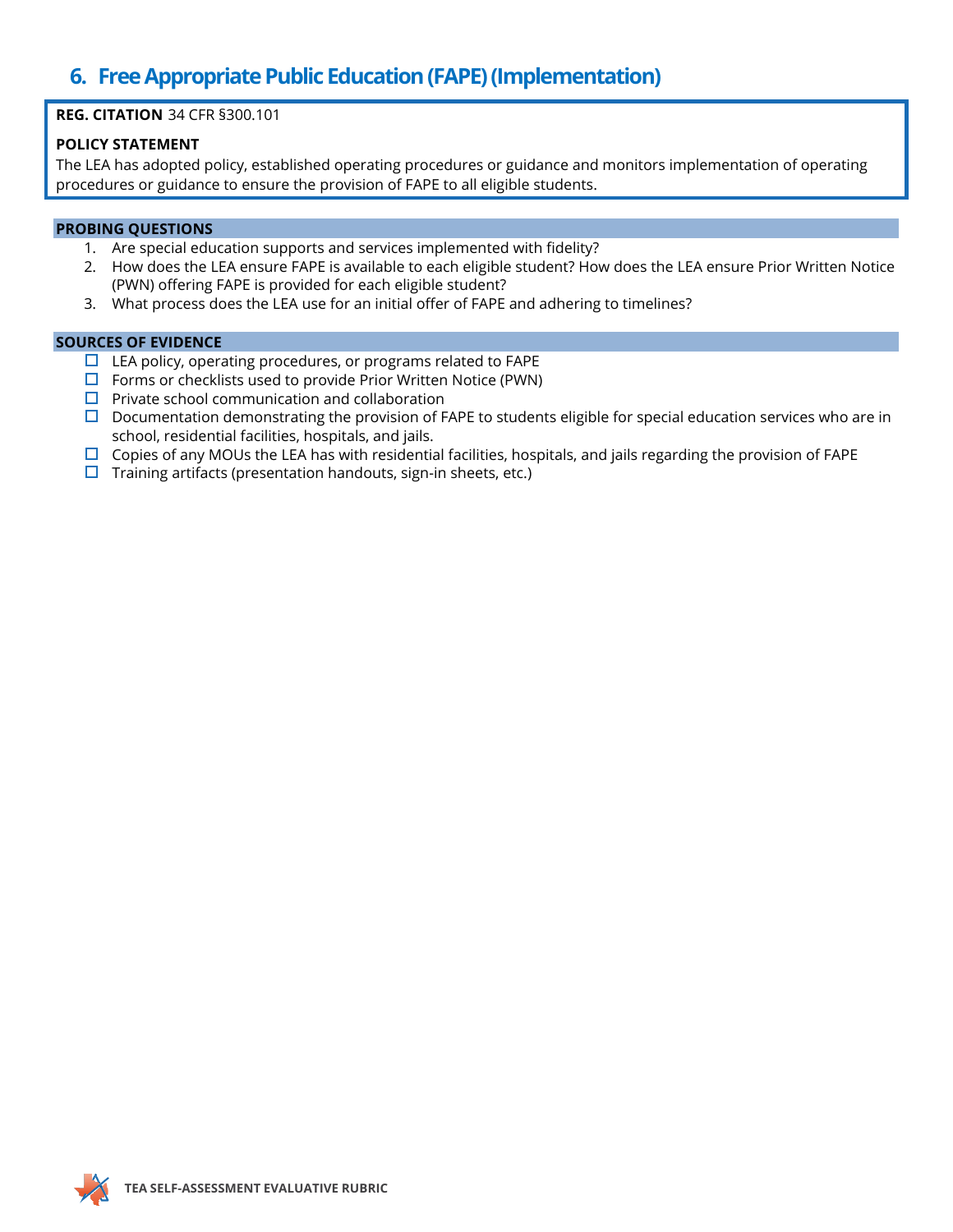### **6. Free Appropriate Public Education (FAPE) (Implementation) (continued)**

| Please rate your LEA practices below:     |                                                                                                                                                                                                                                                                                                                                                                                                                                                                                                                                                                                                                                            |                                                                                                                                                                                                                                                                                                                                                                                                                                                                                                                                                                                                                                                                                                                                       |                                                                                                                                                                                                                                                                                                                                                                                                                                                                                                                                                                                                                                                                                                                                                     |  |
|-------------------------------------------|--------------------------------------------------------------------------------------------------------------------------------------------------------------------------------------------------------------------------------------------------------------------------------------------------------------------------------------------------------------------------------------------------------------------------------------------------------------------------------------------------------------------------------------------------------------------------------------------------------------------------------------------|---------------------------------------------------------------------------------------------------------------------------------------------------------------------------------------------------------------------------------------------------------------------------------------------------------------------------------------------------------------------------------------------------------------------------------------------------------------------------------------------------------------------------------------------------------------------------------------------------------------------------------------------------------------------------------------------------------------------------------------|-----------------------------------------------------------------------------------------------------------------------------------------------------------------------------------------------------------------------------------------------------------------------------------------------------------------------------------------------------------------------------------------------------------------------------------------------------------------------------------------------------------------------------------------------------------------------------------------------------------------------------------------------------------------------------------------------------------------------------------------------------|--|
|                                           | <b>DEVELOPED</b>                                                                                                                                                                                                                                                                                                                                                                                                                                                                                                                                                                                                                           | <b>PROFICIENT</b>                                                                                                                                                                                                                                                                                                                                                                                                                                                                                                                                                                                                                                                                                                                     | <b>EXEMPLARY</b>                                                                                                                                                                                                                                                                                                                                                                                                                                                                                                                                                                                                                                                                                                                                    |  |
| Implementation                            | In addition to what is<br>provided inthe Policy<br>Statement above, the LEA<br>can provide documentation<br>demonstrating the<br>provision of FAPE to<br>students eligible for special<br>education services.<br>including, as applicable,<br>those in nonpublic schools,<br>residential facilities.<br>hospitals, and jails.<br>Documentation would<br>demonstrate<br>implementation of the<br>student's special education<br>and related services, IEP<br>goals, transition program,<br>etc. and would<br>demonstrate the student's<br>progress toward mastery of<br>his/her annual goals and of<br>the general education<br>curriculum. | In addition to what is provided<br>in the Policy Statement above,<br>the LEA implements a system<br>of monitoring to <b>ensure ARD</b><br>committees provide<br>documentation demonstrating<br>the provision of FAPE to<br>students eligible for special<br>education services, including, as<br>applicable, those in and who<br>are in school, private nonpublic<br>schools, residential facilities,<br>hospitals, and jails.<br>Documentation would<br>demonstrate implementation of<br>the student's special education<br>and related services, IEP goals,<br>transition program, etc. and<br>would demonstrate the<br>student'sprogress toward<br>mastery of his/ her annual goals<br>and of the general education<br>curriculum. | In addition to what is provided in the<br>Policy Statement above, the LEA uses<br>monitoring results to identify<br>areas for systemic improvement to<br>ensure ARD committees provide<br>documentation demonstrating the<br>provision of FAPE to students eligible<br>for special education services,<br>including, as applicable, those in and<br>who are in school, private nonpublic<br>schools, residential facilities, hospitals,<br>and jails. Documentation would<br>demonstrate implementation of the<br>student's special education and related<br>services, IEP goals, transition program,<br>etc. and would demonstrate the<br>student's progress toward mastery of<br>his/her annual goals and of the general<br>education curriculum. |  |
| <b>Professional</b><br><b>Development</b> | In addition to what is<br>provided in the Policy<br>Statement above, the LEA<br>provides training for<br>special educators at<br>least annually regarding<br>eligibility and FAPE                                                                                                                                                                                                                                                                                                                                                                                                                                                          | In addition to what is provided in<br>the Policy Statement above, the<br>LEA provides training for special<br>educators and administrators<br>at least annually regarding<br>eligibility and FAPE.                                                                                                                                                                                                                                                                                                                                                                                                                                                                                                                                    | In addition to what is providedin the<br>Policy Statement above, the LEA<br>provides training for special educators,<br>general educators, related service<br>providers, and administrators at least<br>annually regarding eligibility and FAPE.<br>The LEA special and general<br>education staff and administration<br>demonstrate a high level of<br>knowledge about implementing<br><b>FAPE for students with disabilities.</b>                                                                                                                                                                                                                                                                                                                 |  |

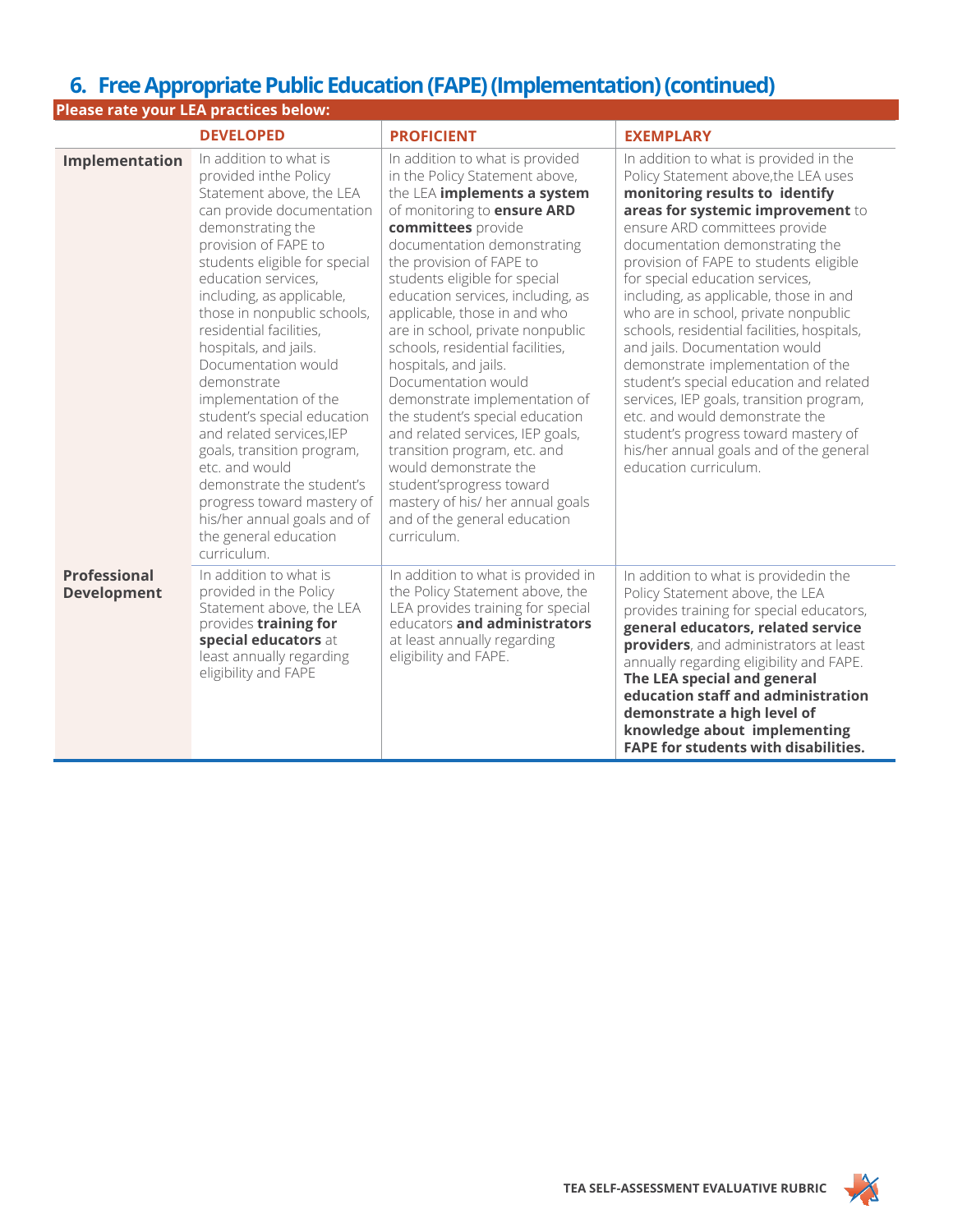### **7. IEP Content and Development (Implementation)\***

**REG. CITATION** 34 CFR §300.320–300.324; TEC §29.005; 19 TAC §89.1011, §89.1050, §89.1055, §89.1226(h)(l)(m)

### **POLICY STATEMENT**

The LEA has adopted policy, established operating procedures or guidance and monitors implementation of operating procedures or guidance related to the development of IEPs based on each student's needs, for all students in the LEA, including, where applicable, those in, private schools, residential facilities, hospitals, and jails. In addition, the LEA must ensure that assistive technology devices or assistive technology services, or both, are made available to a student with a disability if required as part of the student's special education related services, or supplementary aids and services. The ARD committee determines whether an individual student requires access to assistive technology in order to receive FAPE.

### **PROBING QUESTIONS**

- 1. Are the needs identified though the evaluation process described in the Present Levels of Academic Achievement and Functional Performance (PLAAFP)? Note: This section of IEP development is focused on PLAAFPS, this does not preclude the LEA from other areas of IDEA 2004 and state regulations.
- 2. What processes are in place to ensure each student has an IEP that is compliant?
- 3. What processes are in place for students with IEPs who transfer into the LEA from within the state?
- 4. What processes are in place for students with IEPs who transfer into the LEA from out of state?
- 5. What processes are in place for students with IEPs who might be identified as Emergent Bilingual students? What processes are in place to ensure that IEP supplements are completed based on the student's needs? What actions are taken when students are not making progress in the general education curriculum?
- 6. What processes are in place within the LEA to select and purchase assistive technology?
- 7. What training is available to staff regarding assistive technology?
- 8. What steps are in place to integrate educational technology and assistive technology efforts? How do ARD committees document the consideration of assistive technology needs at school and at home?
- 9. How are Universal Design for Learning (UDL) principles implemented in general education settings?

- $\Box$  LEA policy, operating procedures, or program related to IEP development
- $\Box$  Forms or checklists used in IEP development (including software)
- $\Box$  Forms or checklists used when students transfer
- $\Box$  Forms or checklists used in the ARD Committee/Language Proficiency Assessment Committee (LPAC) collaboration process
- $\Box$  Internal monitoring system used to evaluate IEP compliance
- $\Box$  Training artifacts (presentation handouts, sign-in sheets, etc.)
- $\Box$  Processes for developing IEP supplements
- $\Box$  LEA policy and operating procedures related to assistive technology
- $\Box$  Forms or checklists used to evaluate and recommend assistive technology
- $\Box$  Inventory or system for tracking trial equipment and student-assigned equipment
- $\Box$  Training artifacts (presentation handouts, sign-in sheets, etc.)
- $\square$  Data related to the use of assistive technology by demographic categories (type of disability, severity of disability, grade level, etc.)

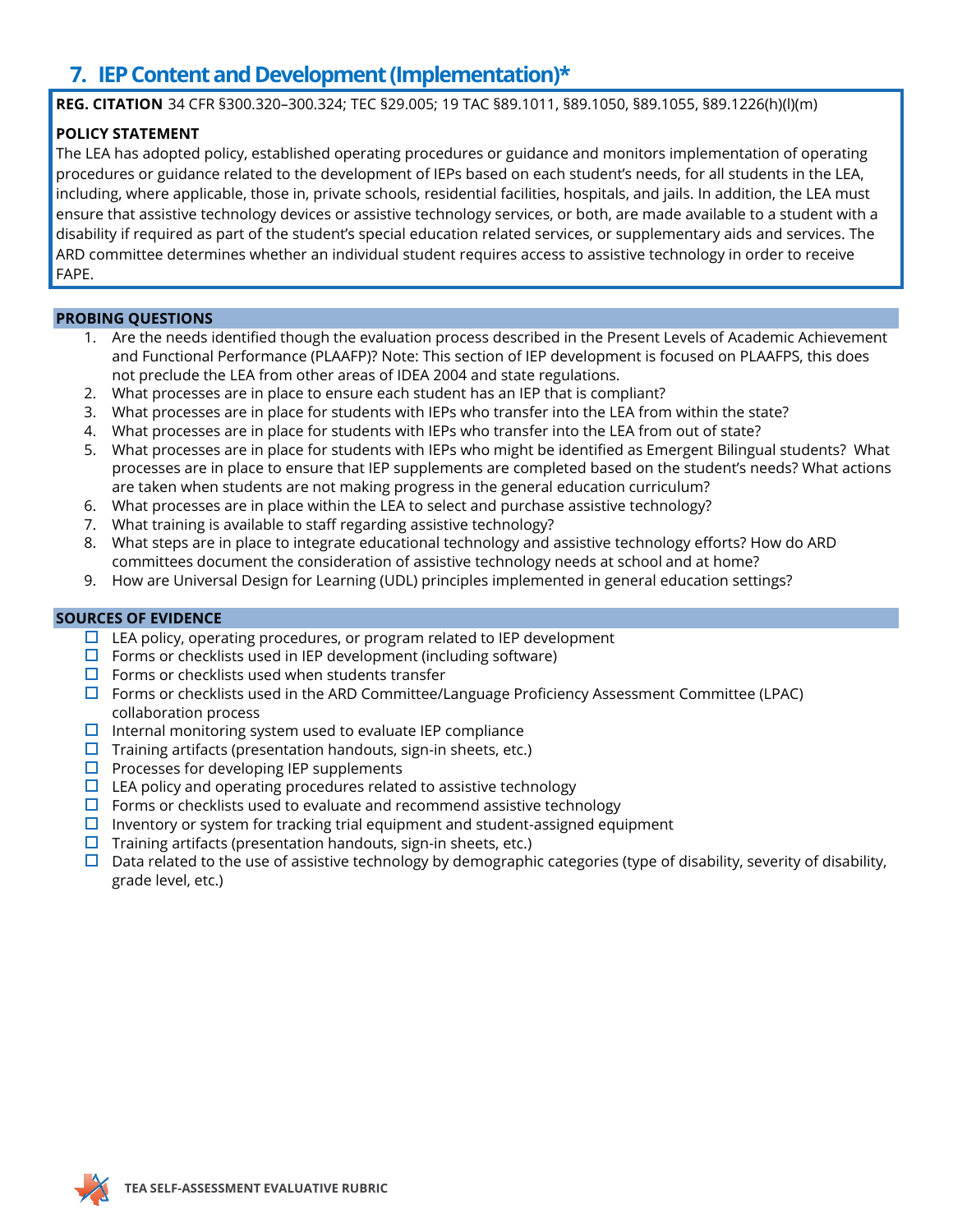### **7. IEP Content and Development (Implementation)(continued)\***

|                                           | Please rate your LEA practices below:                                                                                                                                                                                                                                                                                                                                                                                                                                                                                                                                                                                   |                                                                                                                                                                                                                                                                                                                                                                                                                                                                                                                                                                                                                                                                                                                                                                                                                                                                                              |                                                                                                                                                                                                                                                                                                                                                                                                                                                                                                                                                                                                                                                                                                                                                                                                                                                                                                                 |
|-------------------------------------------|-------------------------------------------------------------------------------------------------------------------------------------------------------------------------------------------------------------------------------------------------------------------------------------------------------------------------------------------------------------------------------------------------------------------------------------------------------------------------------------------------------------------------------------------------------------------------------------------------------------------------|----------------------------------------------------------------------------------------------------------------------------------------------------------------------------------------------------------------------------------------------------------------------------------------------------------------------------------------------------------------------------------------------------------------------------------------------------------------------------------------------------------------------------------------------------------------------------------------------------------------------------------------------------------------------------------------------------------------------------------------------------------------------------------------------------------------------------------------------------------------------------------------------|-----------------------------------------------------------------------------------------------------------------------------------------------------------------------------------------------------------------------------------------------------------------------------------------------------------------------------------------------------------------------------------------------------------------------------------------------------------------------------------------------------------------------------------------------------------------------------------------------------------------------------------------------------------------------------------------------------------------------------------------------------------------------------------------------------------------------------------------------------------------------------------------------------------------|
|                                           | <b>DEVELOPED</b>                                                                                                                                                                                                                                                                                                                                                                                                                                                                                                                                                                                                        | <b>PROFICIENT</b>                                                                                                                                                                                                                                                                                                                                                                                                                                                                                                                                                                                                                                                                                                                                                                                                                                                                            | <b>EXEMPLARY</b>                                                                                                                                                                                                                                                                                                                                                                                                                                                                                                                                                                                                                                                                                                                                                                                                                                                                                                |
| Implementation                            | In addition to what is<br>provided in the Policy<br>Statement above, the<br>LEA ensures that all IEPs<br>contain required<br>elements, inclusive of a<br>PLAAFP, that addresses<br>the strengths and needs<br>of the student <b>based on</b><br><b>current data</b> . PLAAFPs<br>include a description of<br>how the disability<br>impacts the student's<br>access and progress in<br>the general curriculum.<br>Measurable annual<br>goals are developed to<br>address each area of<br>need stated in the<br>PLAAFP. When required<br>based on special factors<br><b>IEP Supplements are</b><br>developed by the team. | In addition to what is provided<br>in the Policy Statement above,<br>the LEA implements a system<br>of monitoring to ensure all<br>IEPs contain required elements,<br>inclusive of a PLAAFP, that<br>addresses the strengths and<br>needs of the student based on<br>current data. PLAAFPs include a<br>description of how the disability<br>impacts the student's access<br>and progress in the general<br>curriculum. Measurable annual<br>goals are developed to address<br>each area of need stated in the<br>PLAAFP. When required based<br>on special factors, IEP<br>Supplements are developed by<br>the team. The LEA ensures<br>that when an ARD<br>committee considers and, if<br>determined necessary,<br>determines that a student<br>with a disability requires<br>assistive technology devices<br>and/or services, the LEA<br>makesthose devices and/or<br>services available. | In addition to what is provided in the<br>Policy Statement above, the LEA uses<br>monitoring results to identify<br>areas for systemic improvement to<br>ensure all IEPs contain required<br>elements, inclusive of a PLAAFP, that<br>addresses the strengths and needs of<br>the student based on current data.<br>PLAAFPs include a description of how<br>the disability impacts the student's<br>access and progress in the general<br>curriculum. Measurable annual goals<br>are developed to address each area of<br>need stated in the PLAAFP. When<br>required based on special factors, IEP<br>Supplements are developed by the<br>team. The LEA ensures that when an<br>ARD committee considers and, if<br>determined necessary, determines that<br>a student with a disability requires<br>assistive technology devices and/or<br>services, the LEA makes those devices<br>and/or services available. |
| <b>Professional</b><br><b>Development</b> | In addition to what is<br>providedin the Policy<br>Statement above, the LEA<br>provides training for<br>special educators at<br>least annually<br>regarding IEP<br>development, IEP<br>content, and assistive<br>technology.                                                                                                                                                                                                                                                                                                                                                                                            | In addition to what is provided in<br>the Policy Statement above, the<br>LEA provides training for special<br>educators and administrators<br>at least annually regarding IEP<br>development, IEP content, and<br>assistive technology.                                                                                                                                                                                                                                                                                                                                                                                                                                                                                                                                                                                                                                                      | In addition to what is provided in the<br>Policy Statement above, the LEA<br>provides training for special educators,<br>general educators, related service<br>providers, and administrators at least<br>annually regarding IEP development, IEP<br>content, and assistive technology. The<br><b>LEA special and general education</b><br>staff and administration<br>demonstrate a high level of<br>knowledge about implementing<br>programs and procedures to<br>support IEP development, IEP<br>content, and assistive technology.                                                                                                                                                                                                                                                                                                                                                                           |

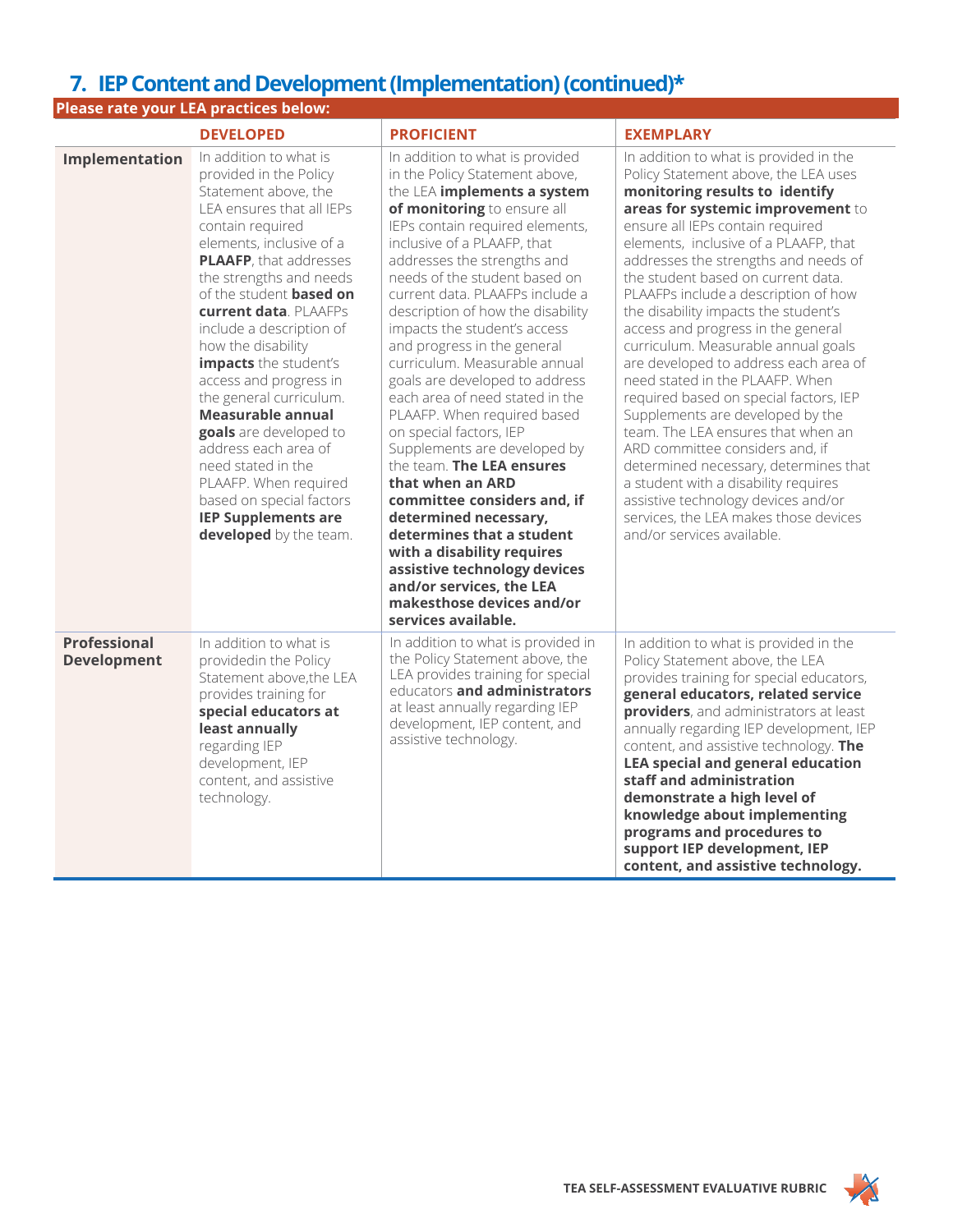### **8. IEP Implementation (Implementation)\***

**REG. CITATION** 34 CFR §300.320 and §300.323; 19 TAC §89.1011 and §89.1075

### **POLICY STATEMENT**

The LEA has adopted policy, established operating procedures or guidance and monitors implementation of operating procedures or guidance related to the implementation of the IEP. Each public agency must ensure that as soon as possible following development of the IEP, special education and related services are made available to the child in accordance with the child's IEP.

### **PROBING QUESTIONS**

- 1. Are special education supports and services implemented with fidelity?
- 2. What processes are in place to ensure decisions made by the ARD committee are communicated to all staff who work with the student?
- 3. What processes are in place to document delivery of service and progress toward achieving the IEP goals?

- $\Box$  LEA policy, operating procedures, or programs related to IEP implementation
- $\Box$  Forms or checklists used in IEP implementation (including software)
- $\Box$  Internal monitoring system used to evaluate IEP implementation compliance
- $\Box$  Progress reporting documents
- $\Box$  Training artifacts (presentation handouts, sign-in sheets, etc.)
- $\square$  System to align student schedule to the services described in the IEP
- $\Box$  Processes for implementing IEP supplements

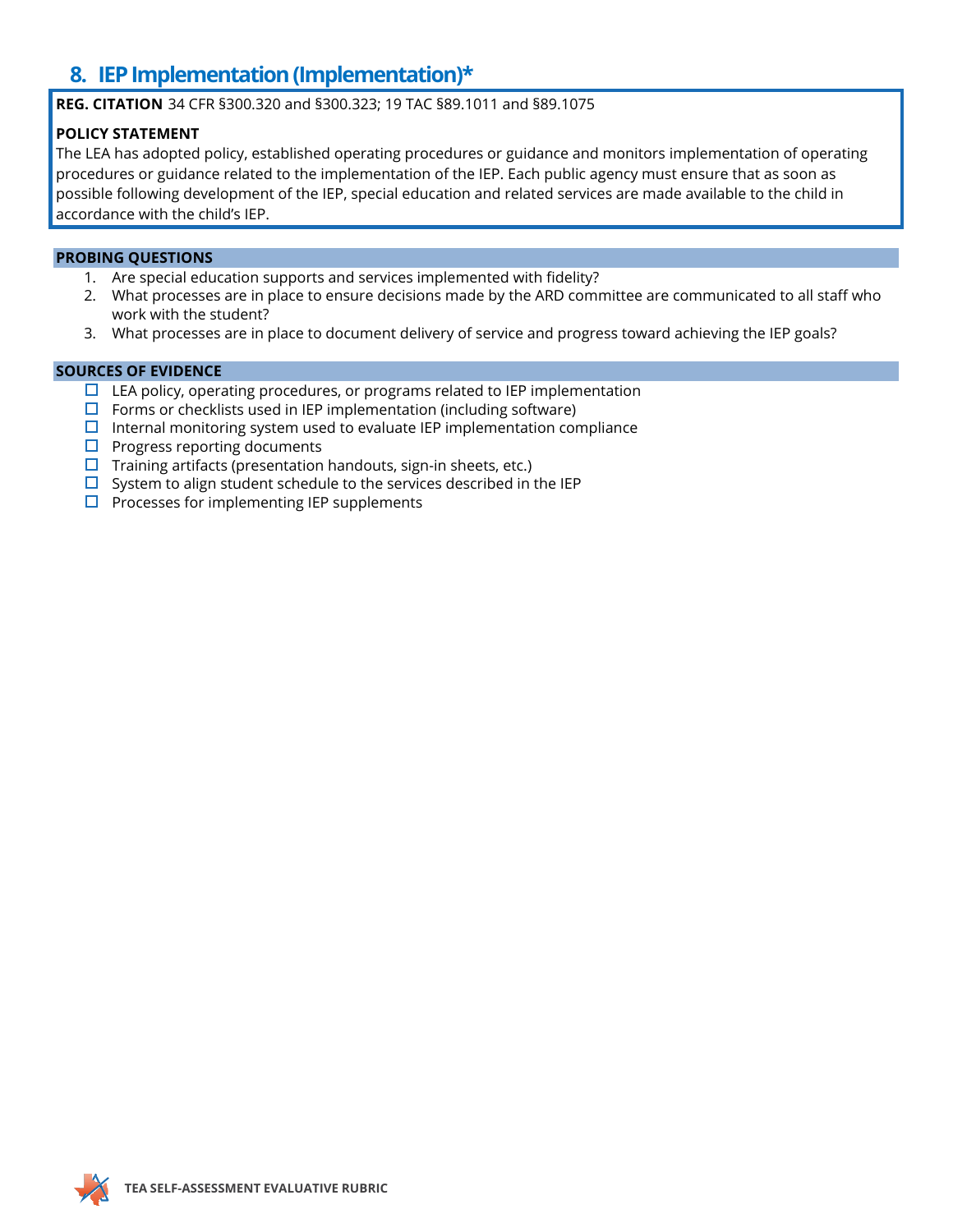### **8. IEP Implementation (Implementation) (continued)\***

|                                           | Please rate your LEA practices below:                                                                                                                                                                                                                                                                                                                                                                          |                                                                                                                                                                                                                                                                                                                                                                                                                                                         |                                                                                                                                                                                                                                                                                                                                                                                                                                                                                                                      |
|-------------------------------------------|----------------------------------------------------------------------------------------------------------------------------------------------------------------------------------------------------------------------------------------------------------------------------------------------------------------------------------------------------------------------------------------------------------------|---------------------------------------------------------------------------------------------------------------------------------------------------------------------------------------------------------------------------------------------------------------------------------------------------------------------------------------------------------------------------------------------------------------------------------------------------------|----------------------------------------------------------------------------------------------------------------------------------------------------------------------------------------------------------------------------------------------------------------------------------------------------------------------------------------------------------------------------------------------------------------------------------------------------------------------------------------------------------------------|
|                                           | <b>DEVELOPED</b>                                                                                                                                                                                                                                                                                                                                                                                               | <b>PROFICIENT</b>                                                                                                                                                                                                                                                                                                                                                                                                                                       | <b>EXEMPLARY</b>                                                                                                                                                                                                                                                                                                                                                                                                                                                                                                     |
| Implementation                            | In addition to what is<br>provided in the Policy<br>Statement above, the LEA<br>provides the special<br>education services,<br>related services, and<br>program supports to<br>implement the services,<br>accommodations, and<br>supports described in<br>each student's IEP.<br>Additionally, the LEA<br>provides parents with<br>reports of progress<br>toward IEP goals as often<br>as required by the IEP. | In addition to what is provided in<br>the Policy Statement above, the<br>LEA implements a system of<br>monitoring to ensure that it<br>provides the special education<br>services, related services and<br>program supports to implement<br>the services, accommodations,<br>and supports described in each<br>student's IEP. Additionally, the LEA<br>provides parents with reports of<br>progress toward IEP goals as<br>oftenas required by the IEP. | In addition to what is provided in the<br>Policy Statement above, the LEA uses<br>monitoring results to identify areas<br>for systemic improvement (improve<br>beyond ensuring implementation) to<br>ensure that LEA will be able to<br>implement each student's IEP continually<br>and consistently. Additionally, the LEA<br>will provide with reports of progress<br>toward IEP goals as often as required by<br>the IEP.                                                                                         |
| <b>Professional</b><br><b>Development</b> | In addition to what is<br>providedin the Policy<br>Statement above, the LEA<br>provides training for<br>special educators at<br>least annually regarding<br>implementation of IEP<br>services,<br>accommodations, and<br>supports.                                                                                                                                                                             | In addition to what is provided in<br>the Policy Statement above, the<br>LEA provides training for special<br>educators. related service<br>providers, and administrators<br>at least annually regarding<br>implementation of IEP services,<br>accommodations, and supports.                                                                                                                                                                            | In addition to what is provided in the<br>Policy Statement above, the LEA<br>provides training for special educators,<br>related service providers, general<br>educators, and administrators at least<br>annually regarding implementation of<br>IEP services, accommodations, and<br>supports. The LEA special and general<br>education staff, related service<br>providers, and administration<br>demonstrate high level of<br>knowledge about implementation of<br>IEP services, accommodations, and<br>supports. |
| Communication                             | In addition to what is<br>provided in the Policy<br>Statement above, the LEA<br>ensures that it reports<br>student progress to the<br>parentas determined by<br>the ARD committee and<br>stated in the IEP. The LEA<br>communicates with<br>parents through a parent-<br>initiated method (such as<br>student portal or student<br>information system access)<br>to address individual<br>student progress.    | In addition to what is provided in<br>the Policy Statement above, the<br>LEA communicates with parents<br>at least monthly using more<br>thanone school-initiated<br>method (newsletter, planner,<br>student portal notifications, grade<br>reports) to address individual<br>student progress and general<br>school activities.                                                                                                                        | In addition to what is provided in the<br>Policy Statement above, the LEA<br>communicates with parents at least<br>weekly through various school and<br>parent-initiated methods (notes<br>home, planner, text, email, phone<br>call) to address individual student<br>progress and general school activities.                                                                                                                                                                                                       |

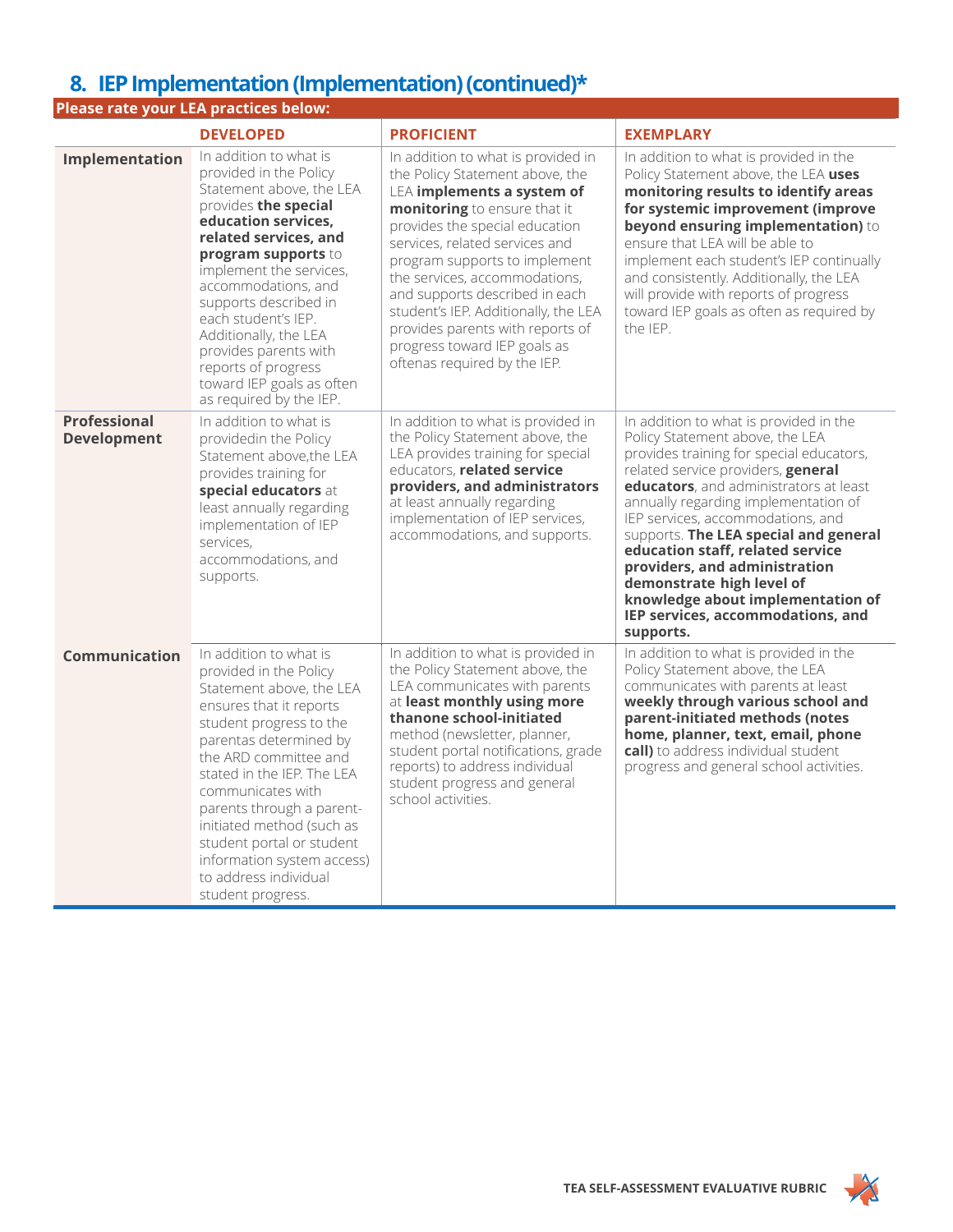### **9. Least Restrictive Environment (Implementation)**

### **REG. CITATION** 34 CFR §300.114–300.117

### **POLICY STATEMENT**

The LEA has adopted policy, established operating procedures or guidance and monitors implementation of operating procedures or guidance related to the process used to determine placement in the least restrictive environment (LRE) for each student with a disability. The LEA must be able to ensure that, to the maximum extent appropriate, every student with disabilities in the LEA, including children in public or private institutions or other care facilities, are educated with students who are nondisabled; and that special classes, separate schooling, or other removal from the regular educational environment occurs only if the nature or severity of the disability is such that education in regular classes with the use of supplementary aids and services cannot be achieved satisfactorily.

#### **PROBING QUESTIONS**

- 1. Does the LEA offer a continuum of alternative placements and services to meet individual student needs?
- 2. Does the LEA Vision and Mission address access to general education for all students?
- 3. What processes are in place to guide ARD committees in determining the supplementary aids and services necessary to support students in the general education setting, and in extracurricular and nonacademic settings?
- 4. How does the LEA ensure placement decisions are made based on student need and not on other factors such as program design, disability category, or functional skill level?

- $\Box$  LEA policy and operating procedures related to placement
- $\Box$  LEA Vision and Mission
- $\Box$  Forms or checklists used to document placement decisions
- $\Box$  Internal monitoring system used to evaluate placement decisions
- $\Box$  Rates of participation in extracurricular and nonacademic activities
- $\Box$  Training artifacts (presentation handouts, sign-in sheets, etc.)
- $\Box$  Processes used to provide prior written notice of change of placement
- $\Box$  Processes used based on procedural safeguards when parents/guardians do not agree with the placement decision

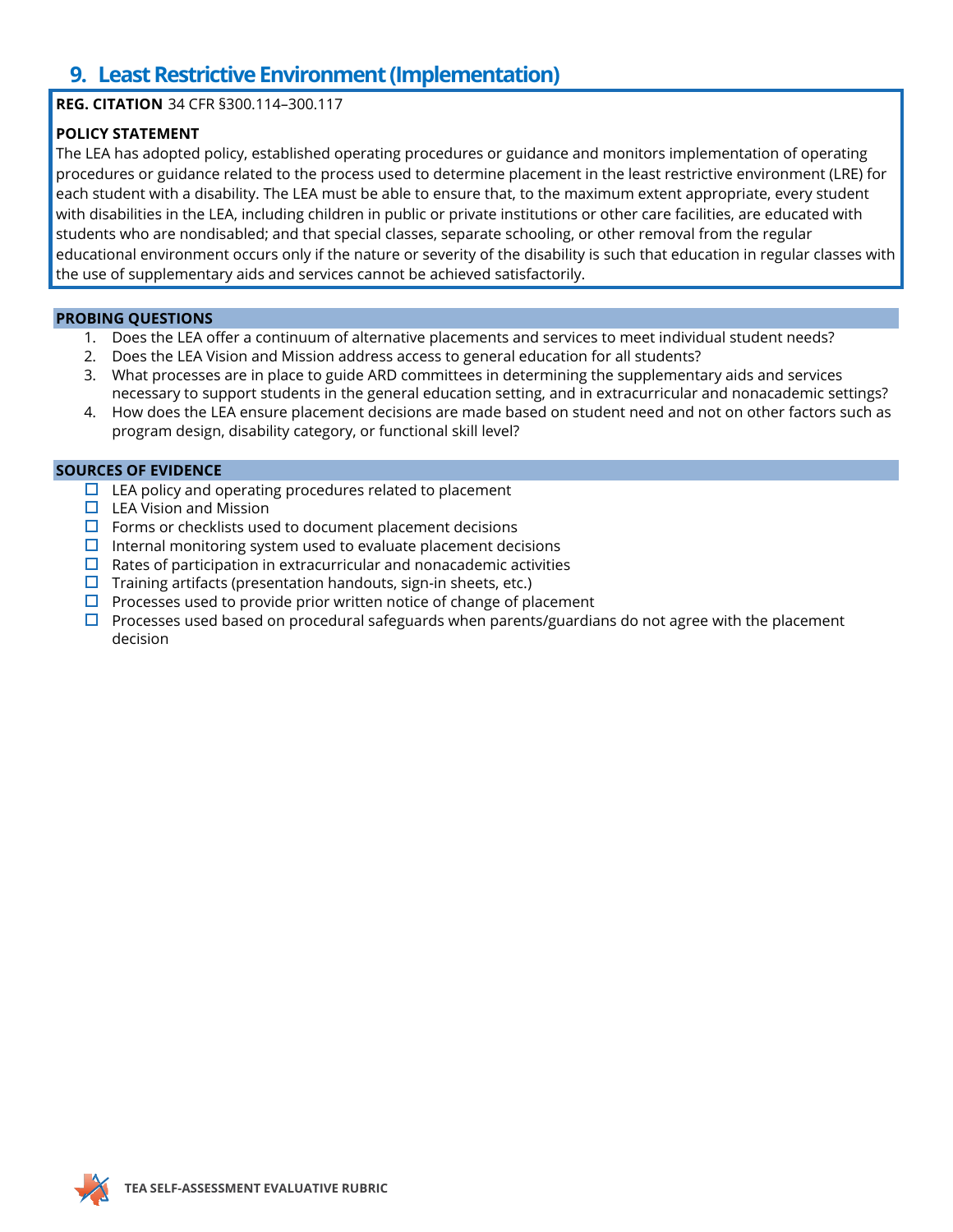### **9. Least Restrictive Environment (Implementation)(continued)**

|                                           | Please rate your LEA practices below:                                                                                                                                                                                                                                                                                                                                                                                                                                                                                                                          |                                                                                                                                                                                                                                                                                                                                                                                                                                                                                                                                                                                                                        |                                                                                                                                                                                                                                                                                                                                                                                                                                                                                                                                                                                                                                                                                                        |
|-------------------------------------------|----------------------------------------------------------------------------------------------------------------------------------------------------------------------------------------------------------------------------------------------------------------------------------------------------------------------------------------------------------------------------------------------------------------------------------------------------------------------------------------------------------------------------------------------------------------|------------------------------------------------------------------------------------------------------------------------------------------------------------------------------------------------------------------------------------------------------------------------------------------------------------------------------------------------------------------------------------------------------------------------------------------------------------------------------------------------------------------------------------------------------------------------------------------------------------------------|--------------------------------------------------------------------------------------------------------------------------------------------------------------------------------------------------------------------------------------------------------------------------------------------------------------------------------------------------------------------------------------------------------------------------------------------------------------------------------------------------------------------------------------------------------------------------------------------------------------------------------------------------------------------------------------------------------|
|                                           | <b>DEVELOPED</b>                                                                                                                                                                                                                                                                                                                                                                                                                                                                                                                                               | <b>PROFICIENT</b>                                                                                                                                                                                                                                                                                                                                                                                                                                                                                                                                                                                                      | <b>EXEMPLARY</b>                                                                                                                                                                                                                                                                                                                                                                                                                                                                                                                                                                                                                                                                                       |
| Implementation                            | In addition to what is<br>providedin the Policy<br>Statement above, the LEA<br>ensures the LRE decision<br>for each student is<br>made by the ARD<br><b>Committee. The LEA</b><br>ensures that the<br>placement decision is<br>documented in the IEP<br>and the parent/guardian<br>has been provided with<br>Prior Written Notice. The<br>LEA also ensures that the<br>student is provided the<br>supplementary aids and<br>services that allow the<br>student to be educated<br>with children who are<br>nondisabled to the<br>maximum extent<br>appropriate. | In addition to what is provided in<br>the Policy Statement above, the<br>LEA monitors implementation of<br>placement decisions to ensure<br>that each eligible student is<br>educated in the LRE as<br>determined by the ARD<br>committee. The LEA ensures that<br>the placement decision is<br>documented in the IEP and the<br>parent/guardian has been<br>provided with Prior Written<br>Notice. The LEA also ensures that<br>the student is provided the<br>supplementary aids and services<br>that allow the student to be<br>educated with children who are<br>nondisabled to the maximum<br>extent appropriate. | In addition to what is provided in the<br>Policy Statement above, the LEA uses<br>monitoring results to identify areas<br>for systemic improvement that<br>ensures the ARD committee will be able<br>to implement the services,<br>accommodations, and supports<br>described continually and consistently in<br>each student's IEP, and provides<br>parents/guardians with reports of<br>progress toward IEP goals as often as<br>report cards are provided as required by<br>the IEP. The LEA also ensures that the<br>student is provided the supplementary<br>aids and services that allow the student to<br>be educated with children who are<br>nondisabled to the maximum extent<br>appropriate. |
| <b>Professional</b><br><b>Development</b> | In addition to what is<br>providedin the Policy<br>Statement above, the LEA<br>provides training for<br>special educators at<br>least annually regarding<br>placement in the Least<br>Restrictive Environment<br>$(LRE)$ .                                                                                                                                                                                                                                                                                                                                     | In addition to what is provided in<br>the Policy Statement above, the<br>LEA provides training for special<br>educators and <b>administrators</b><br>at least annually regarding<br>placement in the Least Restrictive<br>Environment (LRE).                                                                                                                                                                                                                                                                                                                                                                           | In addition to what is provided in the<br>Policy Statement above, the LEA provides<br>training for special educators, related<br>service providers, general educators,<br>and administrators at least annually<br>regarding placement in the Least<br>Restrictive Environment (LRE). The LEA<br>special and general education staff<br>and administration demonstrate a<br>high level of knowledge about<br>implementation of placement in the<br><b>Least Restrictive Environment (LRE).</b>                                                                                                                                                                                                          |

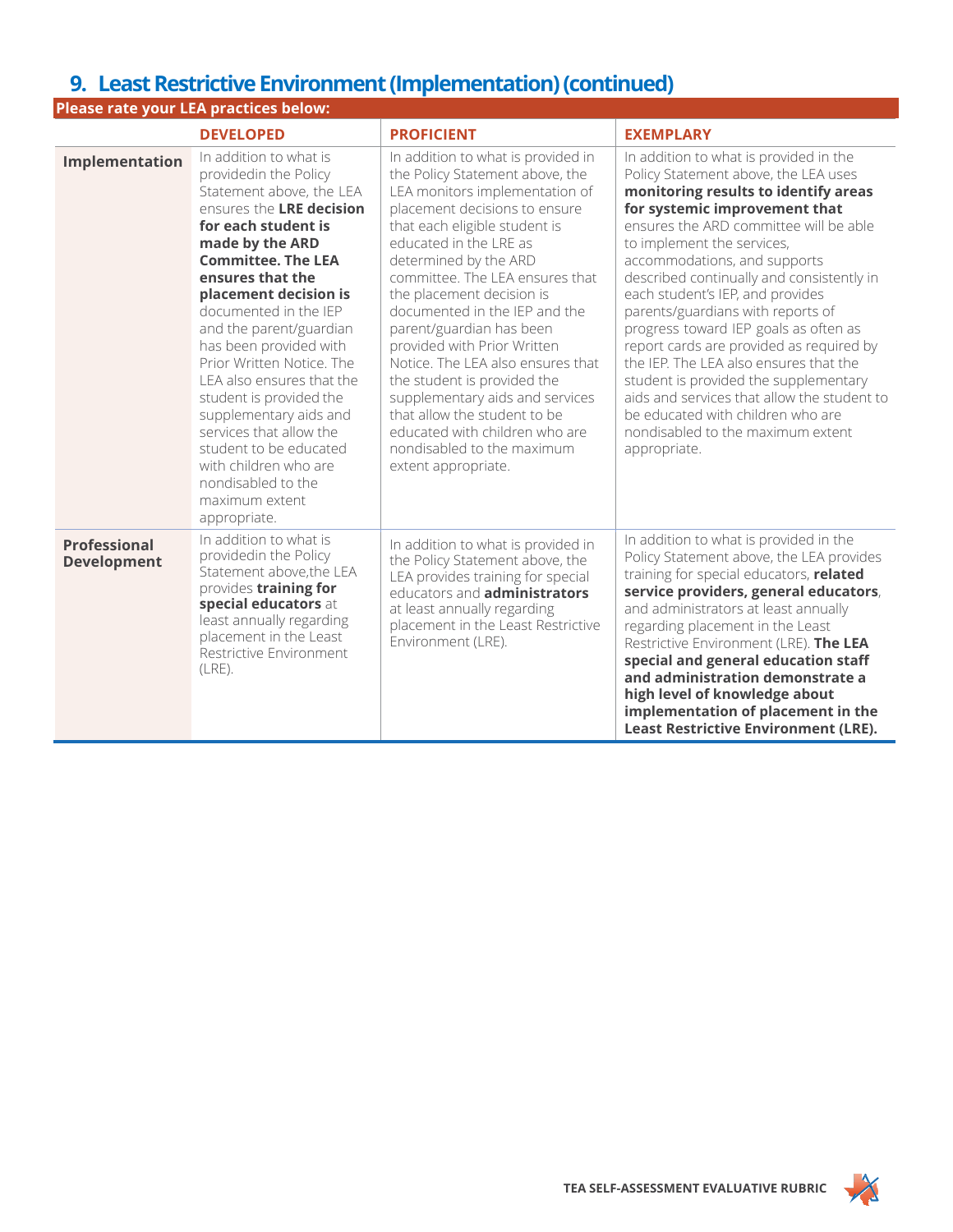### **10.State Assessment Participation (Implementation)**

**REG. CITATION** 34 CFR §300.160 and §300.320 (a) (6); TEC §28.0213

### **POLICY STATEMENT**

The LEA has adopted policy, established operating procedures or guidance, and monitors implementation of operating procedures or guidance related to state assessment determination and participation and a statement in the IEP of any individual appropriate accommodations that are necessary to measure the academic achievement of the child on state assessments. In addition, justification for why a student for whom the ARD committee has determined cannot participate in the regular assessment. The IEP must provide a statement of why the student cannot participate in the general assessment (STAAR) with or without allowable accommodations, and why the alternate assessment is appropriate for the student, including that all five eligibility criteria are met.

#### **PROBING QUESTIONS**

- 1. Are special education supports and services implemented with fidelity?
- 2. Are accommodations provided during assessment also provided during instruction?
- 3. How does the LEA monitor whether ARD committees properly determine, and document decisions related to assessment participation?
- 4. Do students with disabilities participate in the required statewide assessments, or alternate assessments, as determined by the team?
- 5. Do all students who participate in the alternate assessment meet all five eligibility criteria?
- 6. Are all students who participate in the alternate assessment identified with a significant cognitive disability?

- $\Box$  LEA policy and operating procedures related to assessment participation
- $\Box$  LEA system of Accelerated instruction
- $\Box$  Language Proficiency Assessment Committee (LPAC) consultation with ARD committee
- $\Box$  Training artifacts (presentation handouts, sign-in sheets, etc.)
- $\Box$  Assessment results (statewide, districtwide, formative, benchmarks, etc.)
- $\Box$  Assessment participation rates by school, disability category, grade, etc.
- $\Box$  If applicable, participation requirements for the state alternate assessment
- $\Box$  State assessment allowable accommodation policies

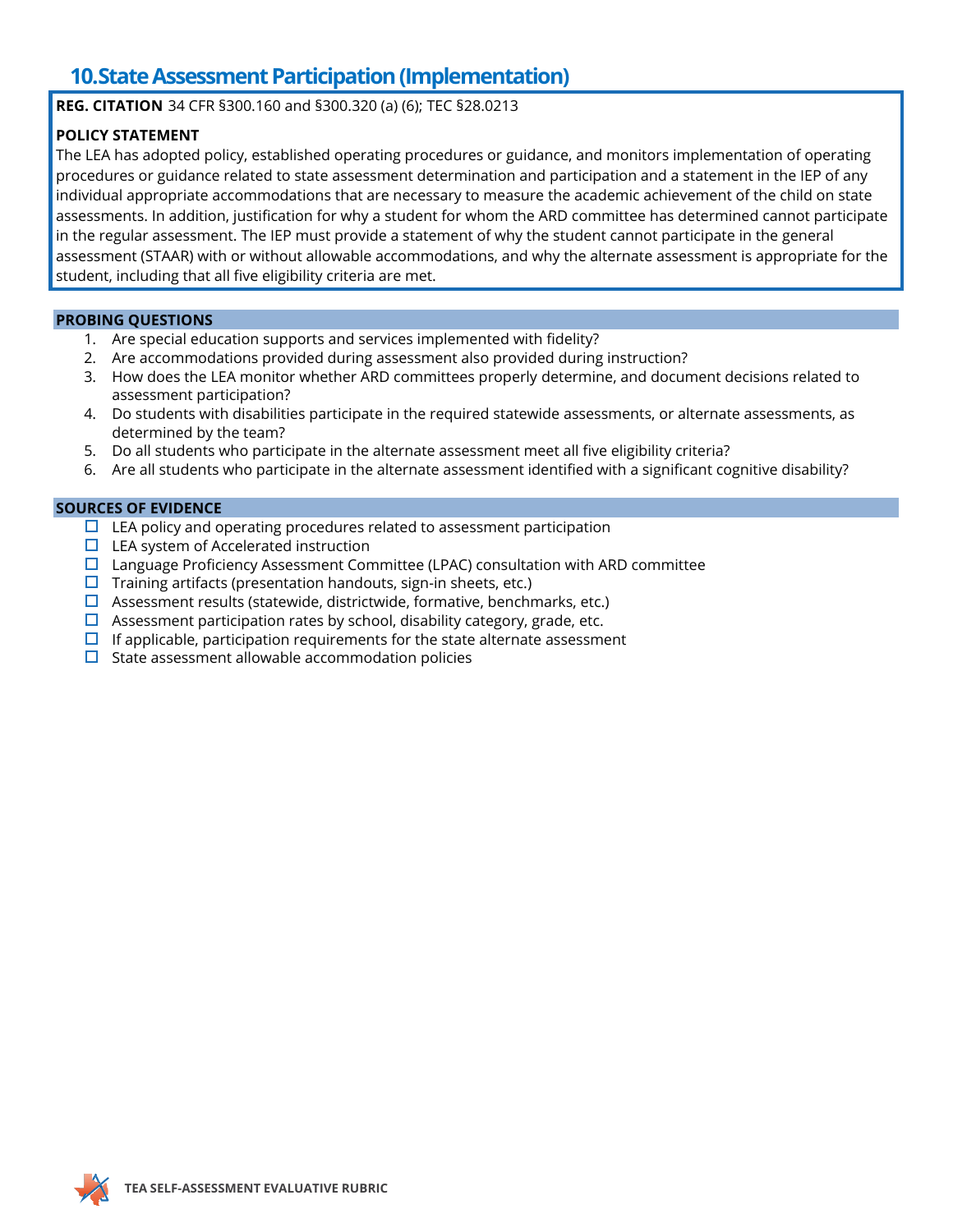### **10.State Assessment Participation (Implementation) (continued)**

|                                           | Please rate your LEA practices below:                                                                                                                                                                                                                                                                                                                                                              |                                                                                                                                                                                                                                                                                                                                                                                                                             |                                                                                                                                                                                                                                                                                                                                                                                                                                                   |  |  |
|-------------------------------------------|----------------------------------------------------------------------------------------------------------------------------------------------------------------------------------------------------------------------------------------------------------------------------------------------------------------------------------------------------------------------------------------------------|-----------------------------------------------------------------------------------------------------------------------------------------------------------------------------------------------------------------------------------------------------------------------------------------------------------------------------------------------------------------------------------------------------------------------------|---------------------------------------------------------------------------------------------------------------------------------------------------------------------------------------------------------------------------------------------------------------------------------------------------------------------------------------------------------------------------------------------------------------------------------------------------|--|--|
|                                           | <b>DEVELOPED</b>                                                                                                                                                                                                                                                                                                                                                                                   | <b>PROFICIENT</b>                                                                                                                                                                                                                                                                                                                                                                                                           | <b>EXEMPLARY</b>                                                                                                                                                                                                                                                                                                                                                                                                                                  |  |  |
| Implementation                            | In addition to what is<br>provided in the Policy<br>Statement above, the LEA<br>implements a system<br>to review and modify<br>interventions provided<br>as part of the intensive<br>program of instruction<br>(IPI) for a student who<br>does not perform<br>satisfactorily on any state<br>assessment and has a<br>process to ensure<br>alignment of classroom<br>and testing<br>accommodations. | In addition to what is provided in<br>the Policy Statement above, the<br><b>LEA monitors implementation</b><br>of a system to review and<br>modify interventions provided<br>as part of the intensive program<br>of instruction (IPI) for a student<br>who does not perform<br>satisfactorily on any state<br>assessment and has a process to<br>ensure alignment of classroom<br>and testing accommodations.               | In addition to what is provided in the<br>Policy Statement above, the LEA uses<br>monitoring results to identify areas<br>for systemic improvement of a<br>system to review and modify<br>interventions provided as part of the<br>intensive program of instruction (IPI) for<br>a student who does not perform<br>satisfactorily on any state assessment<br>and has a process to ensure alignment<br>of classroom and testing<br>accommodations. |  |  |
| <b>Professional</b><br><b>Development</b> | In addition to what is<br>provided in the Policy<br>Statement above, the LEA<br>provides training for<br>special educators at<br>least annually related to<br>assessment participation<br>and appropriate,<br>allowable<br>accommodations.                                                                                                                                                         | In addition to what is provided in<br>the Policy Statement above, the<br>LEA provides training for special<br>educators and administrators<br>at least annually related to<br>assessment participation and<br>appropriate, allowable<br>accommodations.                                                                                                                                                                     | In addition to what is provided in the<br>Policy Statement above, the LEA provides<br>training for special educators, general<br>educators, and administrators at least<br>annually related to assessment<br>participation and appropriate, allowable<br>accommodations.                                                                                                                                                                          |  |  |
| <b>Data</b>                               | In addition to what is<br>provided in the Policy<br>Statement above, the ARD<br>committee uses multiple<br>sources of formal and<br>informal data to<br>determine how students<br>will participate in<br>statewide assessments<br>and make determinations<br>based on state alternate<br>assessment participation<br>requirements and<br>documented accordingly.                                   | In addition to what is provided in<br>the Policy Statement above, the<br>ARD committee uses multiple<br>sources of formal and informal<br>data to determine how students<br>will participate in statewide<br>assessments and makes<br>determinations based on state<br>alternate assessment<br>participation requirements and<br>documented accordingly. The<br>LEA utilizes data to assist in<br>planning for instruction. | In addition to what is provided in the<br>Policy Statement above, the LEA reviews<br>district-wide data about student<br>participation in statewide assessments<br>and makes determinations based on<br>state alternate assessment<br>requirements and documented<br>accordingly. The LEA utilizes data to<br>assist in planning for instruction, and<br>adjusts procedures or training based<br>on analysis ofdata.                              |  |  |

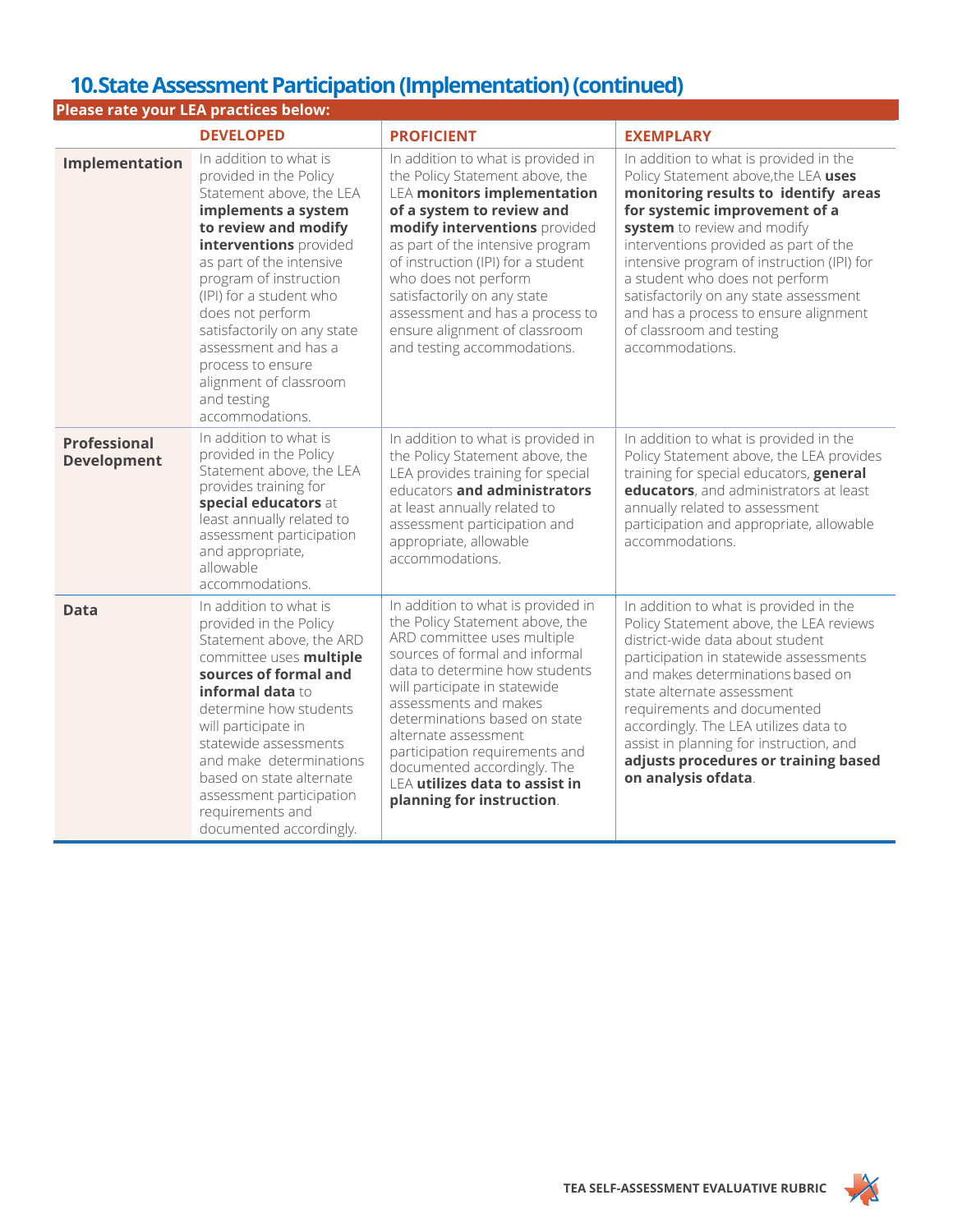### **11.Properly Constituted ARD Committee (Implementation)\***

**REG. CITATION** 34 CFR §300.321; 19 TAC §89.1050

### **POLICY STATEMENT**

The LEA has adopted policy, established operating procedures or guidance and monitors implementation of operating procedures or guidance related to ARD committee membership, roles, and responsibilities.

### **PROBING QUESTIONS**

- 1. How does the LEA verify that required participants are involved in an ARD committee meeting?
- 2. How does the LEA prepare students to take an active role in meetings when applicable?
- 3. How does the LEA encourage participation from all members of the ARD committee?
- 4. How does the LEA encourage participation from parents/ guardians in the ARD committee?
- 5. What is the process for documenting when the LEA proceeds without the parent present?
- 6. What is the LEA process for inviting individuals outside the LEA to participate in a student's ARD committee meeting?
- 7. What is the process for excusing members of the ARD committee from an ARD committee meeting?

- $\Box$  LEA policy, procedures, or guidelines related to ARD committee membership
- $\Box$  Forms or checklists used to provide notice to required participants
- $\Box$  Forms used to document parent and LEA agreement when a member is excused
- $\square$  Training artifacts (presentation handouts, sign-in sheets, etc.)
- $\Box$  Calendar or scheduling process used to ensure availability of participants

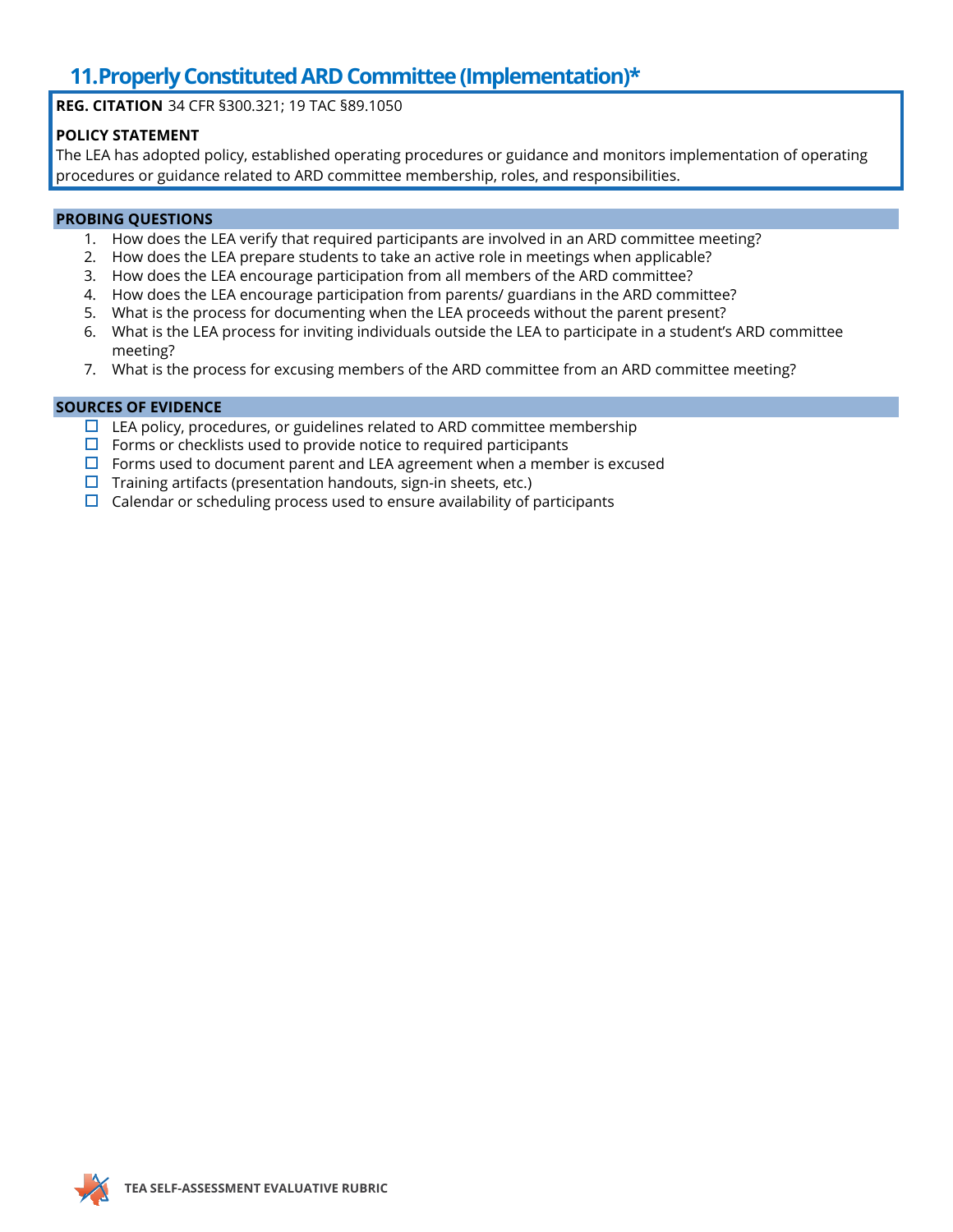### **11.Properly Constituted ARD Committee (Implementation) (continued)\***

| Please rate your LEA practices below: |                                                                                                                                                                                                                                                                                                                                                                                                                                                                                |                                                                                                                                                                                                                                                                                                                                                                                                                                                                                                                                |                                                                                                                                                                                                                                                                                                                                                                                                                                                                                                                                                                                                                                                                                                                                                                           |
|---------------------------------------|--------------------------------------------------------------------------------------------------------------------------------------------------------------------------------------------------------------------------------------------------------------------------------------------------------------------------------------------------------------------------------------------------------------------------------------------------------------------------------|--------------------------------------------------------------------------------------------------------------------------------------------------------------------------------------------------------------------------------------------------------------------------------------------------------------------------------------------------------------------------------------------------------------------------------------------------------------------------------------------------------------------------------|---------------------------------------------------------------------------------------------------------------------------------------------------------------------------------------------------------------------------------------------------------------------------------------------------------------------------------------------------------------------------------------------------------------------------------------------------------------------------------------------------------------------------------------------------------------------------------------------------------------------------------------------------------------------------------------------------------------------------------------------------------------------------|
|                                       | <b>DEVELOPED</b>                                                                                                                                                                                                                                                                                                                                                                                                                                                               | <b>PROFICIENT</b>                                                                                                                                                                                                                                                                                                                                                                                                                                                                                                              | <b>EXEMPLARY</b>                                                                                                                                                                                                                                                                                                                                                                                                                                                                                                                                                                                                                                                                                                                                                          |
| Implementation                        | In addition to what is<br>providedin the Policy<br>Statement above, the LEA<br>ensures that the <b>ARD</b><br>committee includes all<br>required members,<br>including career and<br>technicaleducation (CTE)<br>representative and/or a<br>language proficiency<br>assessment committee<br>(LPAC) representative, are<br>in attendance as<br>appropriate. The student<br>must be invited tothe<br>meeting if postsecondary<br>goals and transition<br>services areconsidered. | In addition to what is provided in<br>the Policy Statement above, the<br><b>LEA monitors implementation</b><br>and is proactive in planning to<br>ensure the ARD committee<br>includes all required members,<br>including career and technical<br>education (CTE) representative<br>and/or a language proficiency<br>assessment committee (LPAC)<br>representative, are in attendance<br>as appropriate. The student must<br>be invited to the meeting if<br>postsecondary goals and<br>transition services are<br>considered. | In addition to what is provided in the<br>Policy Statement above, the LEA uses<br>monitoring results to identify<br>areas for systemic improvement<br>regarding the requirement to ensure<br>the ARD committee includes all required<br>members, including career and technical<br>education (CTE) representativeand/or a<br>language proficiency assessment<br>committee (LPAC) representative, are in<br>attendance as appropriate. In addition to<br>required members, the LEA facilitates<br>participation by all individuals<br>responsible for implementing a portion<br>of the IEP in team decisions. Students<br>attend and/or lead the meeting, to the<br>extent appropriate, even if<br>postsecondary goals or transition<br>services are not being considered. |
| Professional<br><b>Development</b>    | In addition to what is<br>providedin the Policy<br>Statement above, the LEA<br>provides training for<br>special educators at least<br>annually related to ARD<br>committee membership,<br>roles, and responsibilities.                                                                                                                                                                                                                                                         | In addition to what is provided in<br>the Policy Statement above, the<br>LEA provides training for special<br>educators and <b>administrators</b><br>at least annually related to ARD<br>committee membership, roles,<br>and responsibilities.                                                                                                                                                                                                                                                                                 | In addition to what is provided in the<br>Policy Statement above, the LEA<br>provides training for special educators,<br>general educators, and administrators<br>at least annually related to ARD<br>committee membership, roles,<br>responsibilities, and facilitation so that<br>collaboration occurs forthe benefit of<br>the student.                                                                                                                                                                                                                                                                                                                                                                                                                                |

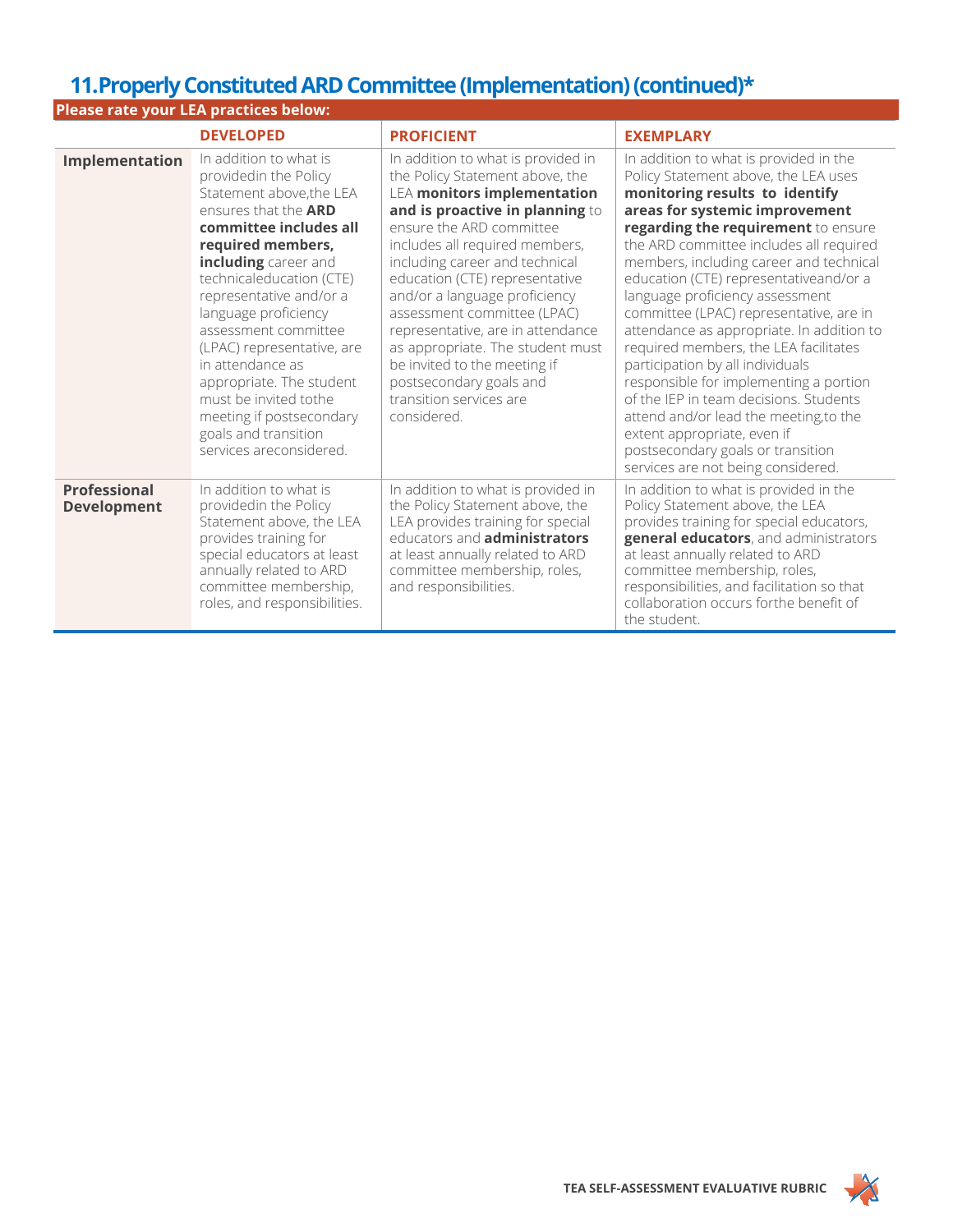### **12.Instructional Strategies (Implementation)\***

**REG. CITATION** 19 TAC §74.28; 19 TAC §89.1055(e)

### **POLICY STATEMENT**

The LEA has adopted policy, established operating procedures or guidance and monitors implementation of operating procedures or guidance to ensure instruction is aligned to student needs and instructional standards (TEKS).

#### **PROBING QUESTIONS**

- 1. Are special education supports and services implemented with fidelity?
- 2. Do students with disabilities have access to instruction that is research-based and individualized to meet their needs?
- 3. Do educators and administrators have access to training and implementation coaching related to instructional
- 4. strategies?
- 5. How does the LEA ensure implementation of the Texas Essential Knowledge and Skills (TEKS) standards?

- $\Box$  LEA policy, procedures, or guidelines related to effective instruction
- $\Box$  Forms, checklists, classroom observation tools, or educator evaluation tools used to consider the implementation of effective instructional strategies
- $\Box$  Training artifacts (presentation handouts, sign-in sheets, etc.)
- $\Box$  Inclusion in Texas Network Trainings: Literacy for All! Math for All!
- $\Box$  Inclusion in Texas Network UDL Modules
- $\Box$  [Inclusion in Texas Network State Guidance Documents](https://www.inclusionintexas.org/page/inc.Inclusion%20Resources?tab=State%20Guidance%20Documents)

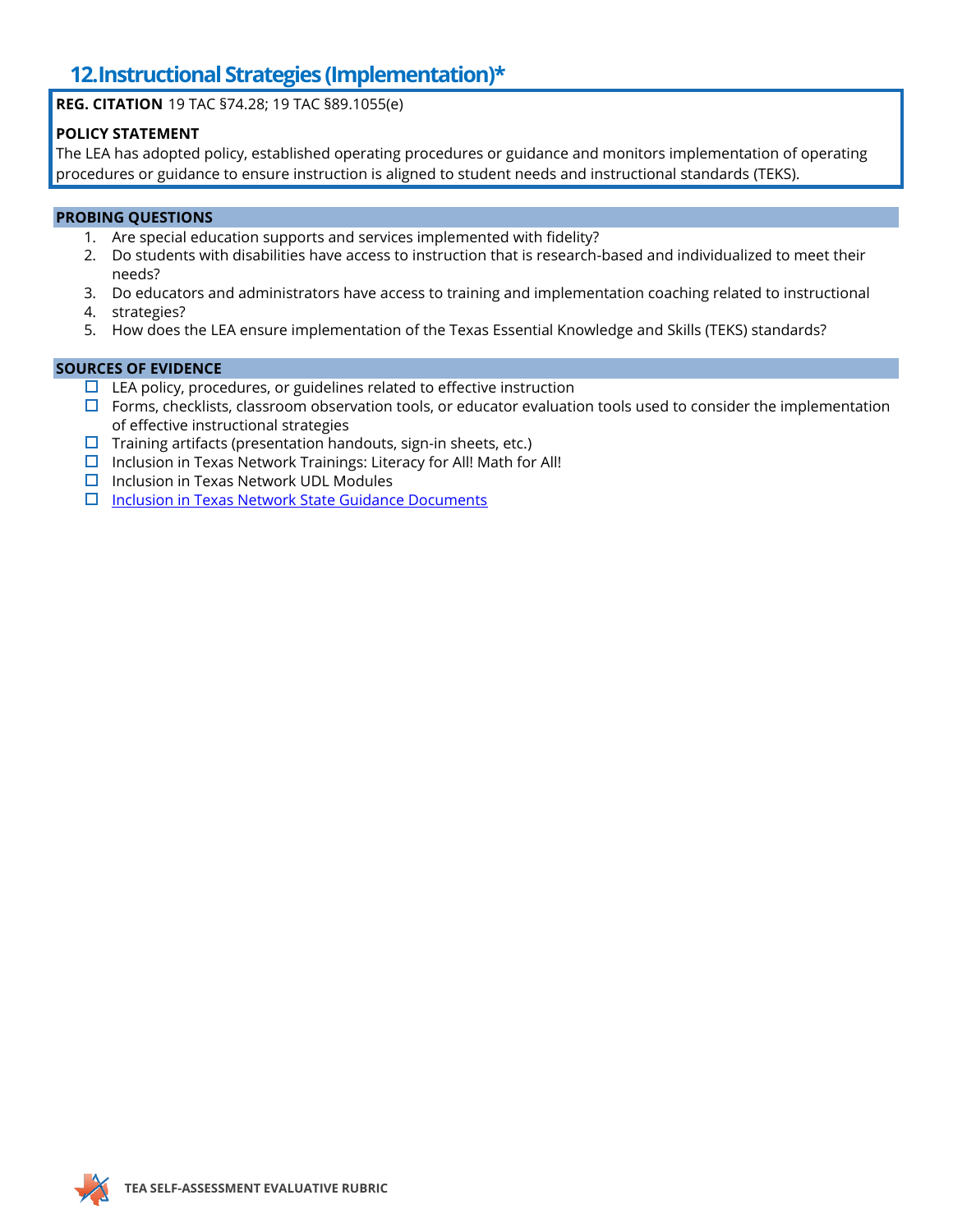### **12.Instructional Strategies (Implementation)(continued)\***

| <b>Please rate your LEA practices below:</b> |                                                                                                                                                                                                                                                                                                                                            |                                                                                                                                                                                                                                                                                                                                                                                                                                                   |                                                                                                                                                                                                                                                                                                                                                                                                                                                                                                        |  |
|----------------------------------------------|--------------------------------------------------------------------------------------------------------------------------------------------------------------------------------------------------------------------------------------------------------------------------------------------------------------------------------------------|---------------------------------------------------------------------------------------------------------------------------------------------------------------------------------------------------------------------------------------------------------------------------------------------------------------------------------------------------------------------------------------------------------------------------------------------------|--------------------------------------------------------------------------------------------------------------------------------------------------------------------------------------------------------------------------------------------------------------------------------------------------------------------------------------------------------------------------------------------------------------------------------------------------------------------------------------------------------|--|
|                                              | <b>DEVELOPED</b>                                                                                                                                                                                                                                                                                                                           | <b>PROFICIENT</b>                                                                                                                                                                                                                                                                                                                                                                                                                                 | <b>EXEMPLARY</b>                                                                                                                                                                                                                                                                                                                                                                                                                                                                                       |  |
| Implementation                               | In addition to what is<br>providedin the Policy<br>Statement above, the LEA<br>ensures evidence- based<br>instruction is aligned to<br>instructional standards<br>(TEKS) across all contents<br>and is adapted and<br>individualized based on<br>student needs (strengths<br>and areas of growth)and<br>formative assessment<br>results.   | In addition to what is provided in<br>the Policy Statement above, the<br>LEA ensures evidence-based<br>instruction is aligned to student<br>needs and instructional standards<br>(TEKS) across all contents and is<br>adapted and individualized based<br>on formative assessment results.<br>Staff informally collaborate on<br>professional decisions<br>regarding curriculum,<br>materials, and instructional<br>practices.                    | In addition to what is provided in the<br>Policy Statement above, the LEA ensures<br>evidence-based instruction is aligned to<br>student needs and instructional<br>standards (TEKS) across all contents and<br>is adapted and individualized based on<br>formative assessments and staff have<br>formalized structures and scheduled<br>meetings for collaborative professional<br>decisions regarding curriculum,<br>materials, and instructional practices.                                         |  |
| <b>Professional</b><br><b>Development</b>    | In addition to what is<br>provided in the Policy<br>Statement above, the LEA<br>provides training for<br>special educators at<br>least annually related to<br>instructional strategies<br>and approaches such as<br>specially designed<br>instruction, differentiation<br>intensive intervention,<br>and universal design for<br>learning. | In addition to what is provided in<br>the Policy Statement above, the<br>LEA provides training for special<br>educators and administrators<br>at least annually related to<br>instructional strategies and<br>approaches such as specially<br>designed instruction,<br>differentiation, intensive<br>intervention, and universal design<br>for learning.                                                                                          | In addition to what is provided in the<br>Policy Statement above, the LEA provides<br>training for special educators, general<br>educators, and administrators at least<br>annually related to instructional<br>strategies and approaches such as<br>specially designed instruction,<br>differentiation, intensive intervention,<br>and universal design for learning.                                                                                                                                 |  |
| <b>Data</b>                                  | In addition to what is<br>provided in the Policy<br>Statement above, the LEA<br>uses multiple sources of<br>formal and informal<br>data to select<br>instructional strategies<br>and interventions that<br>address the learning<br>needs of students with<br>disabilities.                                                                 | In addition to what is provided in<br>the Policy Statement above, the<br>LEA uses multiple sourcesof<br>formal and informal data to select<br>instructional strategies and<br>interventions that address the<br>learning needs of students with<br>disabilities. The LEA analyzes<br>data in teams (professional<br>learning communities, vertical<br>and horizontal teams, etc.) to<br>identify trends to assist in<br>planning for instruction. | In addition to what is provided in the<br>Policy Statement above, the LEA reviews<br>district-wide data about the<br>effectiveness of instructional strategies<br>and interventions that address the<br>learning needs of students with<br>disabilities. The LEA analyzes data in<br>teams (professional learning<br>communities, vertical and horizontal<br>teams, etc.) to identify trends to assist in<br>planning for instruction to adjust<br>instructional methods or training<br>based on data. |  |

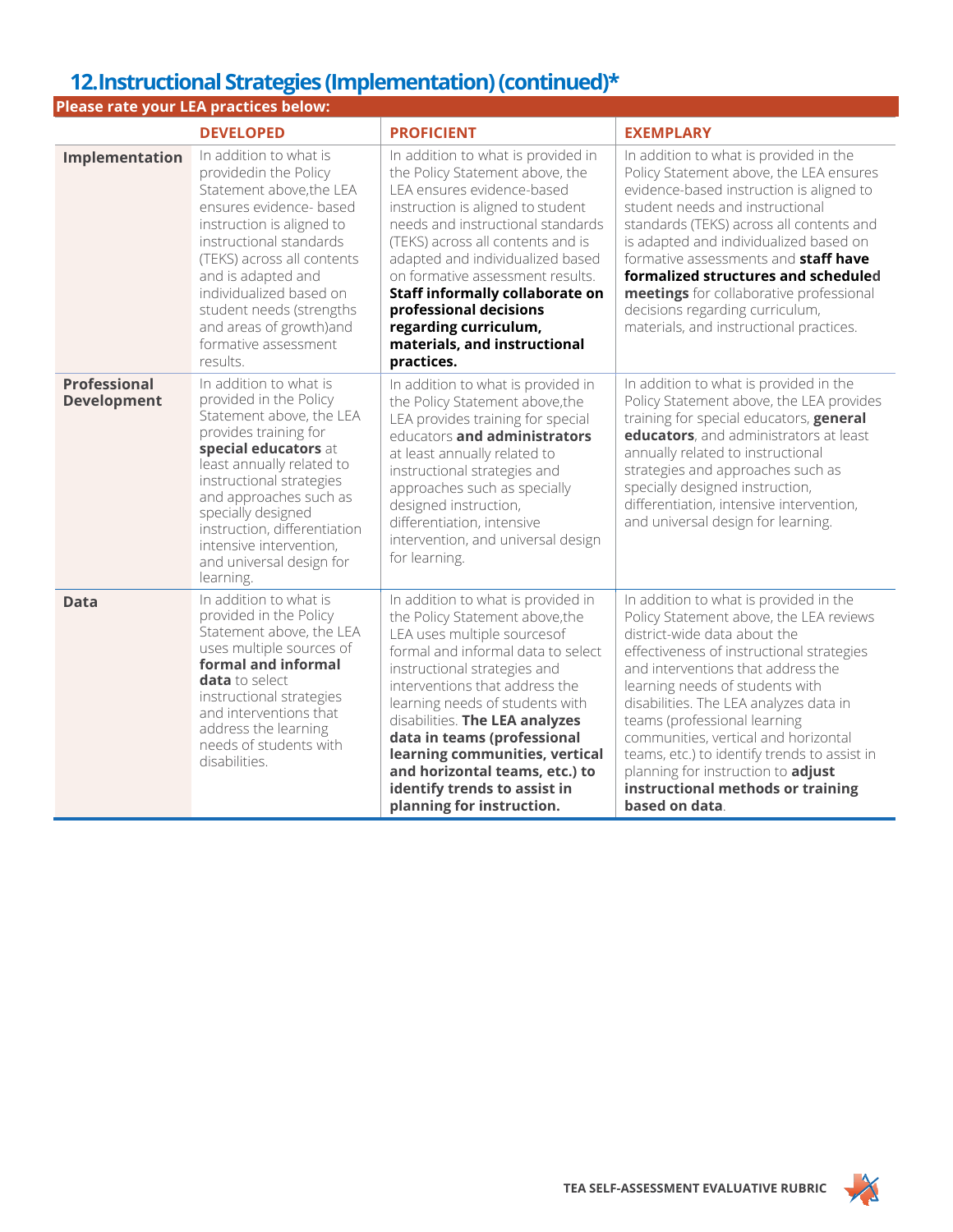### **13.Graduation (Implementation)**

### **REG. CITATION** 19 TAC §89.1070

#### **POLICY STATEMENT**

The LEA board has adopted policy, established operating procedures or guidance and monitors implementation of operating procedures or guidance to ensure students with disabilities meet minimum requirements for graduation within their cohort.

#### **PROBING QUESTIONS**

- 1. Are students receiving special education services prepared for the next step in the education experience?
- 2. Do transcripts protect student privacy and not identify special education courses within the title or description?
- 3. How do students with disabilities access career and technology courses?
- 4. How are continuing services provided for students who require extended time (through age 21) to complete graduation requirements or complete a program of FAPE?
- 5. How does the LEA promote college and career readiness for students with disabilities?

- $\Box$  LEA policy, procedures, or guidelines related to graduation
- $\square$  End-of-course assessment results for students with disabilities
- $\Box$  Course catalog
- $\square$  Dropout prevention plan
- $\Box$  Student Transcripts content and design
- $\Box$  Training artifacts (presentation handouts, sign-in sheets, etc.)
- $\Box$  Data analysis regarding dropout, exit reasons, graduation rates beyond 4-year cohort, etc.

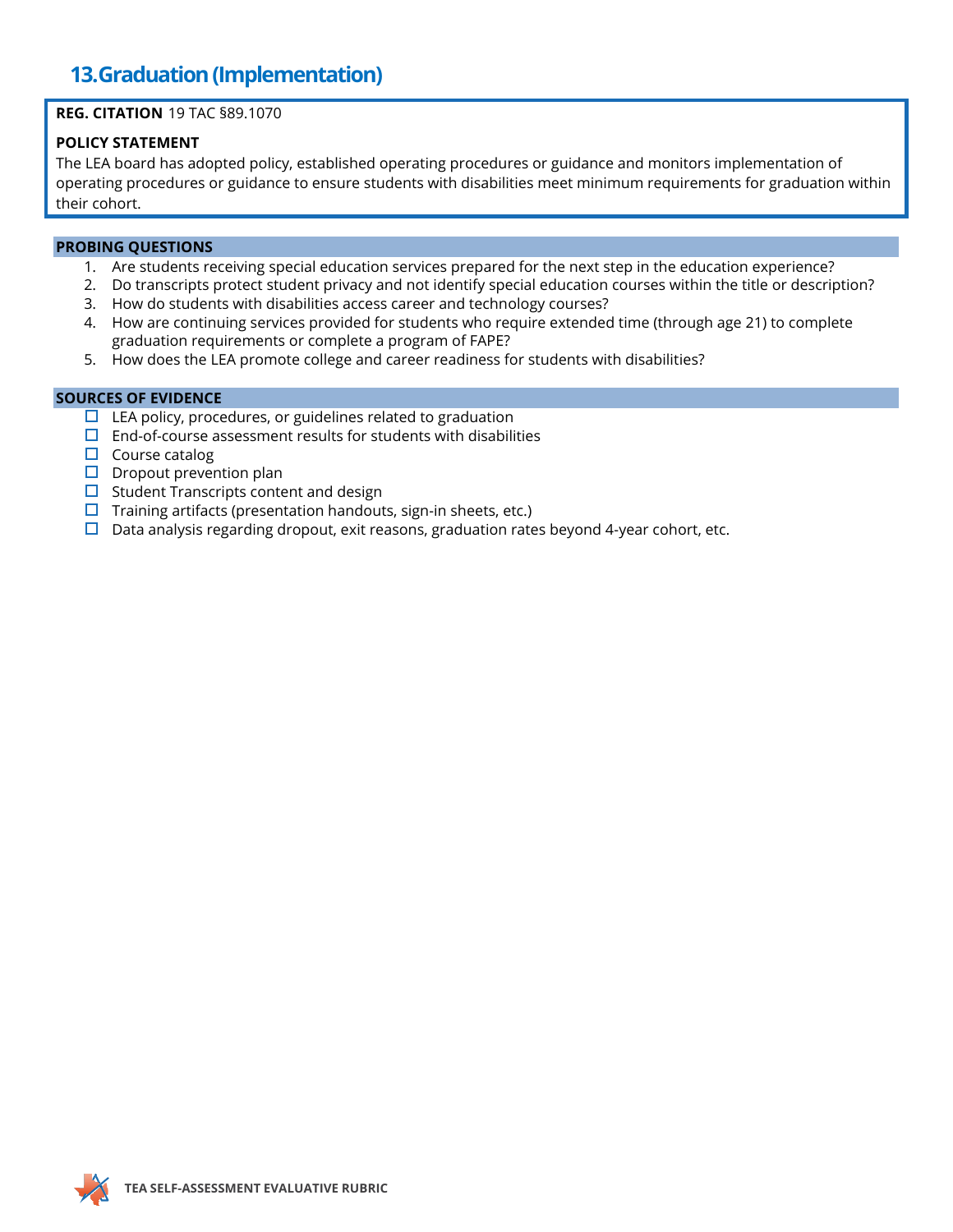# **13.Graduation (Implementation) (continued)**

| Please rate your LEA practices below:     |                                                                                                                                                                                                                                                                                                                                                                                                                                                                                                                                                                                                                                                                                                                                                                  |                                                                                                                                                                                                                                                                                                                                                                                                                                                                                                                                                                                                                                                                                                                                                                                                                                            |                                                                                                                                                                                                                                                                                                                                                                                                                                                                                                                                                                |
|-------------------------------------------|------------------------------------------------------------------------------------------------------------------------------------------------------------------------------------------------------------------------------------------------------------------------------------------------------------------------------------------------------------------------------------------------------------------------------------------------------------------------------------------------------------------------------------------------------------------------------------------------------------------------------------------------------------------------------------------------------------------------------------------------------------------|--------------------------------------------------------------------------------------------------------------------------------------------------------------------------------------------------------------------------------------------------------------------------------------------------------------------------------------------------------------------------------------------------------------------------------------------------------------------------------------------------------------------------------------------------------------------------------------------------------------------------------------------------------------------------------------------------------------------------------------------------------------------------------------------------------------------------------------------|----------------------------------------------------------------------------------------------------------------------------------------------------------------------------------------------------------------------------------------------------------------------------------------------------------------------------------------------------------------------------------------------------------------------------------------------------------------------------------------------------------------------------------------------------------------|
|                                           | <b>DEVELOPED</b>                                                                                                                                                                                                                                                                                                                                                                                                                                                                                                                                                                                                                                                                                                                                                 | <b>PROFICIENT</b>                                                                                                                                                                                                                                                                                                                                                                                                                                                                                                                                                                                                                                                                                                                                                                                                                          | <b>EXEMPLARY</b>                                                                                                                                                                                                                                                                                                                                                                                                                                                                                                                                               |
| Implementation                            | In addition to what is<br>provided in the Policy<br>Statement above, the LEA<br>offers an <i>integrated</i><br>academic and vocational<br>curriculum and aids<br>students and families with<br>career choices, career<br>planning, interests, or career<br>interests. The LEA ensures<br>the ARD committee annually<br>develops, reviews, and<br>refines a transition plan<br>which includes a course of<br>study aligned with<br>postsecondary goals and<br>graduation requirements.<br>When a student graduates<br>the LEA provides the child<br>with a summary of thechild's<br>academic achievement and<br>functional performance,<br>which shall include<br>recommendations on how to<br>assist the child in meeting<br>the child's postsecondary<br>goals. | In addition to what is provided in<br>the Policy Statement above, the<br><b>LEA monitors implementation</b><br>of an integrated academic<br>and vocational curriculum, aids<br>students and families with career<br>choices, career planning,<br>interests, or career interests. The<br>LEA ensures the ARD committee<br>annually develops, reviews, and<br>refines a transition plan that<br>includes a course of study<br>aligned with postsecondary<br>goals and graduation<br>requirements. When a student<br>graduates, the LEA provides the<br>child with a summary of the<br>child's academic achievement<br>and functional performance,<br>which shall include<br>recommendations on how to<br>assist the child in meeting the<br>child's postsecondary goals.<br>aligned with postsecondary goals<br>and graduation requirements. | In addition to what is provided in the<br>Policy Statement above, the LEA uses<br>monitoring results to identify<br>areas for systemic improvement<br>related to the implementation of an<br>integrated academic and vocational<br>curriculum, aids students and families<br>with career choices, career planning,<br>interests, or career interests. The LEA<br>ensures the ARD committee annually<br>develops, reviews, and refines a<br>transition plan that includes a course of<br>study aligned with postsecondary goals<br>and graduation requirements. |
| <b>Professional</b><br><b>Development</b> | In addition to what is<br>provided in the Policy<br>Statement above, the LEA<br>provides training for special<br>educators, at least annually,<br>related to graduation<br>planning and special<br>considerations for students<br>with disabilities.                                                                                                                                                                                                                                                                                                                                                                                                                                                                                                             | In addition to what is provided in<br>the Policy Statement above, The<br>LEA provides training for special<br>educators and administrators,<br>at least annually, related to<br>graduation planning and special<br>considerations for students with<br>disabilities.                                                                                                                                                                                                                                                                                                                                                                                                                                                                                                                                                                       | In addition to what is provided in the<br>Policy Statement above, The LEA<br>provides training for special educators,<br>administrators, and guidance<br>counselors, at least annually, related<br>to graduation planning and special<br>considerations for students with<br>disabilities.                                                                                                                                                                                                                                                                     |

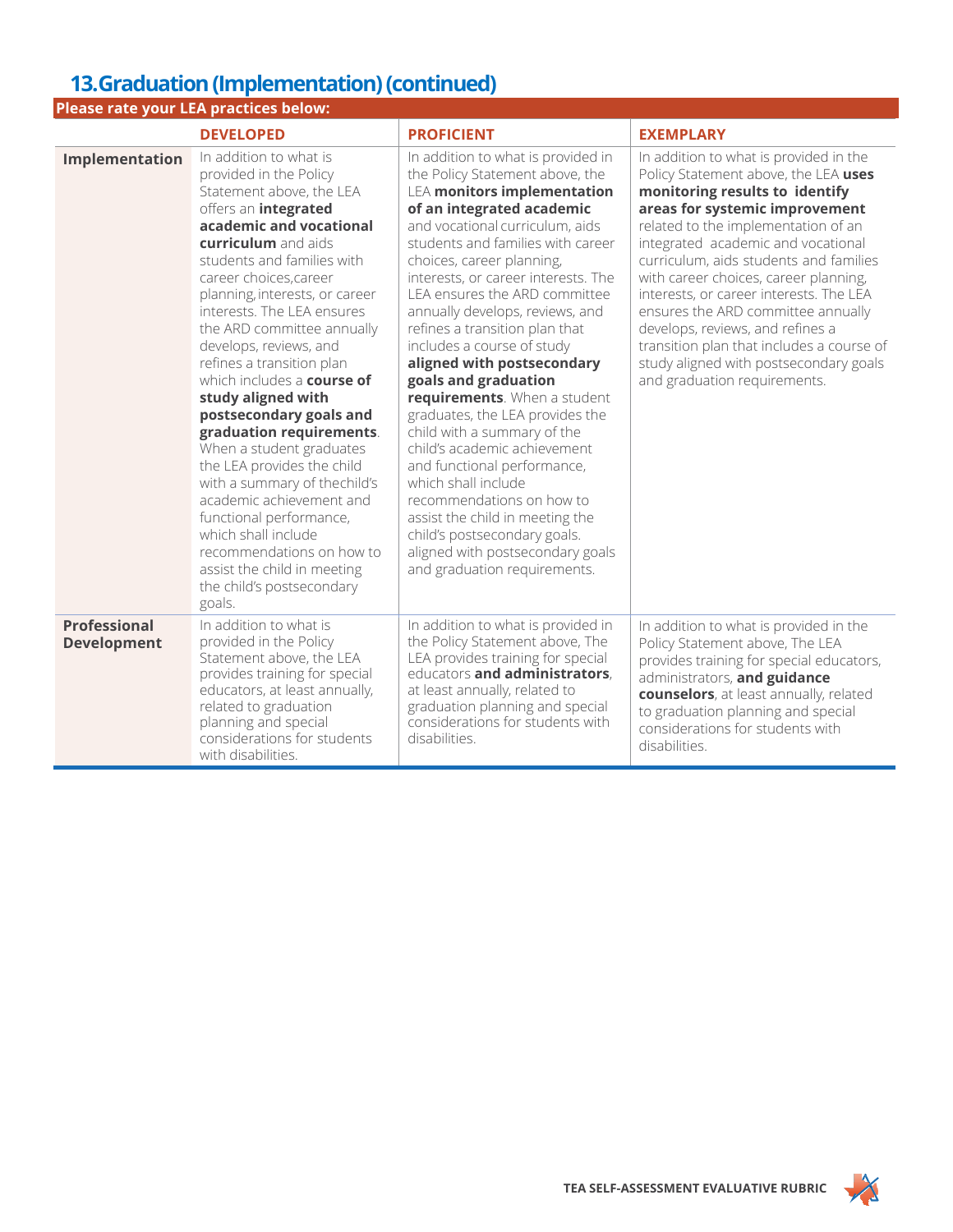### **14.Early Childhood Transition (Implementation)**

### **REG. CITATION** 34 CFR §300.124

### **POLICY STATEMENT**

The LEA has adopted policy, established operating procedures or guidance and monitors implementation of operating procedures or guidance related to the requirements for children transitioning from Part C early childhood intervention (ECI) to Part B Early Childhood Special Education (ECSE) prior to the child's third birthday.

### **PROBING QUESTIONS**

- 1. Are children who participate in early childhood intervention programs (ECI) and their families prepared for the next step in the education experience or other community intervention?
- 2. What supports are available for families when transitioning a child from Part C ECI to Part B school-based services?
- 3. What connections are in place with community supports and services that can facilitate transition?
- 4. Did the LEA participate in the transition conference arranged by the local Part C ECI agency?
- 5. Are transition conferences held at least 90 days prior to the child's third birthday?
- 6. What procedures are in place for late referrals from ECI?
- 7. Are the Child Find procedures compliant with state and federal rules and regulations?
- 8. How are parents made aware of the LEA identification procedures?
- 9. What systems are in place to ensure that services are in effect for eligible children by their third birthday?
- 10. What systems are in place at the LEA to review and address student progress?
- 11. How does the LEA monitor and schedule evaluations for children transitioning from ECI?
- 12. Did the LEA invite the ECI coordinator to the initial ARD committee meeting?

- $\Box$  LEA policy, procedures, or guidelines related to Early Childhood Special Education (ECSE) services and programs for students with disabilities ages 3-5
- $\Box$  Interagency agreements, local memorandums of understanding (MOUs), or service contracts with early childhood intervention (ECI) providers
- $\Box$  Training artifacts (presentation handouts, sign-in sheets, etc.)
- $\Box$  LEA submissions to SPP 11 & 12 TEAL application
- $\Box$  Forms and checklists used to document transition conferences
- $\Box$  Brochures, pamphlets, regarding Early Childhood Transition services
- $\Box$  Forms and checklists used to track referrals from ECI
- $\Box$  ARD documentation and Individualized Education Program (IEP) start date

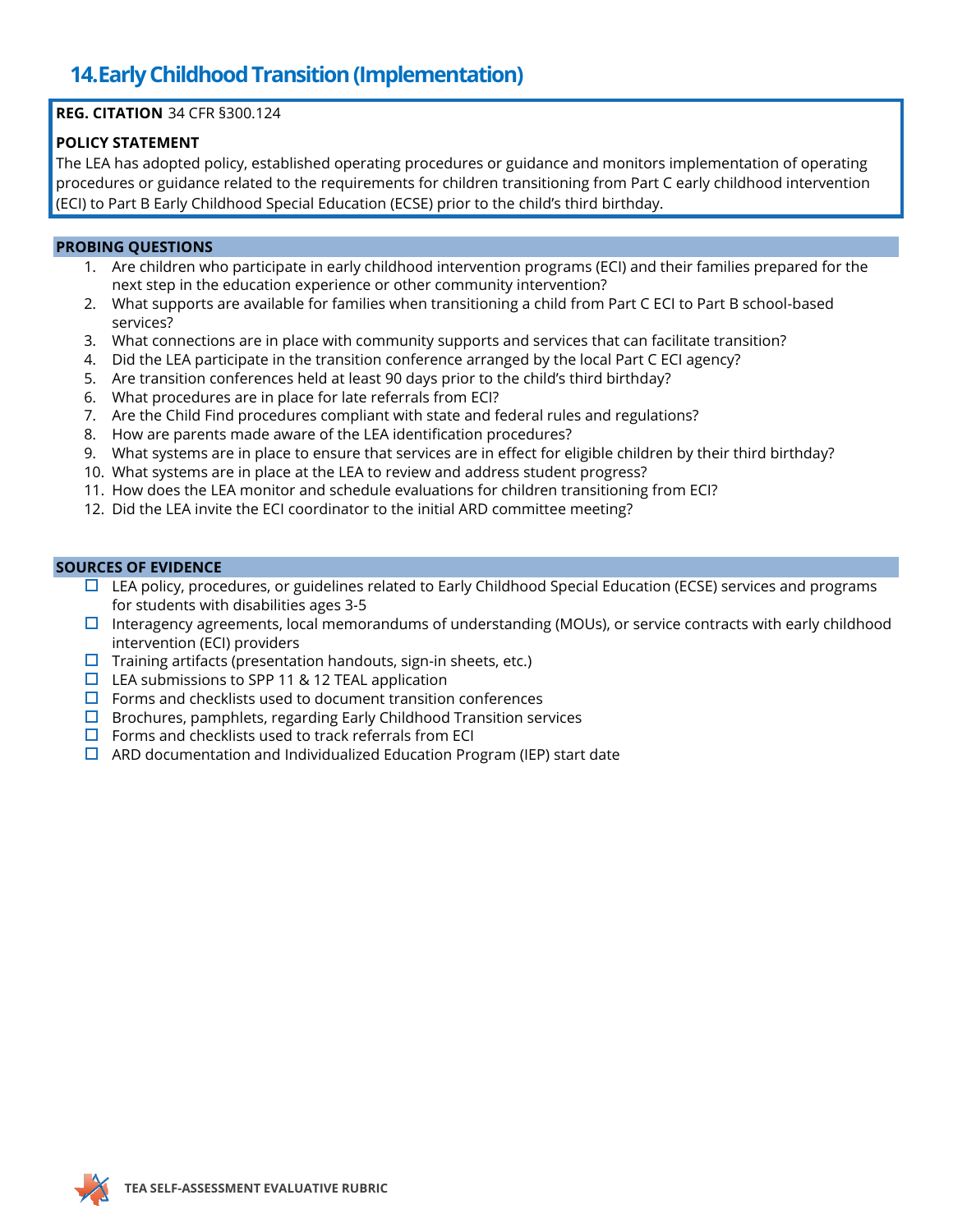### **14.Early Childhood Transition (Implementation)(continued)**

| Please rate your LEA practices below:     |                                                                                                                                                                                                                                                                                                                                                                                                                                           |                                                                                                                                                                                                                                                                                                                                                                                                                                                            |                                                                                                                                                                                                                                                                                                                                                                                                                                                                                                   |
|-------------------------------------------|-------------------------------------------------------------------------------------------------------------------------------------------------------------------------------------------------------------------------------------------------------------------------------------------------------------------------------------------------------------------------------------------------------------------------------------------|------------------------------------------------------------------------------------------------------------------------------------------------------------------------------------------------------------------------------------------------------------------------------------------------------------------------------------------------------------------------------------------------------------------------------------------------------------|---------------------------------------------------------------------------------------------------------------------------------------------------------------------------------------------------------------------------------------------------------------------------------------------------------------------------------------------------------------------------------------------------------------------------------------------------------------------------------------------------|
|                                           | <b>DEVELOPED</b>                                                                                                                                                                                                                                                                                                                                                                                                                          | <b>PROFICIENT</b>                                                                                                                                                                                                                                                                                                                                                                                                                                          | <b>EXEMPLARY</b>                                                                                                                                                                                                                                                                                                                                                                                                                                                                                  |
| Implementation                            | In addition to what is<br>providedin the Policy<br>Statement above, the LEA<br>works collaboratively to<br>ensure successful<br>transitionfrom ECI to Early<br>Childhood Special<br>Education programs (Pre-K,<br>Title I, Head Start, etc.) by<br>the child's third birthday in<br>the least restrictive<br>environment including LEA<br>support for families<br>learning about the school-<br>based system of supports<br>and services. | In addition to what is provided in<br>the Policy Statement above, the<br><b>LEA monitors implementation</b><br>of plans for successful<br>transition from ECI to a variety<br>of Early Childhood Special<br>Education programs (Pre-K, Title I,<br>Head Start, etc.) by the child's third<br>birthday in the least restrictive<br>environment including LEA<br>support for families learning<br>about the school-based system of<br>supports and services. | In addition to what is provided in the<br>Policy Statement above, the LEA uses<br>monitoring results to identify areas<br>for systemic improvement in the<br>development of plans for successful<br>transition from ECI to Early Childhood<br>Special Education programs (Pre-K, Title I,<br>Head Start, etc.) by the child's third<br>birthday in the least restrictive<br>environment including LEA support for<br>families learning about the school-based<br>system of supports and services. |
| <b>Professional</b><br><b>Development</b> | In addition to what is<br>provided in the Policy<br>Statement above, the LEA<br>provides training for early<br>childhood general and<br>special educators at least<br>annually related to the<br>transitionfrom ECI to Pre-K.                                                                                                                                                                                                             | In addition to what is provided in<br>the Policy Statement above, the<br>LEA provides training for early<br>childhood general and special<br>educators, and administrators<br>that oversee early childhood at<br>least annually related to the<br>transition from ECI to Pre-K.                                                                                                                                                                            | In addition to what is provided in the<br>Policy Statement above, the LEA provides<br>training for all general and special<br>educators, administrators that oversee<br>early childhood, and related service<br>providers at least annually related to the<br>transition from ECI to Early Childhood<br><b>Special Education programs</b>                                                                                                                                                         |

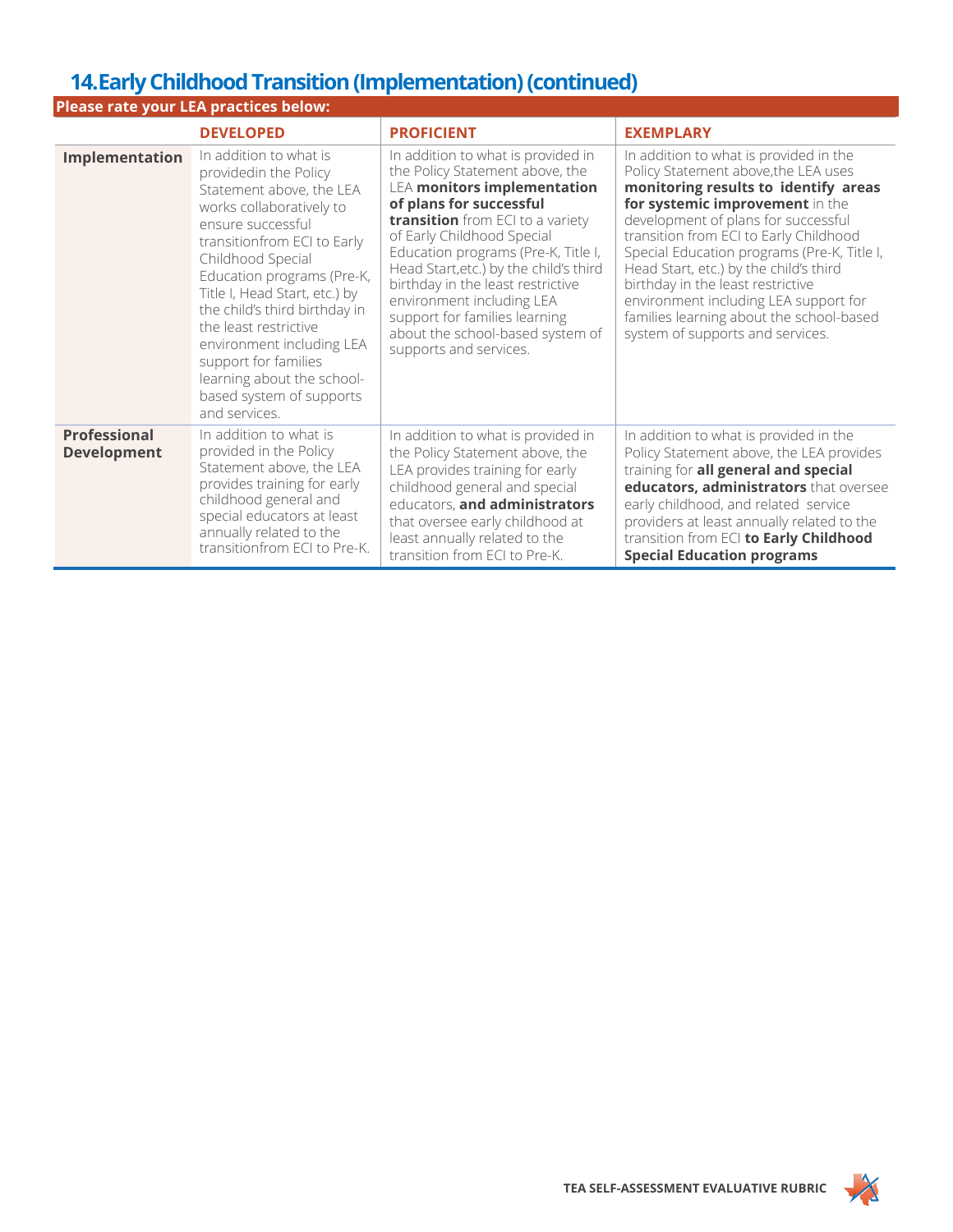### **15.Secondary Transition (Implementation)\***

**REG. CITATION** 34 CFR §300.320(b); TEC §29.01– 29.0112; 19 TAC §89.1055(h)–(l)

**POLICY STATEMENT** The LEA has adopted policy, established operating procedures or guidance and monitors implementation of operating procedures or guidance related to the requirements for transition from school to postsecondary training, employment, and independent living and in addition, posted the transition and employment guide on the LEA's website. LEA's identification of a Transition and Employment Designee (TED) in the AskTED Directory.

### **PROBING QUESTIONS**

- 1. Are students receiving special education services prepared for the next step in the education experience?
- 2. What supports are available for families when the student is transitioning to adulthood?
- 3. What connections are in place with community supports and services that can facilitate transition?
- 4. What opportunities are available for students to access training, employment, and independent living within the LEA community?
- 5. How are schools within the LEA preparing students under age 14 for career, education, and independent living?
- 6. What is the LEA's process for addressing the transfer of rights when the student reaches the age of majority?
- 7. Is the Transition and Employment Designee (TED) the point of contact for transition?
- 8. How does the TED support the transition program vertically from Early to Exit?

### **SOURCES OF EVIDENCE**

 $\Box$ LEA policy, procedures, or guidelines related to transition planning and services  $\square$  Forms and checklists used by the LEA in transition planning  $\Box$ Interagency agreements or service contracts with community or adult services agencies  $\Box$  LEA submissions to SPP 13 TEAL application  $\square$ Training artifacts (presentation handouts, sign-in sheets, etc.) Texas Transition and Employment Guide Student-Centered Transitions Network Resources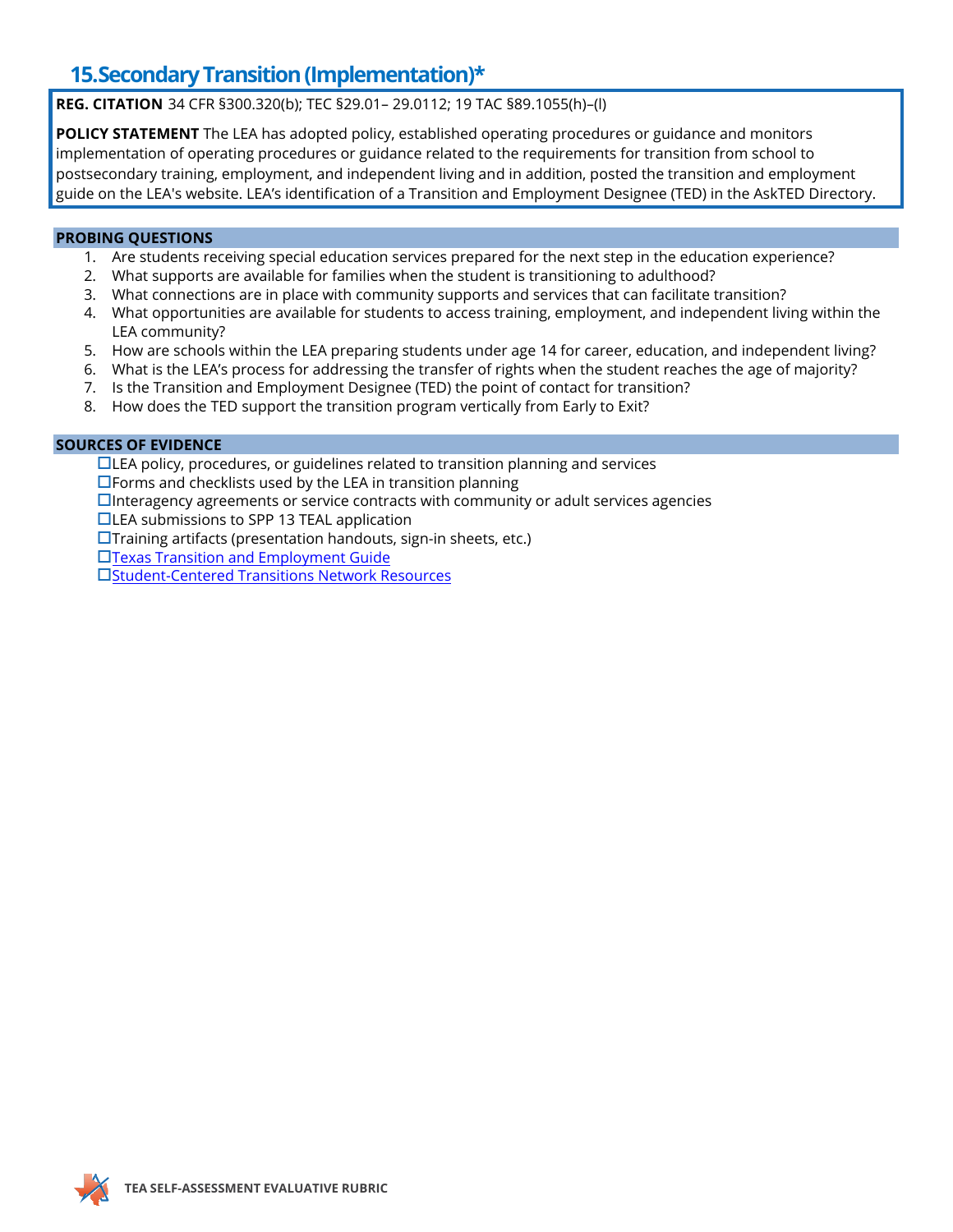### **15.Secondary Transition (Implementation)(continued)\***

| Please rate your LEA practices below:     |                                                                                                                                                                                                                                                                                                                                                                                                                                  |                                                                                                                                                                                                                                                                                                                                                                                                                                                      |                                                                                                                                                                                                                                                                                                                                                                                                                                                                                                                                                    |
|-------------------------------------------|----------------------------------------------------------------------------------------------------------------------------------------------------------------------------------------------------------------------------------------------------------------------------------------------------------------------------------------------------------------------------------------------------------------------------------|------------------------------------------------------------------------------------------------------------------------------------------------------------------------------------------------------------------------------------------------------------------------------------------------------------------------------------------------------------------------------------------------------------------------------------------------------|----------------------------------------------------------------------------------------------------------------------------------------------------------------------------------------------------------------------------------------------------------------------------------------------------------------------------------------------------------------------------------------------------------------------------------------------------------------------------------------------------------------------------------------------------|
|                                           | <b>DEVELOPED</b>                                                                                                                                                                                                                                                                                                                                                                                                                 | <b>PROFICIENT</b>                                                                                                                                                                                                                                                                                                                                                                                                                                    | <b>EXEMPLARY</b>                                                                                                                                                                                                                                                                                                                                                                                                                                                                                                                                   |
| Implementation                            | In addition to what is<br>provided inthe Policy<br>Statement above, the LEA<br>implements transition<br>services and activities<br>for students beginning at<br>age 14, including age-<br>appropriate transition<br>assessments,<br>postsecondary goals, and<br>transition services<br>(provided bythe LEA and/or<br>other agencies), including a<br>course of study assisting<br>the student to achieve<br>postsecondary goals. | In addition to what is provided in<br>the Policy Statement above, the<br><b>LEA monitors the</b><br>implementation of transition<br>services and activities for<br>studentsbeginning at age 14,<br>including age-appropriate<br>transition assessments,<br>postsecondary goals, and<br>transition services (provided by<br>the LEA and/or otheragencies),<br>including a course of study<br>assisting the student to achieve<br>postsecondary goals. | In addition to what is provided in the<br>Policy Statement above, the LEA uses<br>monitoring results to identify areas<br>for systemic improvement and<br>development of programs that<br>support the implementation of<br>transition services and activities for<br>students beginning at age 14, including<br>age-appropriate transition assessments,<br>postsecondary goals, and transition<br>services (provided by the LEA and/or<br>other agencies), including a course of<br>study assisting the student to achieve<br>postsecondary goals. |
| <b>Professional</b><br><b>Development</b> | In addition to what is<br>provided inthe Policy<br>Statement above, the LEA<br>provides training for special<br>educators, at least<br>annually, related to the<br>transition from school to<br>postsecondary training,<br>employment, and<br>independent living.                                                                                                                                                                | In addition to what is provided in<br>the Policy Statement above, the<br>LEA provides training for special<br>educators and administrators<br>at least annually, related to the<br>transition from school to<br>postsecondary training,<br>employment, and independent<br>living.                                                                                                                                                                    | In addition to what is provided in the<br>Policy Statement above, the LEA provides<br>training for all special educators,<br>general educators, administrators,<br>and related service providers, at least<br>annually, related to the transition from<br>school to postsecondary training,<br>employment, and independent living.                                                                                                                                                                                                                 |
| <b>Data</b>                               | In addition to what is<br>providedin the Policy<br>Statement above, the ARD<br>committee uses multiple<br>sources of data to develop<br>a transition plan for all<br>students with disabilities<br>beginning at age 14.                                                                                                                                                                                                          | In addition to what is provided in<br>the Policy Statement above, the<br>ARD committee uses multiple<br>sources of formal and informal<br>data to develop a transition plan<br>for all students with disabilities<br>beginning at age 14.                                                                                                                                                                                                            | In addition to what is provide in the<br>Policy Statement above, the LEA reviews<br>district-wide data regarding the<br>effectiveness of transition planning<br>and services, and adjusts programs<br>and training based on the needsof<br>individuals and groups of students                                                                                                                                                                                                                                                                      |

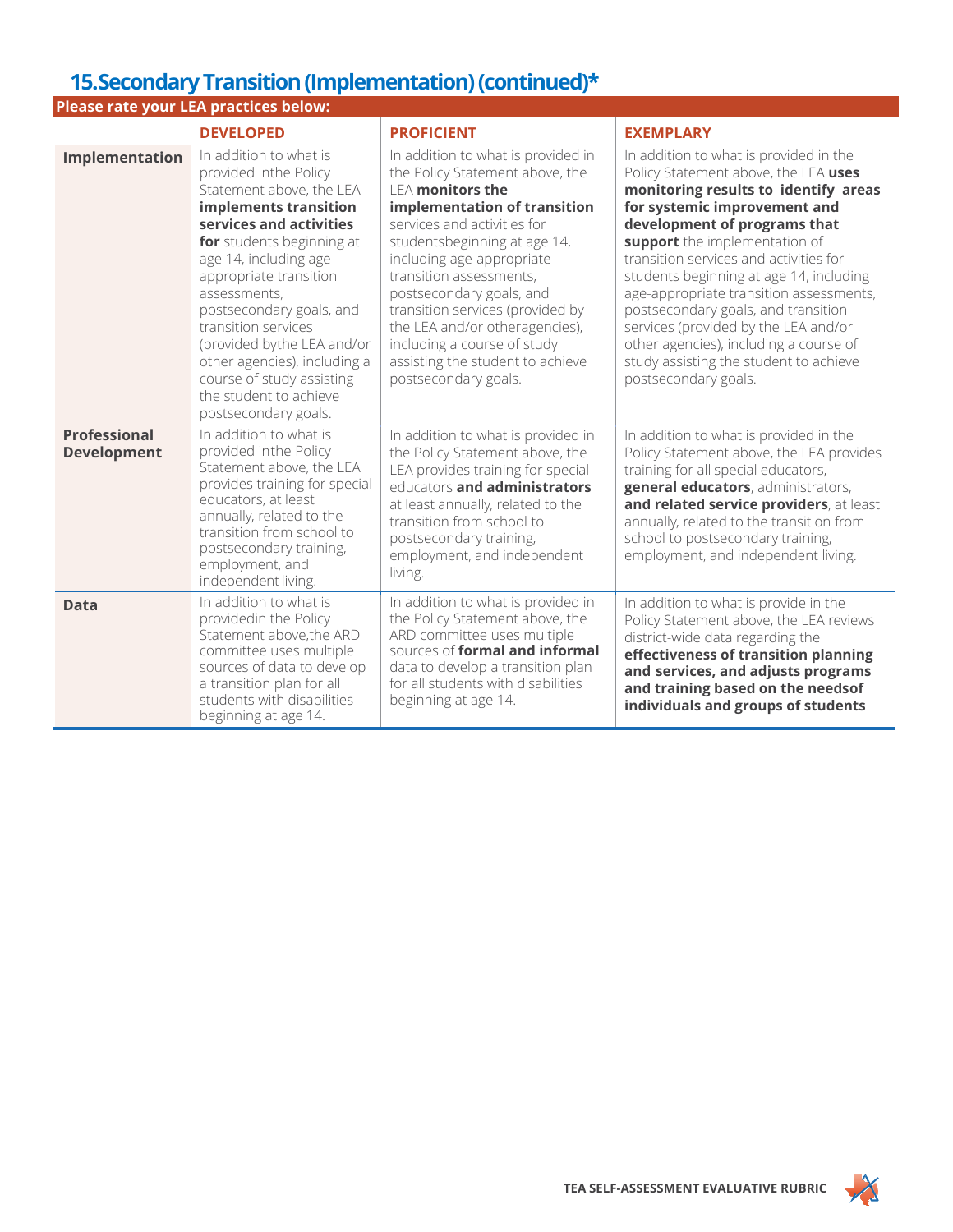### **16.Disproportionality (Behavior) (Implementation)**

**REG. CITATION** 34 CFR §300.226 and §300.646; 34 CFR §300.324(a) (2)(i)

**POLICY STATEMENT** The LEA has adopted policy, established operating procedures or guidance and monitors implementation of operating procedures or guidance related to positive behavioral interventions and supports (PBIS) and student discipline that is inclusive of diverse student groups. "In the case of a determination of significant disproportionality with respect to the identification of children as children with disabilities or the placement in particular educational settings, including disciplinary removals of such children. The State must provide for the annual review and, if appropriate, revision of the policies, practices, and procedures used in identification or placement in particular education settings, including disciplinary removals, to ensure that the policies and practices, and procedures comply with the requirements of the Act. . . " The IEP team [must, in] the case of a child whose behavior impedes the child's learning or that of others, consider the use of positive behavioral interventions and supports and other strategies, to address that behavior.

### **PROBING QUESTIONS**

- 1. Does the LEA implement discipline procedures and protections that are compliant with state and federal rules and regulations?
- 2. Does the LEA data identify gaps in achievement and performance and trends with over-represented or underrepresented groups in identification, placement, and discipline?
- 3. Are special education supports and services implemented with fidelity?
- 4. What strategies are used to address behavior prior to removing a student from the classroom?
- 5. Has the LEA been identified as having significant disproportionality based on race and ethnicity with respect to the identification, placement, and disciplinary actions taken against children with disabilities?
- 6. If the LEA is implementing mandatory comprehensive coordinated early intervening services (CEIS) to address significant disproportionality, what processes are in place to evaluate the effectiveness of intervention?

- $\Box$  LEA policy, guidelines, or procedures related to behavior and discipline
- $\Box$  Data related to behavior incidents, suspensions, expulsions, and partial-day removals
- $\Box$  Positive behavior intervention and support (PBIS) system procedures
- $\Box$  Training artifacts (presentation handouts, sign-in sheets, etc.)
- **[TIER MTSS Modules](https://tier.tea.texas.gov/module)**

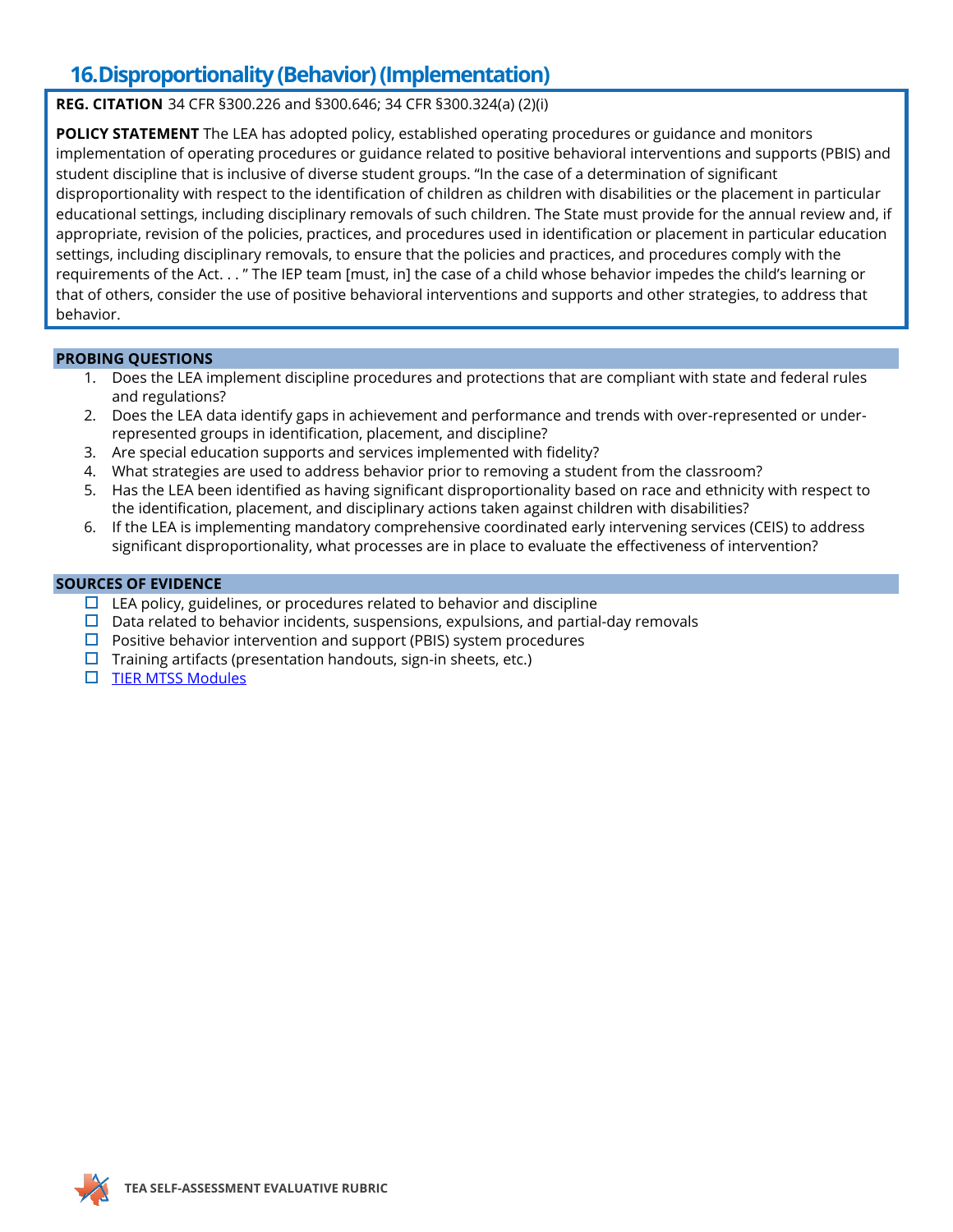### **16.Disproportionality (Behavior) (Implementation)(continued)**

| Please rate your LEA practices below:     |                                                                                                                                                                                                                                                                                                                                                                          |                                                                                                                                                                                                                                                                                                                                                                                                                                                                                                            |                                                                                                                                                                                                                                                                                                                                                                                                                                                                                                                                                                  |
|-------------------------------------------|--------------------------------------------------------------------------------------------------------------------------------------------------------------------------------------------------------------------------------------------------------------------------------------------------------------------------------------------------------------------------|------------------------------------------------------------------------------------------------------------------------------------------------------------------------------------------------------------------------------------------------------------------------------------------------------------------------------------------------------------------------------------------------------------------------------------------------------------------------------------------------------------|------------------------------------------------------------------------------------------------------------------------------------------------------------------------------------------------------------------------------------------------------------------------------------------------------------------------------------------------------------------------------------------------------------------------------------------------------------------------------------------------------------------------------------------------------------------|
|                                           | <b>DEVELOPED</b>                                                                                                                                                                                                                                                                                                                                                         | <b>PROFICIENT</b>                                                                                                                                                                                                                                                                                                                                                                                                                                                                                          | <b>EXEMPLARY</b>                                                                                                                                                                                                                                                                                                                                                                                                                                                                                                                                                 |
| Implementation                            | In addition to what is<br>provided in the Policy<br>Statement above, the LEA<br>implements an approach<br>to student behavior which<br>encompasses a data-<br>driven decision-making<br>process, evidence-based<br>academic and behavioral<br>interventions, a high-<br>quality core instructional<br>program, progress<br>monitoring, and<br>home/school collaboration. | In addition to what is provided in<br>the Policy Statement above, the<br><b>LEA monitors implementation</b><br>of a comprehensive, multi-<br>faceted approach to student<br>behavior which encompasses a<br>data-driven decision-making<br>process, evidence-based<br>academicand behavioral<br>interventions, a high quality and<br>curriculum and instructional<br>programming reflecting<br>background of students, progress<br>monitoring, home/school<br>collaboration, and restorative<br>practices. | In addition to what is provided in the<br>Policy Statement above, the LEA uses<br>monitoring results to identify areas<br>for systemic improvement of the<br>comprehensive, multifaceted approach<br>to student behavior which encompasses<br>a data-driven decision-making process,<br>evidence-based academic and<br>behavioral interventions, progress<br>monitoring, a high quality and<br>curriculumand instructional<br>programming reflecting background of<br>students, progress monitoring,<br>home/school collaboration, and<br>restorative practices. |
| <b>Professional</b><br><b>Development</b> | In addition to what is<br>provided in the Policy<br>Statement above, the LEA<br>provides training for<br>general educators,<br>special educators, and<br>administrators at least<br>annually related to<br>positive behavioral<br>interventions and supports<br>(PBIS) and student<br>discipline.                                                                        | In addition to what is provided in<br>the Policy Statement above, the<br>LEA provides training for general<br>educators, special educators, and<br>administrators at least bi-annually<br>related to positive behavioral<br>interventions and supports (PBIS)<br>and student discipline.                                                                                                                                                                                                                   | In addition to what is provided in the<br>Policy Statement above, the LEA provides<br>training for general educators, special<br>educators, and administrators in a series<br>of training related to positive behavioral<br>interventions and supports (PBIS) and<br>student discipline                                                                                                                                                                                                                                                                          |
| <b>Data</b>                               | In addition to what is<br>provided in the Policy<br>Statement above, the LEA<br>uses a school-wide data<br>system to monitor<br>student involvement<br>with the positive behavioral<br>interventionsand supports<br>(PBIS) system anddiscipline<br>procedures.                                                                                                           | In addition to what is provided in<br>the Policy Statement above, the<br>LEA uses an LEA-wide data<br>system to monitor student<br>involvement with the positive<br>behavioral interventions and<br>supports (PBIS) system and<br>discipline procedures.                                                                                                                                                                                                                                                   | In addition to what is provided in the<br>Policy Statement above, the LEA adjusts<br>the positive behavioral<br>interventions and supports (PBIS)<br>system and discipline procedures<br><b>based on data</b> from the LEA-wide data<br>system used to track PBIS and discipline<br>procedures implementation.                                                                                                                                                                                                                                                   |

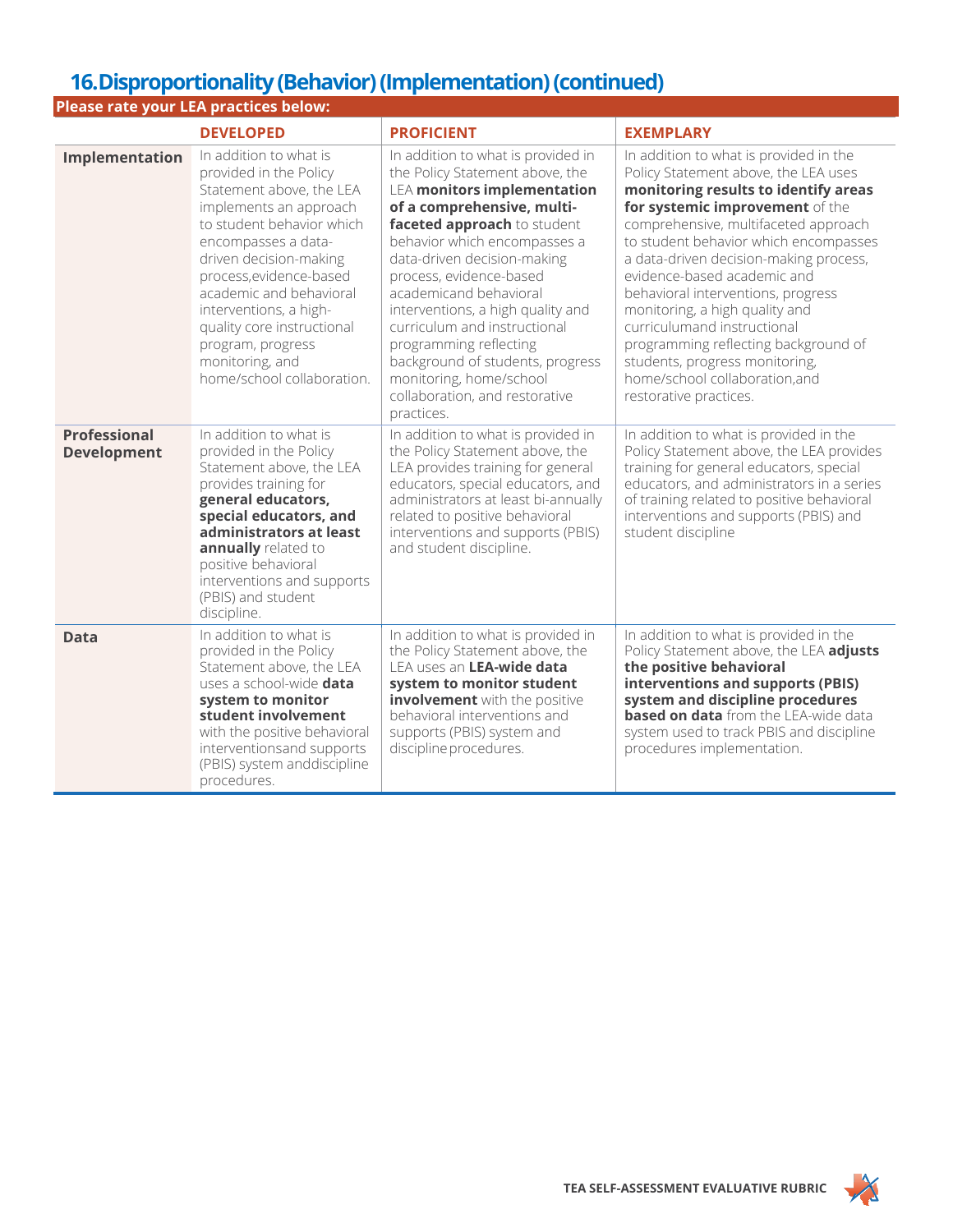### **17.Disproportionality (Identification and Placement) (Implementation)**

**REG. CITATION** 34 CFR §300.226 and §300.646; 19 TAC §89.1226(h), (l), (m)

### **POLICY STATEMENT**

The LEA has adopted policy, established operating procedures or guidance and monitors implementation of operating procedures or guidance to prevent the disproportionate representation of racial and ethnic groups in special education.

#### **PROBING QUESTIONS**

- 1. Are the identification procedures compliant with state and federal rules and regulations?
- 2. Are identification procedures in place to distinguish disability from language difference?
- 3. Does LEA data identify gaps in achievement and performance and trends with over-represented or underrepresented racial and ethnic groups in identification, placement, and discipline?
- 4. Have LEA staff received training related to working with students from diverse cultural and linguistic backgrounds?
- 5. Are screening, referral, and assessment practices, procedures, and tools unbiased and nondiscriminatory?
- 6. Are academic and behavior interventions culturally appropriate?
- 7. Does the LEA provide interventions that are equitable by type, degree and frequency across all racial and ethnic groups?
- 8. Has the LEA been identified as having significant disproportionality based on race and ethnicity with respect to the identification, placement, and disciplinary actions taken against children with disabilities?
- 9. If the LEA is implementing mandatory comprehensive coordinated early intervening services (CEIS) to address significant disproportionality, what processes are in place to evaluate the effectiveness of intervention?

- $\Box$  LEA policy, procedures, or guidelines related to disproportionate representation and significant disproportionality
- $\Box$  LEA annual review of data disaggregated by race/ethnicity to ensure that LEA practices are not resulting in overidentification
- $\Box$  LEA annual review of data disaggregated by race/ethnicity to ensure that LEA practices are not resulting in more restrictive placements based on race/ethnicity
- $\Box$  Training artifacts (presentation handouts, sign-in sheets, etc.)
- $\Box$  [TIER MTSS Modules](https://tier.tea.texas.gov/module)

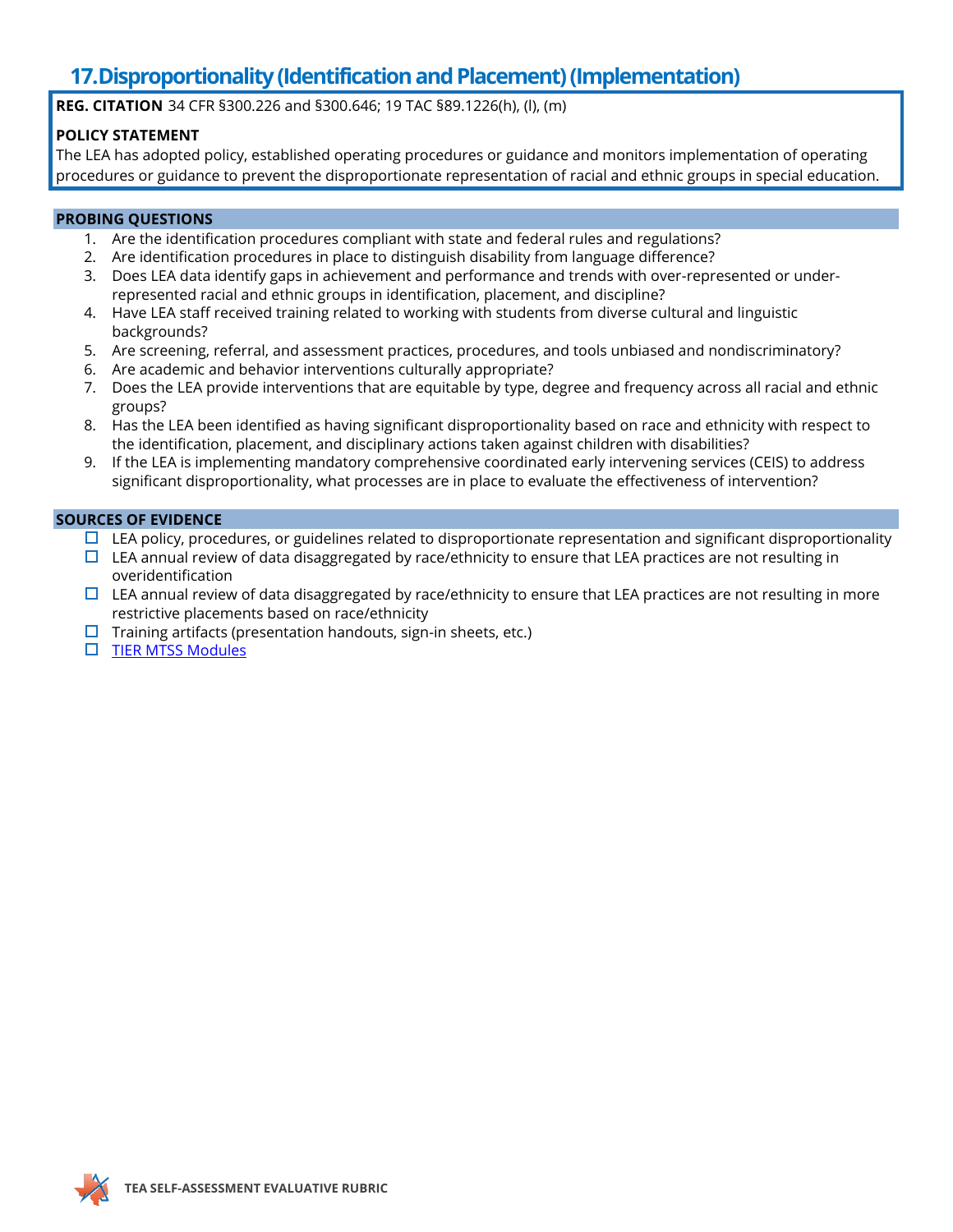### **17.Disproportionality (Identification and Placement) (Implementation) (continued)**

|                                           | Please rate your LEA practices below:                                                                                                                                                                                                                                                                                                                                                                                                         |                                                                                                                                                                                                                                                                                                                                                                                                                                                                                                                                                                 |                                                                                                                                                                                                                                                                                                                                                                                                                                                                                                                                                                                                                                                                                                   |
|-------------------------------------------|-----------------------------------------------------------------------------------------------------------------------------------------------------------------------------------------------------------------------------------------------------------------------------------------------------------------------------------------------------------------------------------------------------------------------------------------------|-----------------------------------------------------------------------------------------------------------------------------------------------------------------------------------------------------------------------------------------------------------------------------------------------------------------------------------------------------------------------------------------------------------------------------------------------------------------------------------------------------------------------------------------------------------------|---------------------------------------------------------------------------------------------------------------------------------------------------------------------------------------------------------------------------------------------------------------------------------------------------------------------------------------------------------------------------------------------------------------------------------------------------------------------------------------------------------------------------------------------------------------------------------------------------------------------------------------------------------------------------------------------------|
|                                           | <b>DEVELOPED</b>                                                                                                                                                                                                                                                                                                                                                                                                                              | <b>PROFICIENT</b>                                                                                                                                                                                                                                                                                                                                                                                                                                                                                                                                               | <b>EXEMPLARY</b>                                                                                                                                                                                                                                                                                                                                                                                                                                                                                                                                                                                                                                                                                  |
| Implementation                            | In addition to what is<br>provided in the Policy<br>Statement above, the LEA<br>provides interventions for<br>students with academic or<br>behavioral needs and<br>addresses success gaps<br>among groups of students<br>through the district (LEA)<br>improvement plan (DIP).<br>When required, the LEA<br>implements<br>comprehensive<br>coordinated early<br>intervening services (CCEIS)<br>to address significant<br>disproportionality. | In addition to what is provided in<br>the Policy Statement above, the<br>LEA provides evidence-based<br>interventions for all students with<br>academic or behavioral needs.<br>systematically examines the<br>root causes of success gaps<br>among groups of students,<br>addresses gaps by focusing on<br>equity, inclusion, and<br>opportunity within the district<br>(LEA) improvement plan (DIP).<br>When required, the LEA<br>implements comprehensive<br>coordinated early intervening<br>services (CCEIS) to address<br>significant disproportionality. | In addition to what is provided in the<br>Policy Statement above, the LEA provides<br>responsive and evidence-based<br>interventions reflective of student<br><b>backgrounds</b> for all students with<br>academic or behavioral needs,<br>systematically examines the root causes<br>of success gaps among groups of<br>students by focusing on equity, inclusion,<br>and opportunity, and implements efforts<br>to address gaps by focusing on equity,<br>inclusion, and opportunity within the<br>district (LEA) improvement plan (DIP).<br>When required, the LEA implements<br>comprehensive coordinated early<br>intervening services (CCEIS) to address<br>significant disproportionality. |
| <b>Professional</b><br><b>Development</b> | In addition to what is<br>providedin the Policy<br>Statement above, the LEA<br>provides training for<br>special educators at least<br>annually reflecting<br>practices tosupport<br>student backgrounds and<br>linguistic diversity.                                                                                                                                                                                                          | In addition to what is provided in<br>the Policy Statement above, the<br>LEA provides training for special<br>educators and administrators<br>reflecting practices to support<br>student backgrounds and<br>linguistic diversity.                                                                                                                                                                                                                                                                                                                               | In addition to what is provided in the<br>Policy Statement above, the LEA provides<br>training for <b>general educators</b> , special<br>educators, and administrators reflecting<br>practices to support student backgrounds<br>and linguistic diversity.                                                                                                                                                                                                                                                                                                                                                                                                                                        |
| <b>Data</b>                               | In addition to what is<br>providedin the Policy<br>Statement above, the LEA<br>uses a variety of valid<br>and reliable data to<br>inform decisions about<br>curriculum, instructional<br>programs, academic and<br>behavioral supports, and<br>school improvement<br>initiatives.                                                                                                                                                             | In addition to what is provided in<br>the Policy Statement above, the<br>LEA uses a systematic process<br>for data-based decision-<br>making to inform curriculum,<br>instructional programs, academic<br>and behavioral supports, and<br>school improvement initiatives.                                                                                                                                                                                                                                                                                       | In addition to what is provided in the<br>Policy Statement above, the LEA uses a<br>systematic process for data-based<br>decision-making to monitorand<br>reinforce continuous improvement<br>when implementing curriculum,<br>instructional programs, academic and<br>behavioral supports, and school<br>improvement initiatives.                                                                                                                                                                                                                                                                                                                                                                |

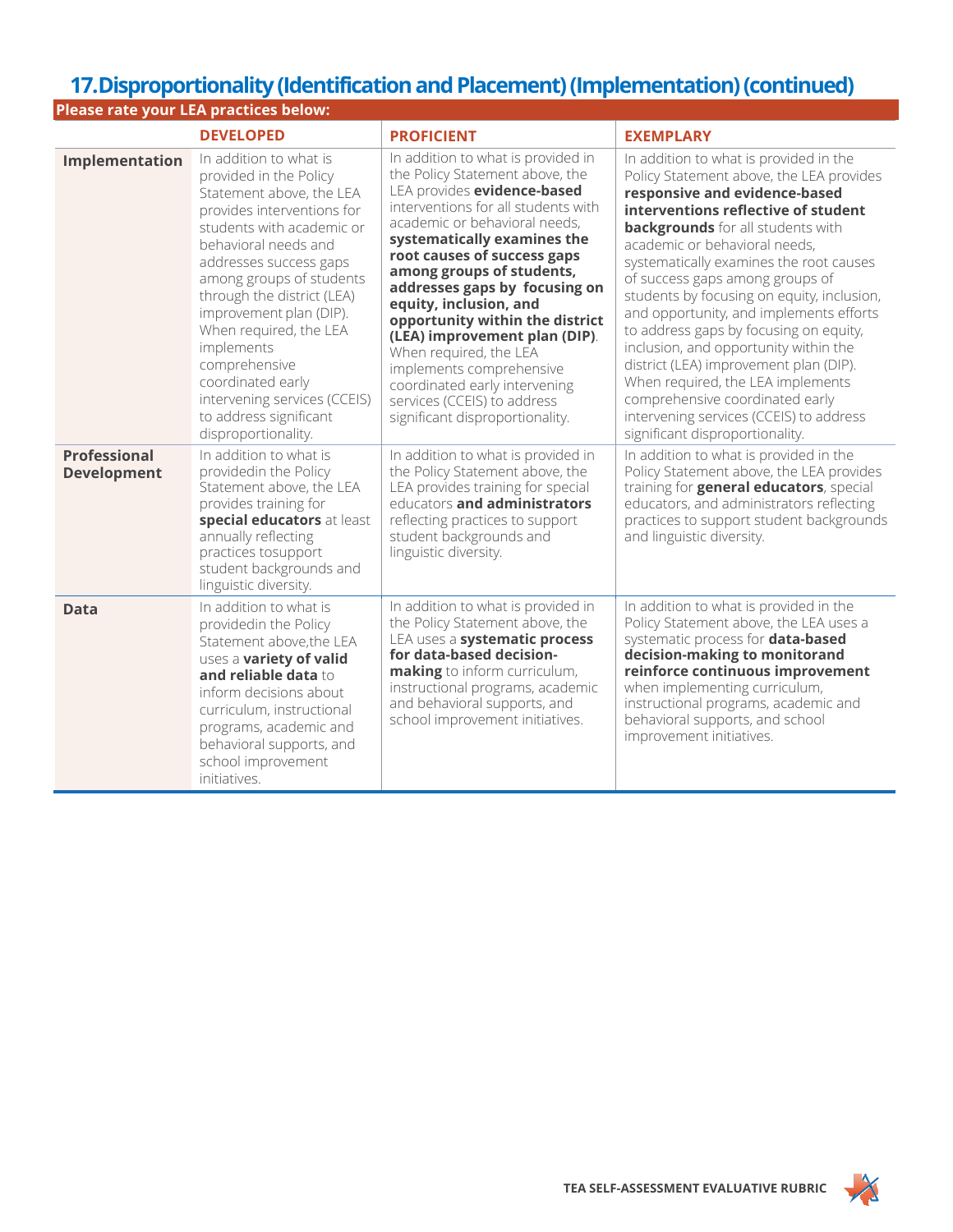### **18.Teachers and Staff (Implementation)**

**REG. CITATION** 34 CFR §300.156; 19 TAC Chapters 230 and 231

### **POLICY STATEMENT**

The LEA has adopted policy, established operating procedures or guidance and monitors implementation of operating procedures or guidance to ensure all staff are appropriately certified, as applicable according to their assignment and guidance documents from the TEA and state rules and regulations.

#### **PROBING QUESTIONS**

- 1. Are special education and related services implemented with fidelity? When students enroll with complex or rare learning needs, what actions does the LEA take to address those needs?
- 2. What formal and informal supports does the LEA have in place to promote professional development for all staff?
- 3. How does the LEA facilitate training and supervision of teachers and staff?
- 4. How does the LEA differentiate T-TESS tools to add specificity for SPED teachers and staff? (If LEA does not use TTESS, how are annual goals for SPED staff incorporated into staff growth?)

- $\Box$  LEA policy, guidelines, or procedures related to staff qualification
- $\Box$  Recruitment and retention efforts
- $\Box$  Qualification of existing staff
- $\square$  System of professional learning
- $\Box$  Inter-agency agreements or contracts address qualification requirements
- $\Box$  Training artifacts (presentation handouts, sign-in sheets, etc.)
- $\square$  Documentation of annual appraisals of staff

| Please rate your LEA practices below: |                                                                                                                                                                                                                                                                                                                                                     |                                                                                                                                                                                                                                                                                                                                                                                                                                                                             |                                                                                                                                                                                                                                                                                                                                                                                                                                                                                                                       |
|---------------------------------------|-----------------------------------------------------------------------------------------------------------------------------------------------------------------------------------------------------------------------------------------------------------------------------------------------------------------------------------------------------|-----------------------------------------------------------------------------------------------------------------------------------------------------------------------------------------------------------------------------------------------------------------------------------------------------------------------------------------------------------------------------------------------------------------------------------------------------------------------------|-----------------------------------------------------------------------------------------------------------------------------------------------------------------------------------------------------------------------------------------------------------------------------------------------------------------------------------------------------------------------------------------------------------------------------------------------------------------------------------------------------------------------|
|                                       | <b>DEVELOPED</b>                                                                                                                                                                                                                                                                                                                                    | <b>PROFICIENT</b>                                                                                                                                                                                                                                                                                                                                                                                                                                                           | <b>EXEMPLARY</b>                                                                                                                                                                                                                                                                                                                                                                                                                                                                                                      |
| Implementation                        | In addition to what is<br>provided in the Policy<br>Statement above, the LEA<br>uses the Texas Teacher<br>Evaluation and Support<br>System (T-TESS), or local<br>teacher appraisal system<br>approved by local<br>governing board to provide<br>continuous, timely and<br>formative feedback to<br>educators so they can<br>improve their practice. | In addition to what is provided<br>in the Policy Statement above,<br>the LEA uses the Texas Teacher<br>Evaluation and Support System<br>(T-TESS), or local teacher<br>appraisal system approved by<br>local governing board to provide<br>continuous, timely and<br>formative feedback to educators<br>so they can improve their<br>practice and implements a<br>system to provide evaluation<br>and feedback to related<br>service professionals who are<br>not educators. | In addition to what is provided in the<br>Policy Statement above, the LEA uses<br>the Texas Teacher Evaluation and<br>Support System(T-TESS), or local teacher<br>appraisal system approved by local<br>governing board to provide continuous,<br>timely and formative feedback to<br>educators so they can improve their<br>practice, implements a system to<br>provide evaluation and feedback to<br>related service professionals who are<br>not educators, and a <b>mentoring</b><br>program for novice teachers. |

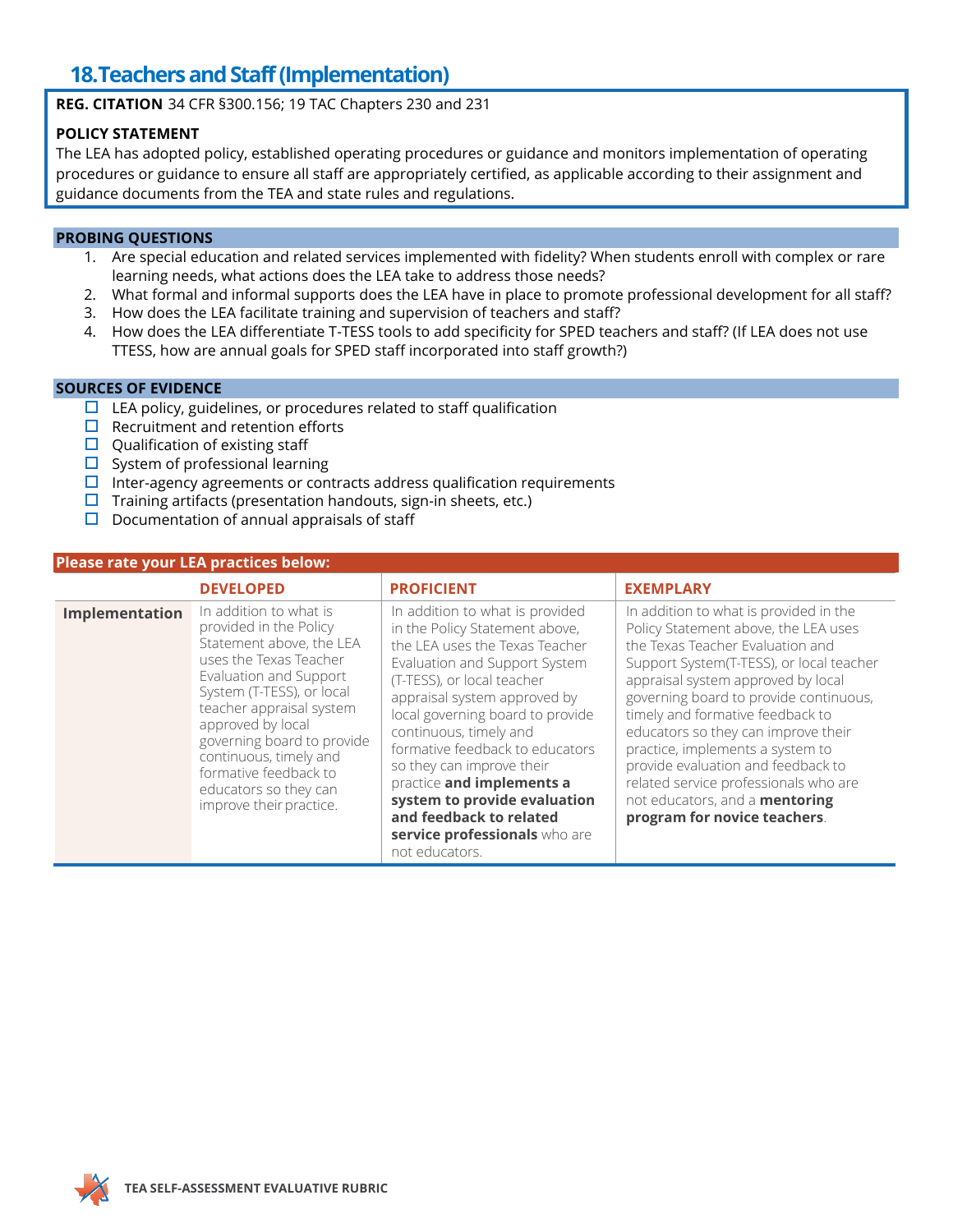### **19.Behavior (Implementation)**

**REG. CITATION** 34 CFR §300.324(a) (2)(i); TEC §29.005(g); 19 TAC §89.1055(g)

### **POLICY STATEMENT**

The LEA has adopted policy, established operating procedures or guidance and monitors implementation of operating procedures or guidance to address behavioral expectations for all students that includes annual training for all instructional staff. In the case of a child whose behavior impedes the child's learning or that of others, consider the use of positive behavioral interventions and supports, and other strategies, to address the behavior. If the ARD committee determines a behavior improvement plan or a behavioral intervention plan is appropriate for a student, the plan must be included as part of the student's IEP and provided to each teacher with responsibility for educating the student.

#### **PROBING QUESTIONS**

- 1. Are Child Find procedures compliant with state and federal rules and regulations?
- 2. How does the LEA provide professional development to address a variety of behavior needs?
- 3. What strategies are used to effectively address student behaviors in the classroom and common areas?

### **SOURCES OF EVIDENCE**

- $\Box$  LEA policy, guidelines, or procedures related to behavior and discipline
- $\Box$  Positive behavior intervention and support (PBIS) system procedures
- $\Box$  Data related to student behavior (office referral, suspension, expulsion, natural consequences, restorative practices, etc.)
- $\Box$  Training artifacts (presentation handouts, sign-in sheets, etc.)
- $\square$  [TIER MTSS Modules](https://tier.tea.texas.gov/module)

#### **Please rate your LEA practices below:**

|                | <b>DEVELOPED</b>                                                                                                                                                                                                                                                                                                                                            | <b>PROFICIENT</b>                                                                                                                                                                                                                                                                                                                                                                                                                      | <b>EXEMPLARY</b>                                                                                                                                                                                                                                                                                                                                                                                                                                                                                                                                                                                                            |
|----------------|-------------------------------------------------------------------------------------------------------------------------------------------------------------------------------------------------------------------------------------------------------------------------------------------------------------------------------------------------------------|----------------------------------------------------------------------------------------------------------------------------------------------------------------------------------------------------------------------------------------------------------------------------------------------------------------------------------------------------------------------------------------------------------------------------------------|-----------------------------------------------------------------------------------------------------------------------------------------------------------------------------------------------------------------------------------------------------------------------------------------------------------------------------------------------------------------------------------------------------------------------------------------------------------------------------------------------------------------------------------------------------------------------------------------------------------------------------|
| Implementation | In addition to what is<br>provided in the Policy<br>Statement above, the LEA<br>implementsa behavior<br>framework for providing<br>behavior supports and<br>addressing disruptive<br>behaviors in addition, the<br>ARD committee must<br>consider positive<br>behavioral interventions<br>and supports, and other<br>strategies to address the<br>behavior. | In addition to what is provided<br>the Policy Statement above, the<br>LEA implements a <b>behavior</b><br>framework that establishes<br>behavioral guidelines,<br>describes district-wide<br>expectations, and includes<br>intervention options for<br>disruptive behaviors. In addition,<br>the ARD committee must<br>consider positive behavioral<br>interventions and supports, and<br>other strategies to address the<br>behavior. | In addition to what is provided in the<br>Policy Statement above, the LEA<br>implements a comprehensive<br>behavior framework that<br>establishes behavioral expectations<br>for all students in classrooms and<br>common areas. The framework will<br>also outline district-wide<br>expectations and strategies to teach<br>the expectations, address<br>preventative supports for all<br>settings, and includes intervention<br>options for disruptive behaviors. In<br>addition, the ARD committee must<br>consider positive behavioral<br>interventions and supports, and other<br>strategies to address that behavior. |
| <b>Data</b>    | In addition to what is<br>provided in the Policy<br>Statement above, the LEA<br>uses a variety of systems<br>(ex. notes, campus<br>discipline records) to<br>document student<br>behavior.                                                                                                                                                                  | In addition to what is provided in<br>the Policy Statement above, the<br>LEA uses a district-wide data<br>system to document student<br>behavior.                                                                                                                                                                                                                                                                                      | In addition to what is provided in the<br>Policy Statement above, the LEA uses a<br>district-wide data system to document<br>student behavior and adjusts program<br>implementation based on data.                                                                                                                                                                                                                                                                                                                                                                                                                          |

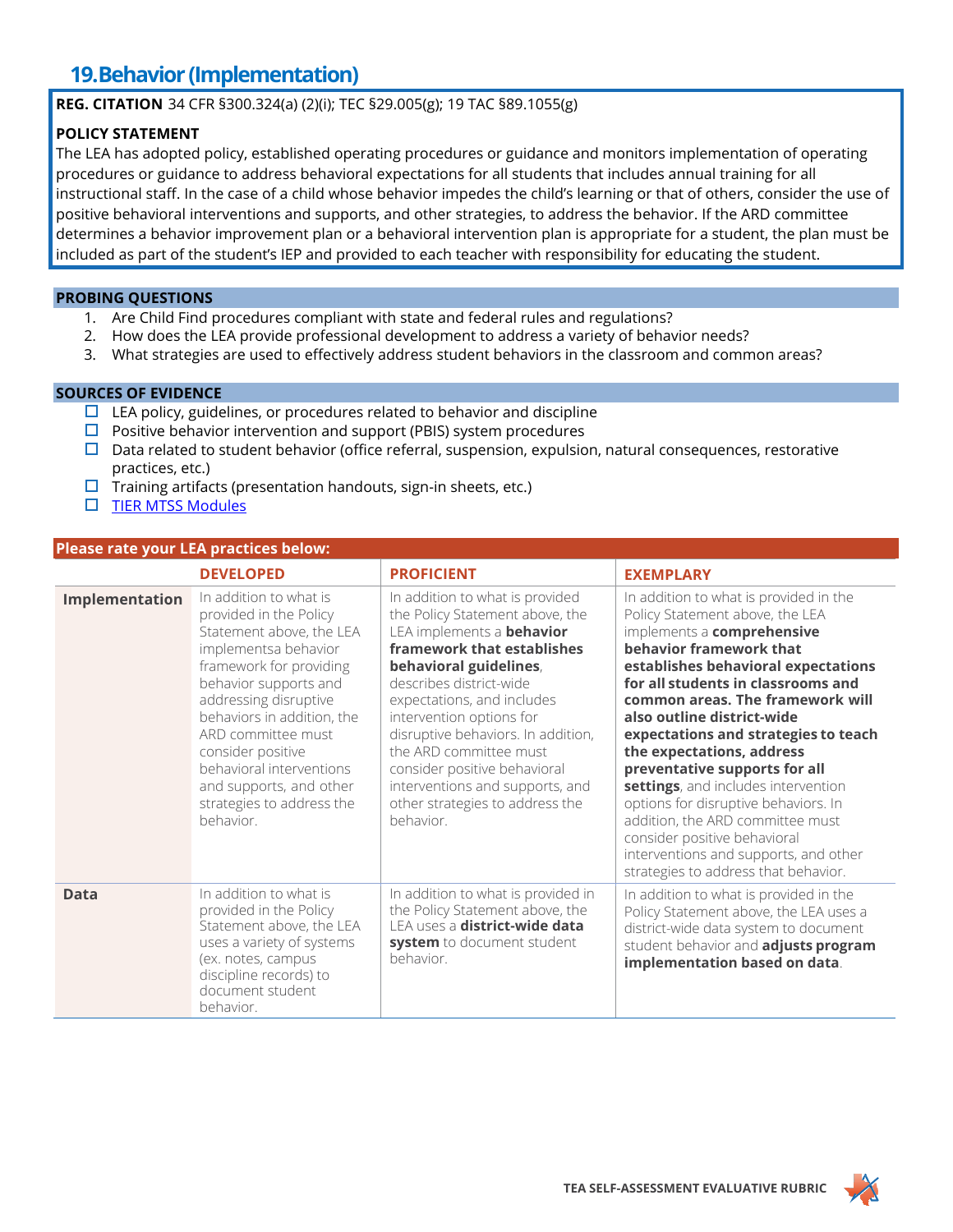### **20.Behavior Intervention Plans (Implementation)**

**REG. CITATION** 34 CFR §300.324(a) (2)(i) and 300.530(f); TEC §29.005(g); 19 TAC §89.1055(e)(4)

### **POLICY STATEMENT**

The LEA has adopted policy, established operating procedures or guidance and monitors implementation of operating procedures or guidance to ensure the development by the ARD committee of a behavior intervention plan (BIP) for students who receive special education and related services whose behavior impedes their learning or the learning of others and for whom the ARD committee has determined that a BIP is appropriate.

#### **PROBING QUESTIONS**

- 1. Are special education supports and services implemented with fidelity?
- 2. What systems are in place to evaluate the quality of the functional behavior assessment or behavior intervention plan?
- 3. How does the LEA provide professional development to address a variety of behavior needs? y What guidance is in place to help ARD committees identify when behavior impacts learning? y Are special education supports and services implemented with fidelity?

- $\Box$  LEA policy, guidelines, or procedures related to behavior and discipline
- $\Box$  Forms and checklists used in the development of functional behavior assessment (FBA) or behavior intervention plan (BIP)
- $\square$  Evaluation tools used to conduct a functional behavior assessment
- $\Box$  Positive behavior intervention and support (PBIS) system procedures
- $\Box$  Training artifacts (presentation handouts, sign-in sheets, etc.)
- $\square$  Systems for documenting the implementation of services, supports, and interventions described in the BIP
- **[TIER MTSS Modules](https://tier.tea.texas.gov/module)**

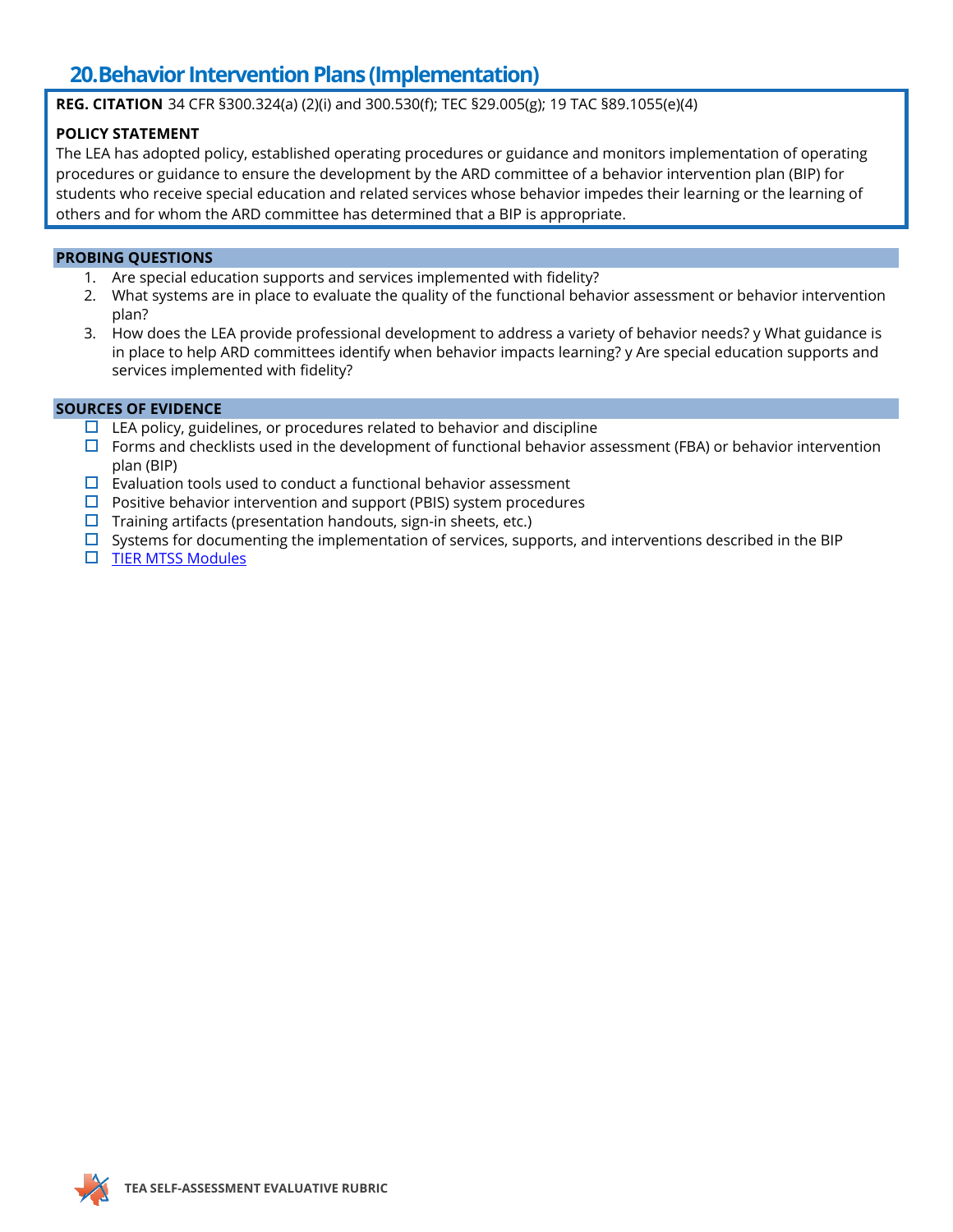### **20.Behavior Intervention Plans (Implementation)(continued)**

|                                           | Please rate your LEA practices below:                                                                                                                                                                                                                                                                                                                                                                                                                                                                                                      |                                                                                                                                                                                                                                                                                                                                                                                                                                                                                                                                                                                                                                                                 |                                                                                                                                                                                                                                                                                                                                                                                                                                                                                                                                                                                                                                                                                                 |
|-------------------------------------------|--------------------------------------------------------------------------------------------------------------------------------------------------------------------------------------------------------------------------------------------------------------------------------------------------------------------------------------------------------------------------------------------------------------------------------------------------------------------------------------------------------------------------------------------|-----------------------------------------------------------------------------------------------------------------------------------------------------------------------------------------------------------------------------------------------------------------------------------------------------------------------------------------------------------------------------------------------------------------------------------------------------------------------------------------------------------------------------------------------------------------------------------------------------------------------------------------------------------------|-------------------------------------------------------------------------------------------------------------------------------------------------------------------------------------------------------------------------------------------------------------------------------------------------------------------------------------------------------------------------------------------------------------------------------------------------------------------------------------------------------------------------------------------------------------------------------------------------------------------------------------------------------------------------------------------------|
|                                           | <b>DEVELOPED</b>                                                                                                                                                                                                                                                                                                                                                                                                                                                                                                                           | <b>PROFICIENT</b>                                                                                                                                                                                                                                                                                                                                                                                                                                                                                                                                                                                                                                               | <b>EXEMPLARY</b>                                                                                                                                                                                                                                                                                                                                                                                                                                                                                                                                                                                                                                                                                |
| Implementation                            | In addition to what is<br>provided in the Policy<br>Statement above, the LEA<br>implements a system to<br>monitor the development<br>and implementation of<br>individual behavior<br>intervention plans, (which<br>address the function(s) of<br>behavior hypothesized in<br>the functional behavior<br>assessment), including<br>evidence-based practices,<br>positive behavior<br>interventions,<br>replacement behaviors,<br>and consequences; and<br>are provided to each<br>teacher with responsibility<br>for educating the student. | In addition to what is provided in<br>the Policy Statement above, the<br>LEA implements a system to<br>monitor the development and<br>implementation of individual<br>behavior intervention plans,<br>(which address the function(s) of<br>behavior hypothesized in the<br>functional behavior assessment),<br>including evidence-based<br>practices, positive behavior<br>interventions, replacement<br>behaviors, consequences and<br>continuously evaluates tools,<br>checklists, and forms to<br>support implementation of<br>behavior intervention plan(s).<br>The plans are provided to each<br>teacher with responsibility for<br>educating the student. | In addition to what is provided inthe<br>Policy Statement above, the LEA uses<br>monitoring results to identify areas<br>for systemic improvement in the<br>development and implementation of<br>individual behavior intervention plans,<br>(which address the function(s) of<br>behavior hypothesized in the functional<br>behavior assessment), including<br>evidence-based practices, positive<br>behavior interventions, replacement<br>behaviors, and consequences and<br>continuously evaluates tools, checklists,<br>and forms to support implementation of<br>behavior intervention plan(s). The plans<br>are provided to eachteacher with<br>responsibility for educating the student. |
| <b>Professional</b><br><b>Development</b> | In addition to what is<br>provided in the Policy<br>Statement above, the LEA<br>provides training for<br>special educators and<br>general educators at least<br>annually related to the<br>development and<br>implementation of a<br>behavior intervention<br>plan.                                                                                                                                                                                                                                                                        | In addition to what is provided in<br>the Policy Statement above, the<br>LEA provides training for special<br>educators, general educators,<br>and administrators related to<br>the development and<br>implementation of a behavior<br>intervention plan.                                                                                                                                                                                                                                                                                                                                                                                                       | In addition to what is provided in the<br>Policy Statement above, the LEA provides<br>training for special educators, general<br>educators, administrators, related<br>service providers, and instructional<br>support staff related to the<br>development and implementation of a<br>behavior intervention plan.                                                                                                                                                                                                                                                                                                                                                                               |
| <b>Data</b>                               | In addition to what is<br>provided in the Policy<br>Statement above, the LEA<br>uses multiple sources<br>of formal and informal<br>data to create a<br>functional behavior<br>assessment (FBA),<br>monitor the<br>implementation and<br>effectiveness of the<br>behavior intervention plan<br>(BIP), and ensure<br>compliance of behavior<br>intervention plan(s) <b>based</b><br>on the manner<br>described by theARD<br>committee.                                                                                                       | In addition to what is provided in<br>the Policy Statement above, the<br>LEA uses multiple sources of<br>formal and informal data to<br>create a functional behavior<br>assessment (FBA), monitor the<br>implementation and effectiveness<br>of the behavior intervention plan<br>(BIP), ensure compliance of<br>behavior intervention plan(s)<br>based on the manner described<br>by the ARD committee, and<br>utilizes data to determine<br>local education agency<br>systemicbehavior supports.                                                                                                                                                              | In addition to what is provided in the<br>Policy Statement above, the LEA uses<br>multiple sources of formal and informal<br>data to create a functional behavior<br>assessment (FBA), monitor the<br>implementation and effectivenessof the<br>behavior intervention plan (BIP) ensure<br>compliance of behavior intervention<br>plan(s) based on manner described by<br>the ARD committee, utilizes data to<br>determine local education agency<br>systemic behavior supports and<br>proactively includes data in<br>professional learning communities<br>to support data-driven instruction.                                                                                                 |

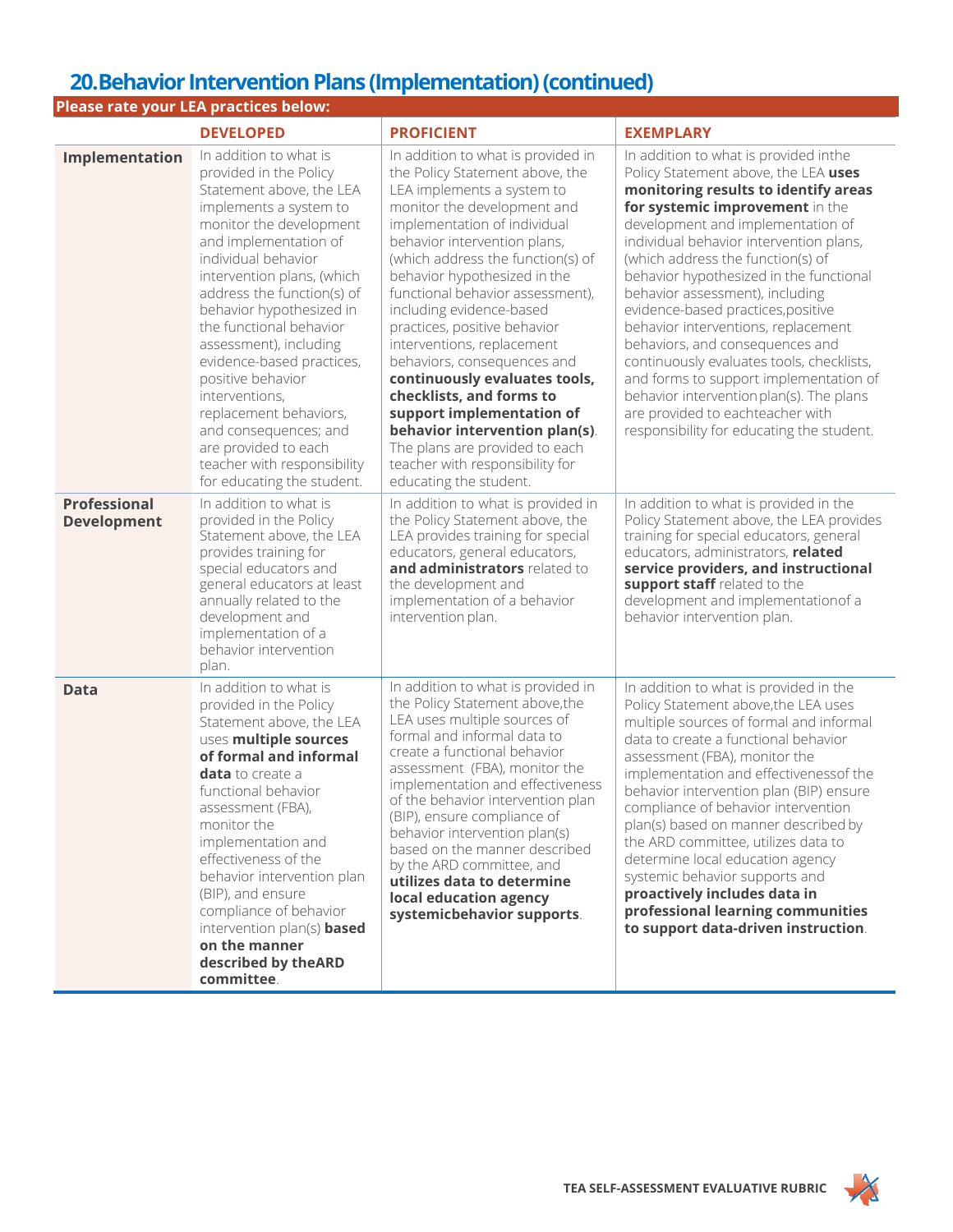### **21.Data Analysis (Student Outcomes)**

### **REG. CITATION** N/A

#### **POLICY STATEMENT**

No Policy Statement

#### **PROBING QUESTIONS**

- 1. How are students receiving special education services performing in comparison to their general education peers?
- 2. Are students receiving special education services making progress toward their IEP goals?
- 3. What resources do teachers and administrators have that support the connection between standardized state assessment and instruction?
- 4. Are students receiving special education services receiving those services in the least restrictive environment (LRE)?

#### **SOURCES OF EVIDENCE**

- $\square$  LEA policy, procedures, or guidelines related to assessment
- $\square$  Data systems available to analyze assessment results
- $\Box$  Alignment of instructional materials to assessment
- $\Box$  Training artifacts (presentation handouts, sign-in sheets, etc.)
- **[TIER MTSS Modules](https://tier.tea.texas.gov/module)**
- $\Box$  State Performance Plan (SPP) Indicators

### **Please rate your LEA practices below:**

|                                           | <b>DEVELOPED</b>                                                                                                                                                       | <b>PROFICIENT</b>                                                                                                                                                                                                                           | <b>EXEMPLARY</b>                                                                                                                                                                                                                                                                                                                                                  |
|-------------------------------------------|------------------------------------------------------------------------------------------------------------------------------------------------------------------------|---------------------------------------------------------------------------------------------------------------------------------------------------------------------------------------------------------------------------------------------|-------------------------------------------------------------------------------------------------------------------------------------------------------------------------------------------------------------------------------------------------------------------------------------------------------------------------------------------------------------------|
| Implementation                            | The LEA reviews state and<br>LEA achievement data to<br>identify strengths and<br>needsand to make<br>instructional improvements<br>for students with<br>disabilities. | The LEA examines state and<br><b>LEA achievement data to</b><br>identify discrepancies<br>betweenstate and LEA<br>performance to make<br>instructional improvements<br>resulting in improved<br>outcomes for students with<br>disabilities. | The LEA implements a systemof<br>continuous data-based decision-<br>making that compares state and LEA<br>summative and formative<br>achievement data to identify and<br>address learning needs throughout<br>the year, make organizational<br>decisions about instruction and<br>intervention, resulting in improved<br>outcomes for students with disabilities. |
| <b>Professional</b><br><b>Development</b> | The LEA provides training<br>for special educators at<br>least annually on using<br>assessment data to<br>improve instruction for<br>students with disabilities.       | The LEA provides training for<br>general educators and special<br>educators at least annually on<br>using assessment data to improve<br>instruction for students with<br>disabilities.                                                      | The LEA provides training for general<br>educators, special educators, and<br>administrators throughout the year<br>on using assessment and SPP data to<br>improve instruction for students with<br>disabilities.                                                                                                                                                 |
| <b>Data</b>                               | The LEA uses state and LEA<br>assessment data to make<br>classroom adjustments to<br>curriculum, instruction, and<br>assessment.                                       | The LEA uses state and LEA<br>assessment data to make<br>classroom and <b>individual</b><br>student adjustments to<br>curriculum, instruction, and<br>assessment.                                                                           | The LEA uses state and LEA<br>assessment and SPP data to make<br>systemic changes to curriculum,<br>instruction, andassessment.                                                                                                                                                                                                                                   |

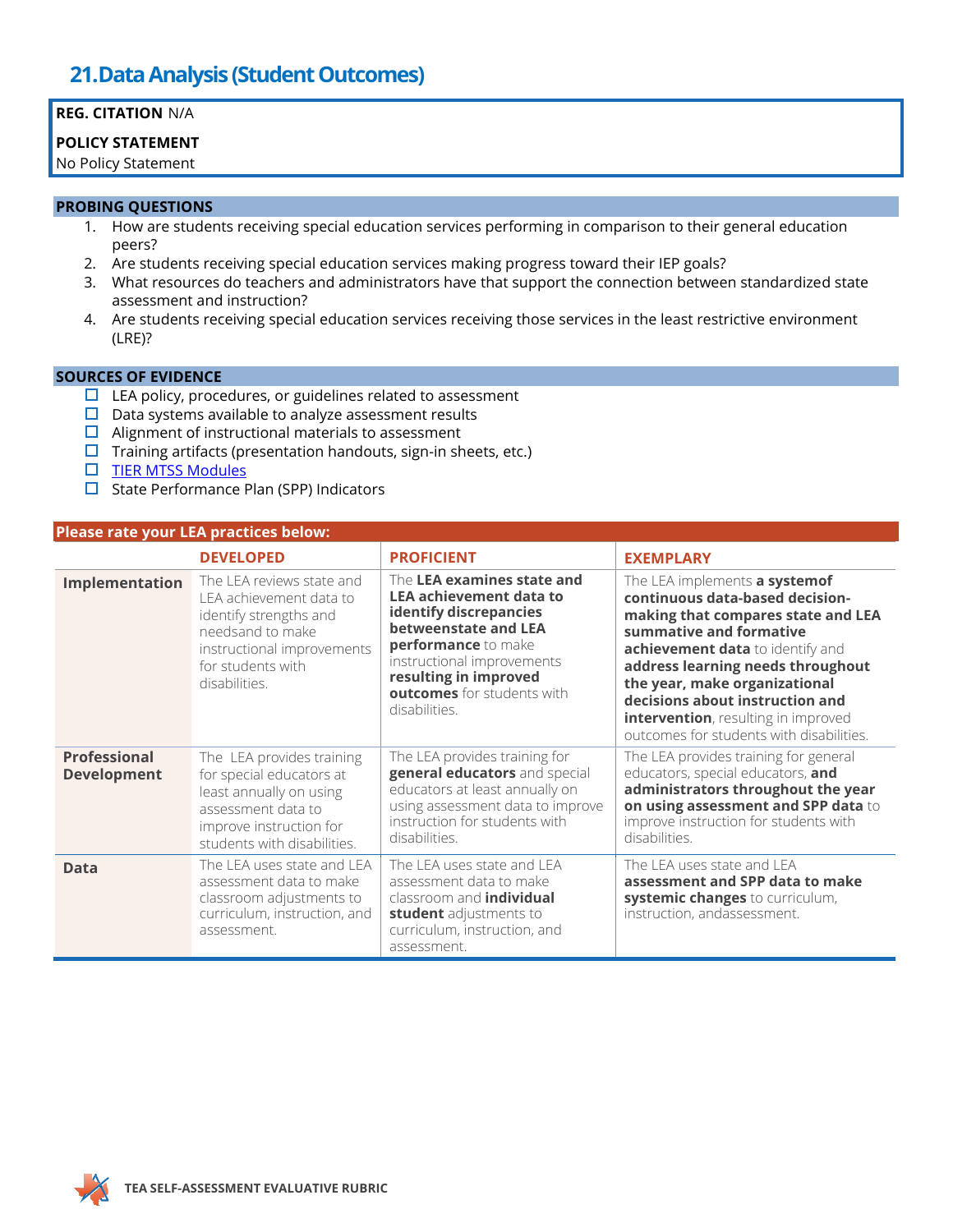### **22.Family Engagement (Family Engagement) \***

### **REG. CITATION** N/A

### **POLICY STATEMENT**

The LEA has adopted policy, established operating procedures or guidance, and monitors implementation of the operating procedures or guidance, to facilitate family engagement in school systems for families of students with disabilities.

#### **PROBING QUESTIONS**

- 1. How is parent/guardian participation in the development or review of the student's IEP documented?
- 2. What procedures are in place at the LEA to facilitate and improve parent/guardian involvement in the special education process?

#### **SOURCES OF EVIDENCE**

- $\Box$  LEA policy, procedures, or guidelines related to translation and interpretation
- $\Box$  LEA funding sources or budget assigned to provide translation and interpretation services
- $\Box$  Family engagement plan
- $\square$  Survey or other data used to identify the needs of families
- $\Box$  Rate of family participation in school events (parent teacher conferences, school activities, back to school night, etc.)
- $\Box$  Rate of family participation in social media or other electronic means of family engagement
- $\Box$  Training artifacts (presentation handouts, sign-in sheets, etc.)
- $\Box$  Forms, checklists, or scripts used to explain procedural safeguards

#### **Please rate your LEA practices below:**

|                                           | <b>DEVELOPED</b>                                                                                                                                                                                                                                                                                                                                                                                                              | <b>PROFICIENT</b>                                                                                                                                                                                                                                                                                                                                                                                                                                           | <b>EXEMPLARY</b>                                                                                                                                                                                                                                                                                                                                                                                                                                                                                                                                                                                                                                                               |
|-------------------------------------------|-------------------------------------------------------------------------------------------------------------------------------------------------------------------------------------------------------------------------------------------------------------------------------------------------------------------------------------------------------------------------------------------------------------------------------|-------------------------------------------------------------------------------------------------------------------------------------------------------------------------------------------------------------------------------------------------------------------------------------------------------------------------------------------------------------------------------------------------------------------------------------------------------------|--------------------------------------------------------------------------------------------------------------------------------------------------------------------------------------------------------------------------------------------------------------------------------------------------------------------------------------------------------------------------------------------------------------------------------------------------------------------------------------------------------------------------------------------------------------------------------------------------------------------------------------------------------------------------------|
| Implementation                            | In addition to what is<br>providedin the Policy<br>Statement above, the LEA<br>implements family<br>engagement activities<br>with the school<br>community, invites<br>families to partner<br>with teachers, and<br>invites families to<br>participate in programs<br>that support the needs of<br>students with disabilities.<br>The LEA ensures that<br>student privacy rights are<br>protected in accordance<br>with FERPA. | In addition to what is provided in<br>the Policy Statement above, the<br>LEA implements a family<br>engagement plan that<br>collaborateswith school<br>community partners, recruits<br>families to partner with<br>teachers, and encourages<br>families to participate in the<br>design of programs that<br>support the needsof students<br>with disabilities. The LEA ensures<br>that student privacy rights are<br>protected in accordance with<br>FERPA. | In addition to what is provided in the<br>Policy Statement above, the LEA<br>monitors implementation of a<br>familyengagement plan across all<br>grades and programs which<br>collaborates with school community<br>partners to define and address the<br>resource needs of families, recruits<br>families to learn how they can partner<br>with teachers to support learning inside<br>and outside the classroom, and invites<br>families to participate in<br>improvement planning regarding<br>the design of programs that support<br>the needs of students with disabilities.<br>The LEA ensures that student privacy<br>rights are protected in accordance with<br>FERPA. |
| <b>Professional</b><br><b>Development</b> | In addition to what is<br>providedin the Policy<br>Statement above, the LEA<br>provides training for<br>special educators, at<br>least annually, on the role<br>of families as essential<br>partners in the<br>educational program of<br>students with disabilities.                                                                                                                                                          | In addition to what is provided in<br>the Policy Statement above, the<br>LEA provides training for special<br>educators and administrators,<br>at least annually, on the role of<br>families as essential partners in<br>the educational program of<br>students with disabilities.                                                                                                                                                                          | In addition to what is provided in the<br>Policy Statement above, the LEA provides<br>training for special educators and<br>administrators, more than once<br>annually, on the role of families as<br>essential partners in the educational<br>program of students with disabilities.                                                                                                                                                                                                                                                                                                                                                                                          |

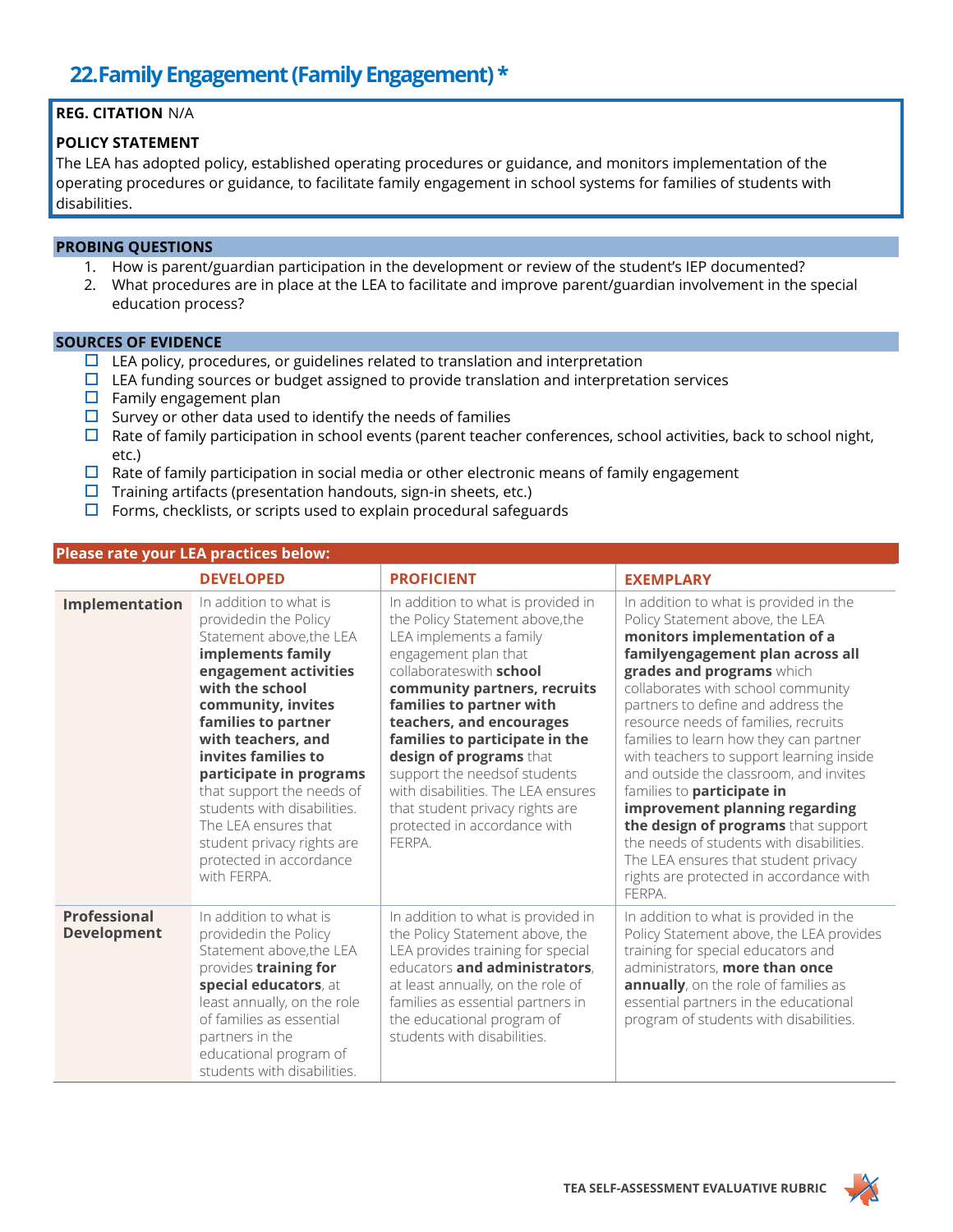|               | <b>DEVELOPED</b>                                                                                                                                                                                                                                                                                                                                                                                                                                                                                                                                                                                                                                                                              | <b>PROFICIENT</b>                                                                                                                                                                                                                                                                                                                                                                                                                                                                                                                                                                                                                                                                                                                                                                                                                                                                                                      | <b>EXEMPLARY</b>                                                                                                                                                                                                                                                                                                                                                                                                                                                                                                                                                                                                                                                                                                                                                                                                                                                                                                                                                                                          |
|---------------|-----------------------------------------------------------------------------------------------------------------------------------------------------------------------------------------------------------------------------------------------------------------------------------------------------------------------------------------------------------------------------------------------------------------------------------------------------------------------------------------------------------------------------------------------------------------------------------------------------------------------------------------------------------------------------------------------|------------------------------------------------------------------------------------------------------------------------------------------------------------------------------------------------------------------------------------------------------------------------------------------------------------------------------------------------------------------------------------------------------------------------------------------------------------------------------------------------------------------------------------------------------------------------------------------------------------------------------------------------------------------------------------------------------------------------------------------------------------------------------------------------------------------------------------------------------------------------------------------------------------------------|-----------------------------------------------------------------------------------------------------------------------------------------------------------------------------------------------------------------------------------------------------------------------------------------------------------------------------------------------------------------------------------------------------------------------------------------------------------------------------------------------------------------------------------------------------------------------------------------------------------------------------------------------------------------------------------------------------------------------------------------------------------------------------------------------------------------------------------------------------------------------------------------------------------------------------------------------------------------------------------------------------------|
| <b>Data</b>   | In addition to what is<br>providedin the Policy<br>Statement above, the LEA<br>collects and analyzes<br>data about family<br>engagement which<br>recognizes multiple<br>methods of engagement<br>are valued.                                                                                                                                                                                                                                                                                                                                                                                                                                                                                  | In addition to what is provided in<br>the Policy Statement above, the<br>LEA collects and analyzes data<br>about family engagement which<br>recognizes multiple methods of<br>engagement are valued and<br>includes meaningful family<br>input in school systems.                                                                                                                                                                                                                                                                                                                                                                                                                                                                                                                                                                                                                                                      | In addition to what is provided in the<br>Policy Statement above, the LEA uses<br>data about family engagement to<br>improve school systems in ways that<br>meet the needs of families, and<br>increase levels, and methods of<br>engagement.                                                                                                                                                                                                                                                                                                                                                                                                                                                                                                                                                                                                                                                                                                                                                             |
| Communication | In addition to what is<br>provided in the Policy<br>Statement above, the LEA<br>uses the home<br>language(s) of families<br>for all communications<br>related to special<br>education eligibility and<br>services. Wording is used<br>which is clear, easy to<br>understand, and free of<br>educational terminology.<br>The LEA provides<br>parents/guardians with<br>certain documents in their<br>native language as required<br>by law. (Prior Written<br>Notice must be provided in<br>the native language of the<br>parent unless it is clearly<br>not feasible to do so). In<br>addition to Title VI<br>requirements for<br>communication with<br>families in their native<br>language. | In addition to what is provided in<br>the Policy Statement above, the<br><b>LEA</b> communicates<br>information about school<br>events, activities, and student<br>progress in a varietyof<br>methods (school events,<br>newsletter, website, Student<br>Handbook, parent teacher<br>conference, parent teacher<br>organizations, classroom<br>communications, etc.) using<br>the home language(s) of<br>families. Wording used is<br>clear, easy to understand, and<br>free of educational<br>terminology (plain language).<br>The LEA provides<br>parents/guardians with certain<br>documents in their native<br>language as required by law.<br>(Prior Written Notice must be<br>provided in the native language of<br>the parent unless it is clearly not<br>feasible to do so). In addition to<br>Title VI may also apply here to<br>requirements for communication<br>with families in their native<br>language. | In addition to what is provided in the<br>Policy Statement above, the LEA has<br>developed consistent, strategic,<br>school-wide systems for family<br>outreach through a variety of<br>methods (school events, newsletter,<br>website, Student Handbook, parent<br>teacher conference, parent teacher<br>organizations, classroom<br>communications, etc.) using the home<br>language(s) of families. Wording used is<br>clear, easy to understand, and free of<br>educational terminology (plain language)<br>that results in regular and timely<br>home-to-school communication and<br>increased parent participation. The<br>LEA provides parents/guardians with<br>certain documents in their native<br>language as required by law. (Prior<br>written notice must be provided in the<br>native language of the parent unless itis<br>clearly not feasible to do so). In addition<br>to Title VI may also apply here to<br>requirements for communication with<br>families in their native language. |

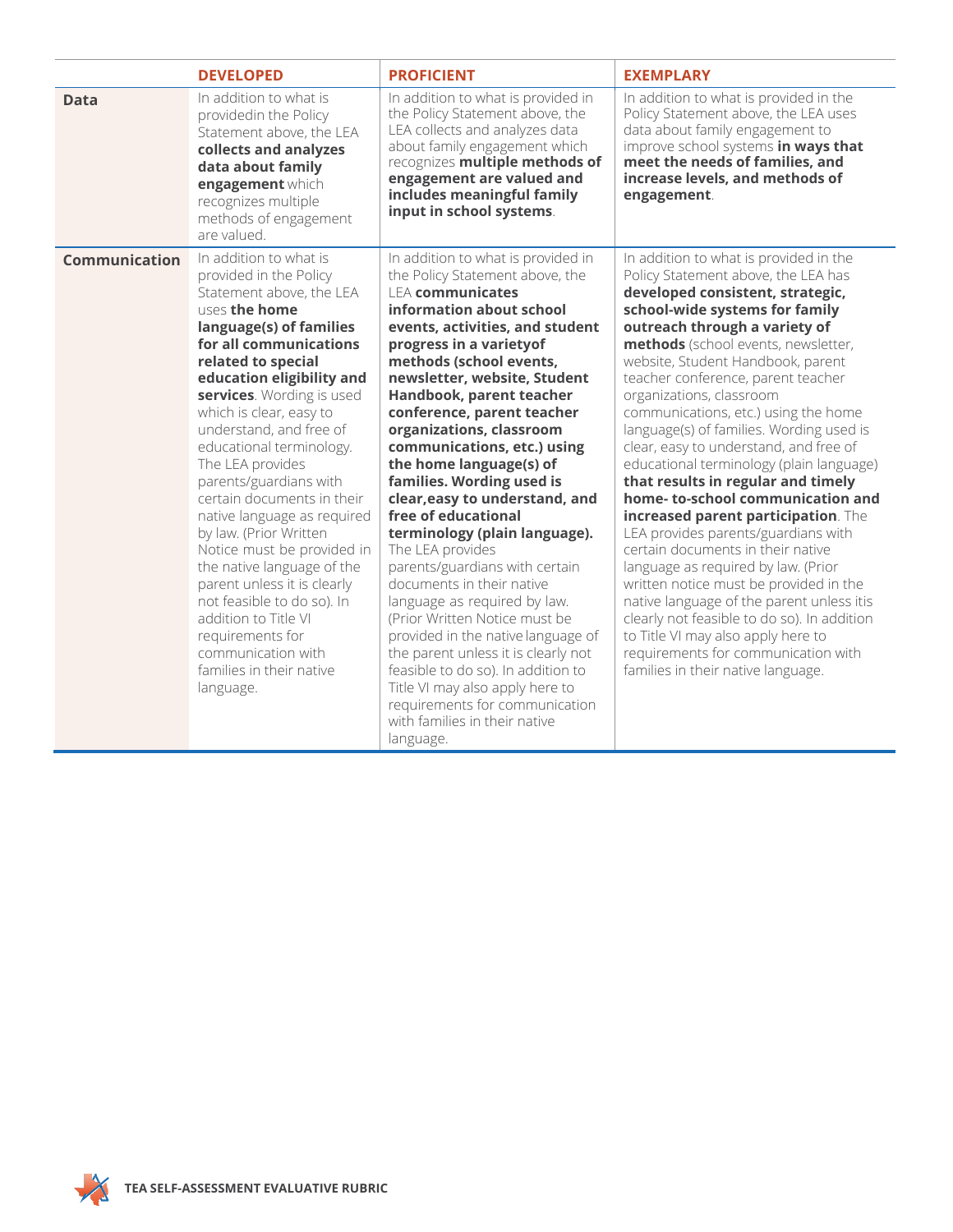### **REG. CITATION** N/A

### **POLICY STATEMENT**

The LEA has adopted policy, established operating procedures or guidance and monitors implementation of operating procedures or guidance which allows all stakeholders, regardless of native language or ability, to fully participate in school activities and receive documents in an inclusive, culturally, and linguistically appropriate manner and that invites community partners to collaborate with schools. In addition, Title VI of the Civil Rights Act of 1964 prohibits discrimination based on national origin in programs or activities which receive federal financial assistance; therefore, policies, procedures, and guidance issued by an LEA are required to comply with Title VI.

### **PROBING QUESTIONS**

- 1. What procedures are in place at the LEA to facilitate and improve parent/guardian involvement in the special education process?
- 2. What systems are in place to build a strong school climate?
- 3. Who is responsible to ensure school activities and communications are inclusive for all stakeholders?
- 4. What types of community experiences are facilitated by LEA staff?
- 5. How does the LEA communicate community-based opportunities to students and families?
- 6. What procedures are in place at the LEA to facilitate and improve parent/guardian involvement in the special education process?
- 7. How does the LEA provide opportunities for community-based programming involving students with disabilities?

- $\Box$  LEA policy, procedures, or guidelines related to community partnerships
- Interagency agreements, contracts, and other formal descriptions of LEA responsibility within community programs
- $\square$  Training artifacts (presentation handouts, sign-in sheets, etc.)
- $\Box$  Transition program and LEA policy, procedures, or guidelines related to school climate and parent engagement
- $\Box$  LEA policy, procedures, or guidelines related to translation and interpretation
- $\Box$  LEA funding sources or budget assigned to provide translation and interpretation services
- $\Box$  School climate surveys or other data sources